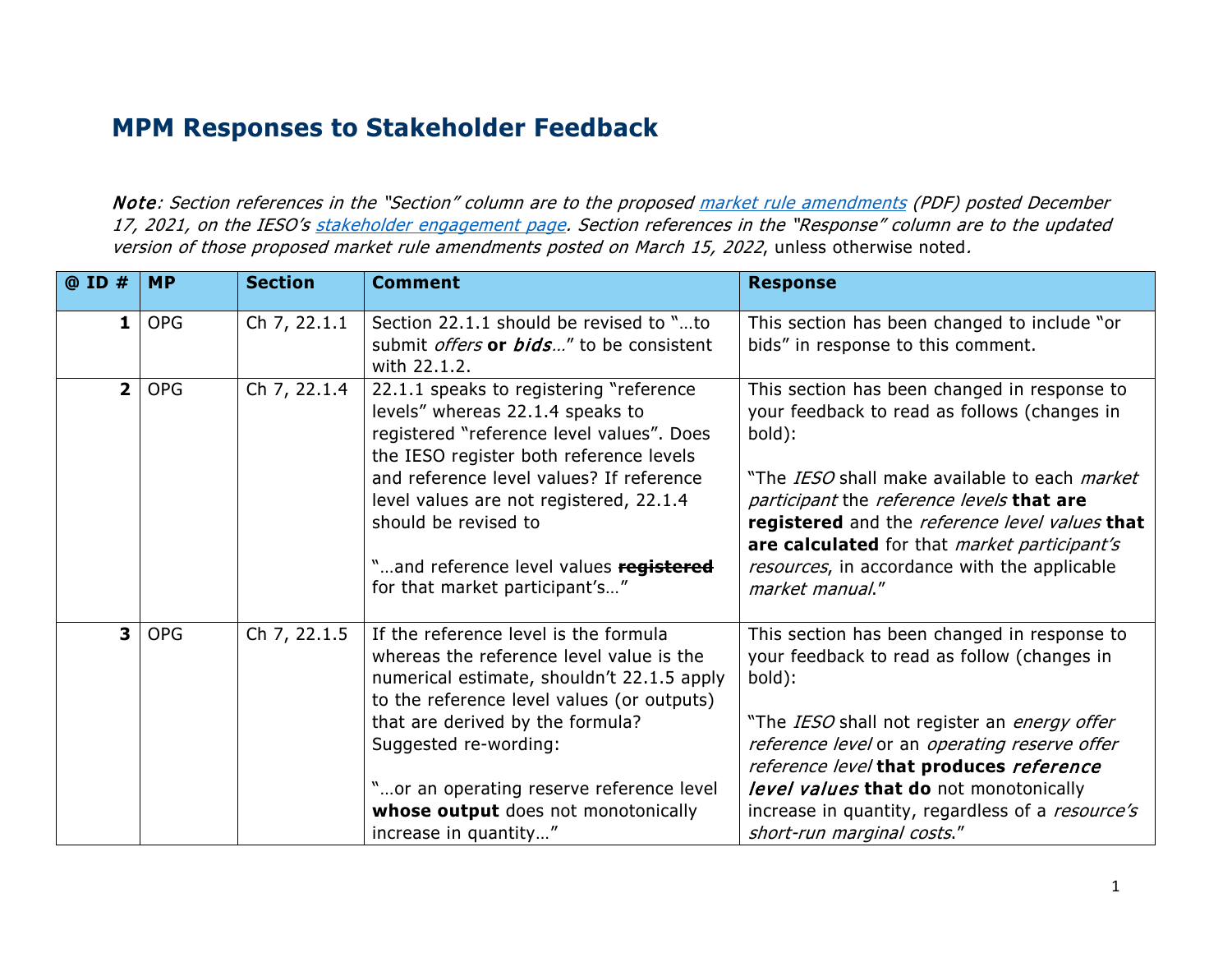| @ ID # | <b>MP</b>  | <b>Section</b>         | <b>Comment</b>                                                                                                                                                                                                                | <b>Response</b>                                                                                                                                                                                                                                                                                                                                                                                                                                                                                                                                                                                    |
|--------|------------|------------------------|-------------------------------------------------------------------------------------------------------------------------------------------------------------------------------------------------------------------------------|----------------------------------------------------------------------------------------------------------------------------------------------------------------------------------------------------------------------------------------------------------------------------------------------------------------------------------------------------------------------------------------------------------------------------------------------------------------------------------------------------------------------------------------------------------------------------------------------------|
|        |            |                        | <b>Or</b><br>"or an operating reserve reference level<br>that produces reference level values<br>that do not monotonically increase in<br>quantity"                                                                           |                                                                                                                                                                                                                                                                                                                                                                                                                                                                                                                                                                                                    |
| 4      | <b>OPG</b> | Ch 7,22.1.6,<br>22.1.7 | Sections 3.5.3 and 3.6.2 apply to the<br>numerical PQ pairs in an offer or bid. As<br>the reference level is a formula, it would<br>be more appropriate to ensure that its<br>outputs are consistent with 3.5.3 and<br>3.6.2. | The following sections have been changed in<br>response to your feedback to read as follows<br>(changes in bold):<br>"22.1.6 The <i>reference level values</i> of each<br>energy offer reference level shall be consistent<br>with the requirements for <i>energy offers</i> in<br>Chapter 7, section 3.5.3 of the <i>market rules</i> .<br>22.1.7 The <i>reference level values</i> of each<br>operating reserve offer reference level shall be<br>consistent with the requirements for <i>offers</i> to<br>provide operating reserve in Chapter 7, section<br>3.6.2 of the <i>market rules."</i> |
| 5      | <b>OPG</b> | Ch 7, 22.2.1           | In which situations do reference levels<br>change monthly? The reference level<br>workbooks only appeto allow seasonal<br>(summer or winter) changes to the<br>formulas that calculate reference level<br>values.             | The only current example of a monthly varying<br>cost is shown in section 7.6.1.1 of Market<br>Manual 14.2, which addresses fuel-related<br>costs for storage resources. Charging costs for<br>storage resources are calculated based on<br>monthly average electricity purchase prices.                                                                                                                                                                                                                                                                                                           |
| 6      | <b>OPG</b> | Ch 7, 22.2.2           | As above, the reference level (a formula)<br>cannot be "below that resource's short-run<br>marginal costs". Suggested revision:                                                                                               | The following sections have been changed in<br>response to your feedback to read as follows:                                                                                                                                                                                                                                                                                                                                                                                                                                                                                                       |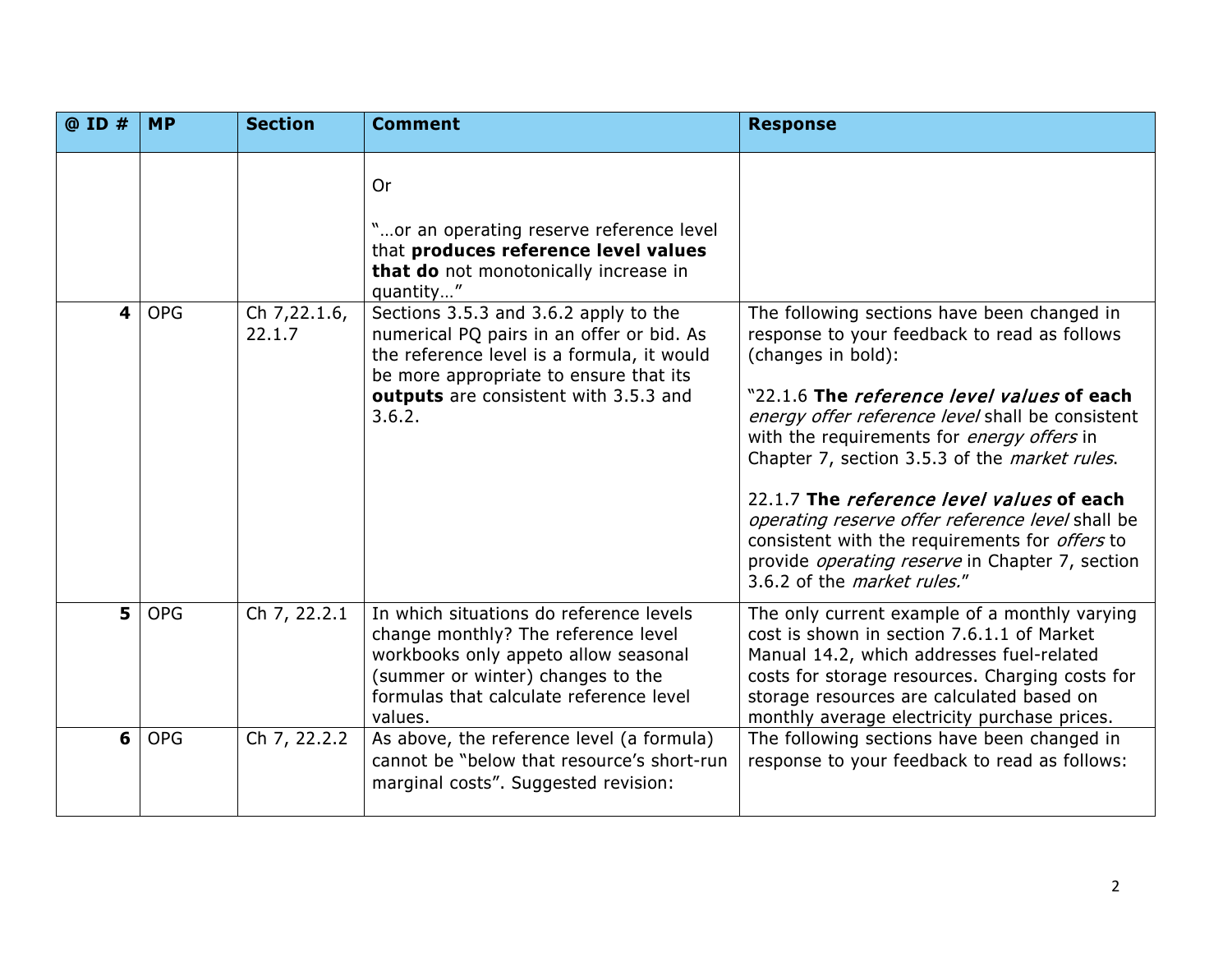| @ ID #         | <b>MP</b>  | <b>Section</b>             | <b>Comment</b>                                                                                                                                                                                                                                                                                                 | <b>Response</b>                                                                                                                                                                                                                                                                                                                                                                                           |
|----------------|------------|----------------------------|----------------------------------------------------------------------------------------------------------------------------------------------------------------------------------------------------------------------------------------------------------------------------------------------------------------|-----------------------------------------------------------------------------------------------------------------------------------------------------------------------------------------------------------------------------------------------------------------------------------------------------------------------------------------------------------------------------------------------------------|
|                |            |                            | "may register a reference level whose<br>outputs are below that resource's short-<br>run marginal cost"                                                                                                                                                                                                        | "22.2.2"<br>The IESO shall determine the<br>reference levels in section 22.2.1 based on a<br>resource's short-run marginal costs.<br>22.2.3 Notwithstanding section 22.2.2, the<br>IESO may register a <i>reference level</i> that<br>produces reference level values below a<br>resource's short-run marginal costs at the                                                                               |
|                |            |                            |                                                                                                                                                                                                                                                                                                                | request of the relevant market participant."                                                                                                                                                                                                                                                                                                                                                              |
| $\overline{ }$ | <b>OPG</b> | Ch 7, 22.2.3               | Assuming section 22.2.3 applies to energy,<br>start-up, and speed-no-load reference<br>levels, the units of the \$0 reference level<br>should be specified (i.e., \$0/MWh,<br>\$0/start, \$/hour).                                                                                                             | This section has been removed in response to<br>feedback received from the Technical Panel.                                                                                                                                                                                                                                                                                                               |
| <b>8A</b>      | <b>OPG</b> | Ch 7, $22.6.1$ ,<br>22.1.1 | 22.1.1 says "into the energy or operating<br>reserve markets" whereas 22.6.1 says<br>"into the energy and operating reserve<br>markets."<br>22.6.1 should be aligned with 22.1.1 by<br>changing "and" to "or".                                                                                                 | This section has been changed in response to<br>your feedback as follows (changes in <b>bold</b> ):<br>"22.6.1"<br>The <i>IESO</i> shall determine and<br>register, in accordance with the applicable<br>market manual, day-ahead market and real-<br>time market reference quantities for each<br>dispatchable resource registered to submit<br>offers into the energy or operating reserve<br>markets." |
| <b>8B</b>      | <b>OPG</b> | Ch 7, 22.6.1,<br>22.1.1    | Additionally, 22.6.1 suggests the<br>possibility of different reference quantities<br>for the day-ahead and real-time markets,<br>whereas 22.1.1 does not suggest the same<br>variation for reference levels. I suggest to<br>include similar references to the day-<br>ahead and real-time markets in 22.1.1. | This different treatment of reference levels and<br>reference quantities is intentional. The<br>components of the cost structure of a resource<br>does not change after the day-ahead market<br>timeframe. Reference quantities can change<br>between day-ahead and real-time timeframes,<br>as a forced outage subsequent to the day-                                                                    |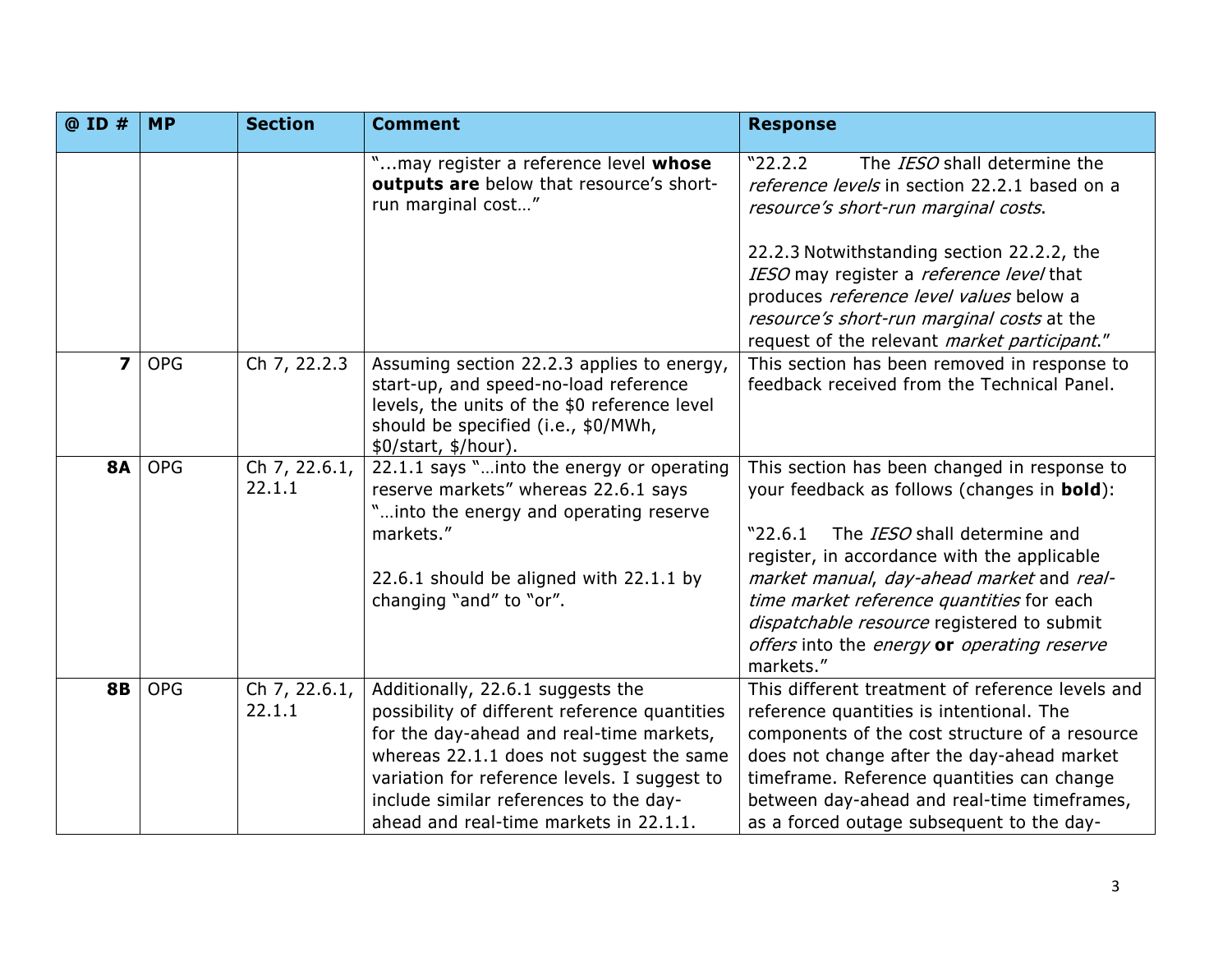| @ ID #           | <b>MP</b>  | <b>Section</b> | <b>Comment</b>                                                                                                                                                                                                                                                                                                                                                                    | <b>Response</b>                                                                                                                                                                                                                                                                                                                                                                                                                                                  |
|------------------|------------|----------------|-----------------------------------------------------------------------------------------------------------------------------------------------------------------------------------------------------------------------------------------------------------------------------------------------------------------------------------------------------------------------------------|------------------------------------------------------------------------------------------------------------------------------------------------------------------------------------------------------------------------------------------------------------------------------------------------------------------------------------------------------------------------------------------------------------------------------------------------------------------|
|                  |            |                |                                                                                                                                                                                                                                                                                                                                                                                   | ahead market may impact availability of supply,<br>but would not be accounted for in the day-<br>ahead reference quantity.                                                                                                                                                                                                                                                                                                                                       |
| $\boldsymbol{9}$ | <b>OPG</b> | Ch 7, 22.6.7   | The use of the word "may" implies that the<br>IESO can register values higher than the<br>maximum active power capability. I<br>suggest 22.6.7.3 is revised to "a value no<br>higher than the sum of the maximum<br>active power capability"                                                                                                                                      | The proposed language does not permit the<br>IESO to register values that are higher or lower<br>than the maximum active power capability. It<br>only permits the IESO to register the sum of<br>the maximum active power capability.<br>This section allows the IESO to set a reference<br>quantity for a resource if the market participant<br>has not provided the required supporting<br>documentation or information required<br>pursuant to section 22.6.3 |
| 10               | <b>OPG</b> | Ch 7, 22.7.2   | The last sentence in 22.7.2 refers to both<br>reference levels and reference quantities.<br>This sentence should be broken out into a<br>separate section and present in section<br>22.5 to reflect that it applies to both<br>reference levels and reference quantities<br>sections.                                                                                             | This sentence was inadvertently moved from its<br>own section to section 22.7.2. It has been<br>moved to its intended section, section 22.8.1.                                                                                                                                                                                                                                                                                                                   |
| 11               | <b>OPG</b> | Ch 7, 22.8.3   | 22.8.3 allows participants five business<br>days to accept or decline the review,<br>whereas other timelines associated with<br>the independent review (i.e., five business<br>days for the IESO to solicit proposals and<br>10 business days for the review to provide<br>an estimate) are listed only in Market<br>Manual 14.2. I suggest the rules and<br>manuals are aligned. | This timeline is inherently part of the obligation<br>on the IESO to terminate the review if the<br>market participant does not respond within the<br>stated timeframe and, as a result, it is<br>appropriate that it remains in the market rules.<br>The timelines set out in the manuals are not<br>directly tied to obligations in the same way.                                                                                                              |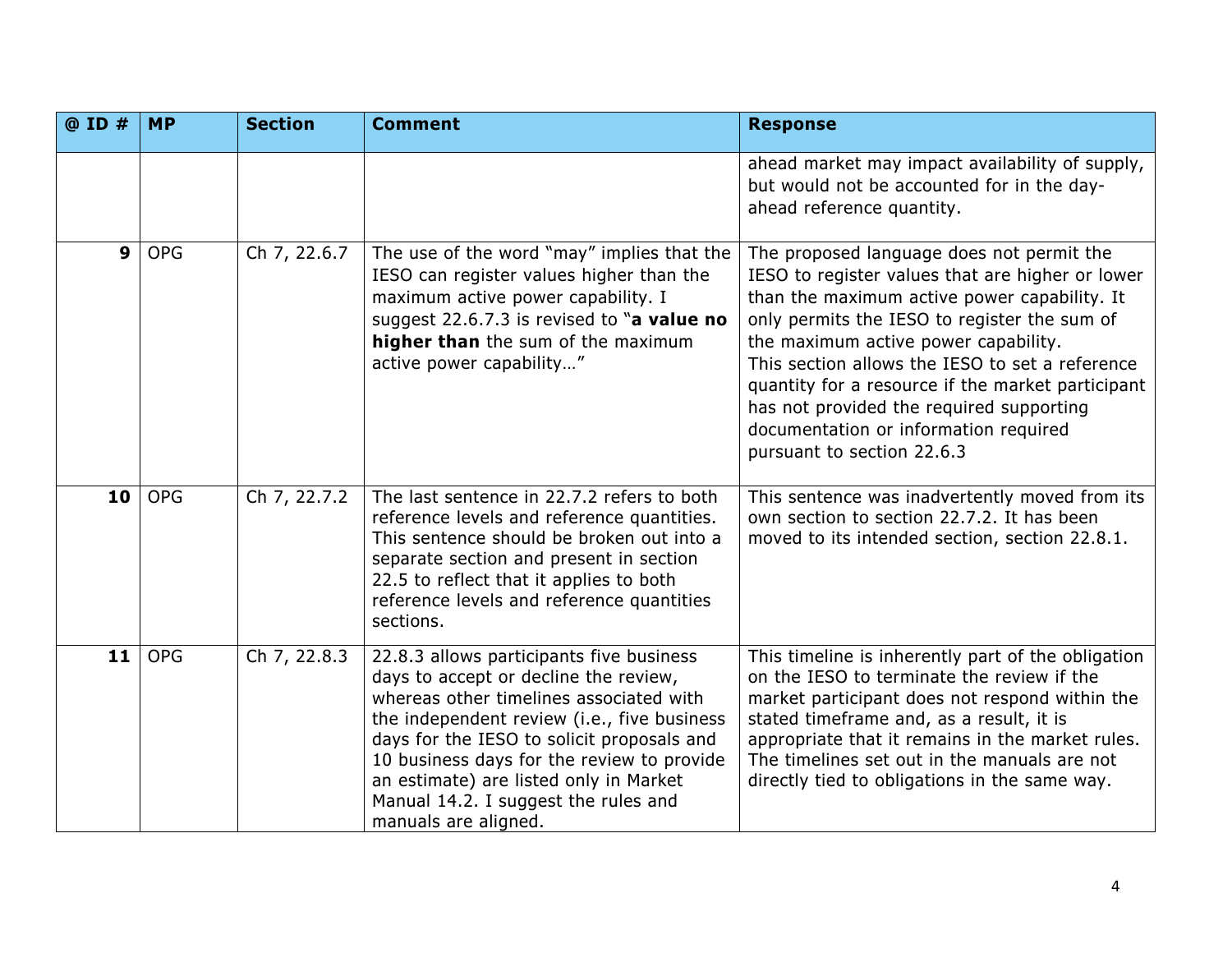| @ ID #     | <b>MP</b>  | <b>Section</b>                         | <b>Comment</b>                                                                                                                                                                                                                                                                                                                                                                           | <b>Response</b>                                                                                                                                                                                                                                                                                                                                                                                                                                                                                                                                                                    |
|------------|------------|----------------------------------------|------------------------------------------------------------------------------------------------------------------------------------------------------------------------------------------------------------------------------------------------------------------------------------------------------------------------------------------------------------------------------------------|------------------------------------------------------------------------------------------------------------------------------------------------------------------------------------------------------------------------------------------------------------------------------------------------------------------------------------------------------------------------------------------------------------------------------------------------------------------------------------------------------------------------------------------------------------------------------------|
| <b>12A</b> | <b>OPG</b> | Ch $7,$<br>22.8.10<br>(now<br>22.8.12) | 22.8.10 says the IESO "may not apply a<br>settlement charge." I feel this should say<br>"shall not apply a settlement charge".                                                                                                                                                                                                                                                           | This section has been changed in response to<br>stakeholder feedback (changes in bold):<br>"22.8.12 The IESO shall not apply a<br>settlement charge for subsequent reviews<br>conducted as a result of the IESO rejecting a<br>finding pursuant to section 22.8.8"                                                                                                                                                                                                                                                                                                                 |
| 12B        | <b>OPG</b> | Ch $7,$<br>22.8.10<br>(now<br>22.8.12) | In what situation would the IESO apply a<br>settlement charge over and above what<br>was charged for the review that produced<br>the rejected finding?                                                                                                                                                                                                                                   | The IESO is not permitted to apply a settlement<br>charge for the independent review above the<br>amount equal to the amount charged by the<br>independent consultant. Section 22.8.12<br>permits the IESO to apply a settlement charge<br>to the market participant equal to the amount<br>charged by consultant, but limits this amount<br>to only the amount charged for the consultant's<br>initial review, as the IESO is prohibited from<br>applying a settlement charge for the cost of<br>any subsequent reviews conducted as a result<br>of the IESO rejecting a finding. |
| 13         | <b>OPG</b> | Ch 7, 22.9.3                           | The first time the term Market Control<br>Entity is used is section 22.9.3. Prior to<br>this, no rules identify that Market Control<br>Entities must be designated, only that the<br>disclosures of ownership must be made<br>pursuant to 22.9.1. I suggest a revision<br>that clarifies that entities disclosed<br>pursuant to 22.9.1 must be designated as<br>Market Control Entities. | Market participants must disclose certain<br>persons and entities pursuant to section 22.9.1<br>as part of the registration process set out in<br>Market Manual 1.5. One of these persons or<br>entities is then designated as the market<br>control entity for physical withholding pursuant<br>to section 22.9.2. There is no obligation to<br>designate the entities disclosed as "market<br>control entities".                                                                                                                                                                 |
| 14         | <b>OPG</b> | Ch 7,<br>22.10.2.4                     | Does 22.10.2.4 refer to 30 Business Days<br>or 30 Calendar Days?                                                                                                                                                                                                                                                                                                                         | This section refers to calendar days. Section<br>22.12.4, which previously used the term<br>"calendar days" has been changed to remove<br>"calendar" to align the drafting conventions                                                                                                                                                                                                                                                                                                                                                                                             |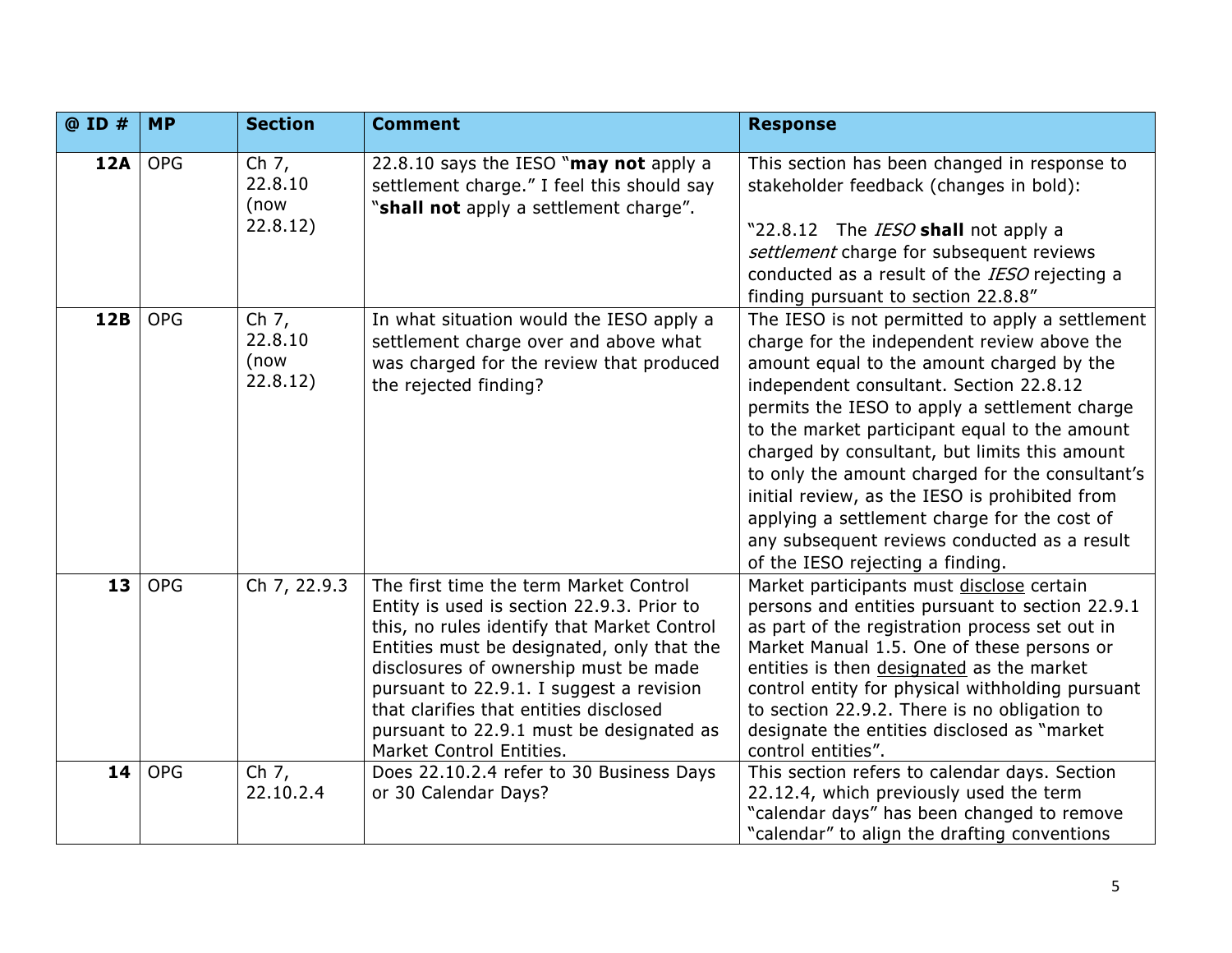| @ ID #          | <b>MP</b>  | <b>Section</b>                                                                       | <b>Comment</b>                                                                                                                                                                                                                                                                                                   | <b>Response</b>                                                                                                                                                                                                                                                                                                                                                                                                                                                                                     |
|-----------------|------------|--------------------------------------------------------------------------------------|------------------------------------------------------------------------------------------------------------------------------------------------------------------------------------------------------------------------------------------------------------------------------------------------------------------|-----------------------------------------------------------------------------------------------------------------------------------------------------------------------------------------------------------------------------------------------------------------------------------------------------------------------------------------------------------------------------------------------------------------------------------------------------------------------------------------------------|
|                 |            |                                                                                      |                                                                                                                                                                                                                                                                                                                  | related to "days" used in these market rule<br>sections.                                                                                                                                                                                                                                                                                                                                                                                                                                            |
| 15 <sup>1</sup> | <b>OPG</b> | Ch 7,<br>22.11.1.2                                                                   | The term "effective competitive discipline"<br>is not defined elsewhere in the rules. If it<br>is defined in the market manuals the<br>phrase "as per the applicable market<br>manual" should be included in 22.11.1.2.                                                                                          | This phrase is not defined in the market rules.<br>Further details regarding the designation of<br>global market power reference intertie zones<br>have been added to section 4.1 of Market<br>Manual 14.1 specifying that intertie zones that<br>have at least 500 MW of total transfer capacity<br>absent de-rates, outages or effects of ambient<br>conditions, to be of sufficient size relative to<br>the IESO-administered markets to be able to<br>provide effective competitive discipline. |
| 16 <sup>1</sup> | <b>OPG</b> | $\overline{ch}$ 7,<br>22.12.1,<br>22.12.1.1,<br>22.12.1.2                            | What does it mean for the IESO to<br>"reasonably determine effective<br>competition is expected to be restricted" -<br>why expected? Is this a forward looking<br>assessment? If the Market Manuals<br>provide further clarity perhaps "as per the<br>applicable market manual" should be<br>added to 22.12.1.2. | The assessment of restrictions to competition<br>contemplates expected competitive conditions<br>as well as current competitive conditions<br>consistent with the use of the words "or is<br>expected to be".<br>Additionally, please see the response to OPG<br>45A.                                                                                                                                                                                                                               |
| 17 <sub>2</sub> | <b>OPG</b> | Ch $7,$<br>22.12.2<br>(now<br>22.12.3)                                               | The section should be revised to "The<br>IESO shall remove the designation" In<br>what situation would the IESO not remove<br>the designation if the zone no longer<br>meets the criteria?                                                                                                                       | If the circumstances that lead a currently-<br>designated intertie zone to not meet the<br>conditions in section 22.12.1 are expected to<br>be transitory, then the IESO will not remove<br>the designation for an uncompetitive intertie<br>zone.                                                                                                                                                                                                                                                  |
| 18              | <b>OPG</b> | Ch $7,$<br>22.15.3.3,<br>22.15.3.4,<br>22.15.3.5,<br>22.15.3.6<br>(now<br>22.15.4.3, | 22.15.3.4 should end with "or" to identify<br>that any of the conditions in 22.15.3.3-3.6<br>can trigger the test.                                                                                                                                                                                               | Adding "or" after 22.15.4.4 would be<br>inconsistent with the drafting practice used<br>throughout the market rules of "or" only being<br>used following the second-last item in a list.                                                                                                                                                                                                                                                                                                            |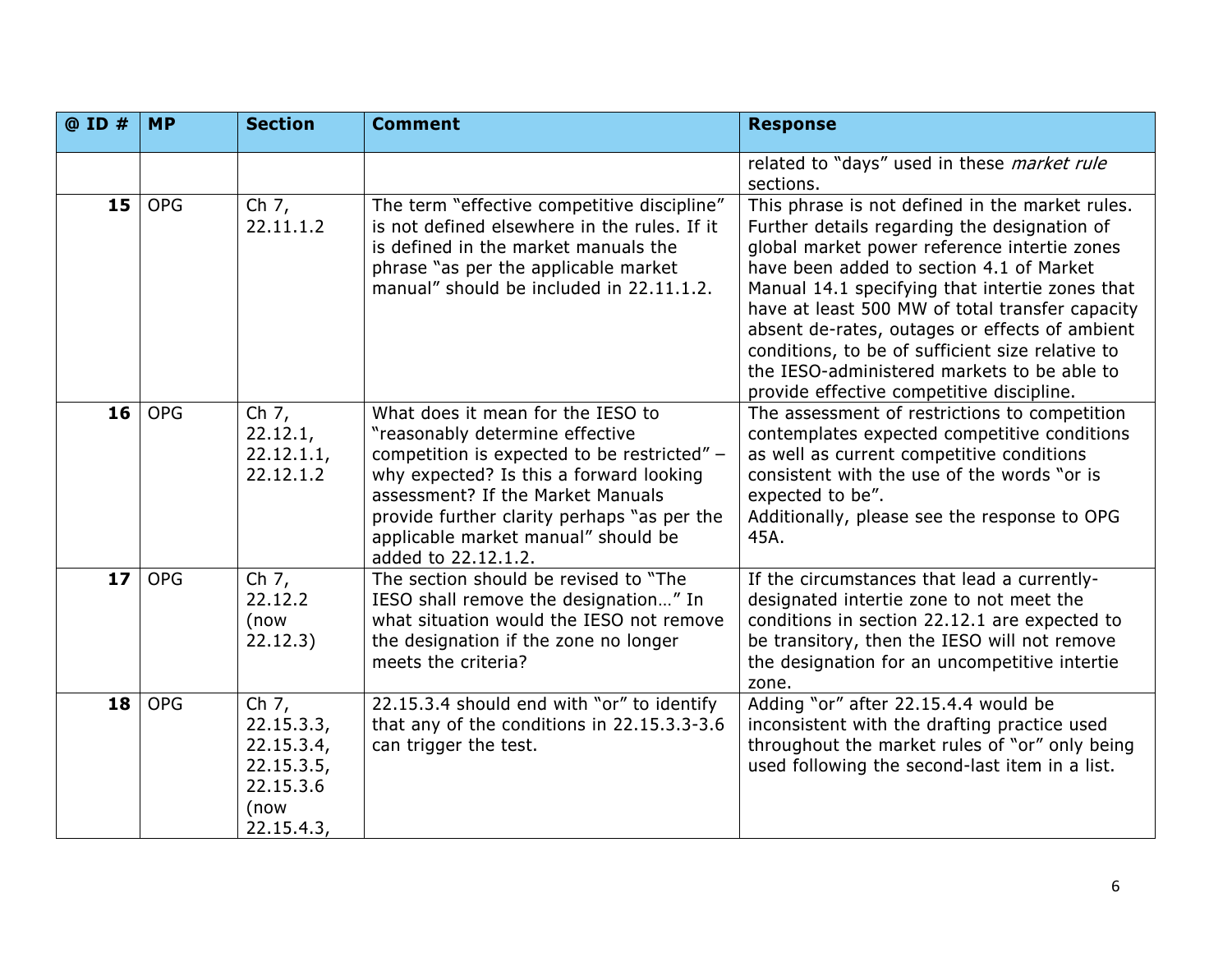| @ ID # | <b>MP</b>  | <b>Section</b>                                                               | <b>Comment</b>                                                                                                                                                                                                                                                                                                                                                                                                                                                 | <b>Response</b>                                                                                                                                                                                                                                                                                                                                                                                       |
|--------|------------|------------------------------------------------------------------------------|----------------------------------------------------------------------------------------------------------------------------------------------------------------------------------------------------------------------------------------------------------------------------------------------------------------------------------------------------------------------------------------------------------------------------------------------------------------|-------------------------------------------------------------------------------------------------------------------------------------------------------------------------------------------------------------------------------------------------------------------------------------------------------------------------------------------------------------------------------------------------------|
|        |            | 22.15.4.4,<br>22.15.4.5,<br>22.15.4.6)                                       |                                                                                                                                                                                                                                                                                                                                                                                                                                                                |                                                                                                                                                                                                                                                                                                                                                                                                       |
| 19     | <b>OPG</b> | Ch 7,<br>22.15.4.2.1,<br>22.15.4.2.2<br>(now<br>22.15.5.2.1,<br>22.15.5.2.2) | To be consistent with 22.15.4.2, section<br>22.15.4.2.2 should refer to 22.15.3.5 and<br>22.15.3.6, rather than 22.15.3.4 and<br>22.15.3.5.                                                                                                                                                                                                                                                                                                                    | This change has been made in response to your<br>feedback.                                                                                                                                                                                                                                                                                                                                            |
| 20     | <b>OPG</b> | Ch 7, 22.1.5                                                                 | 22.1.5 identifies that reference levels must<br>be monotonically increasing. In the event<br>that only a subset of a resource's PQ pairs<br>fails the conduct and impact test, how<br>does the calculation engine ensure that<br>the resulting mitigated offer curve is<br>monotonically increasing? In other words,<br>can mitigated offers violate the<br>monotonically increasing requirement<br>when combined with the unmitigated<br>portion of an offer? | All offers must always be monotonically<br>increasing including offers that are used by the<br>calculation engine following the assessment of<br>ex-ante mitigation.<br>Section 11.6.3 in the day-ahead market draft<br>Market Rules and section 11.6.1.4 in the pre-<br>dispatch engine draft Market Rules provide<br>further details on how the calculation engines<br>will treat mitigated offers. |
| 21A    | <b>OPG</b> | Ch 7, 22.2.1                                                                 | Under what circumstances would a<br>reference level change monthly? Please<br>provide examples.                                                                                                                                                                                                                                                                                                                                                                | Similar to the response to OPG 5, the only<br>current example of a monthly varying cost is<br>shown in section 7.6.1.1 of Market Manual 14.2<br>that addresses fuel-related costs for storage<br>resources. Charging costs for storage resources<br>are calculated based on monthly average<br>electricity purchase prices.                                                                           |
| 21B    | <b>OPG</b> | Ch 7, 22.2.1                                                                 | Additionally, OPG notes that 22.2.1.2<br>requires the IESO to determine speed no-<br>load offer reference levels for each<br>thermal state of a resource. While OPG<br>notes this is consistent with table 4-1 in<br>the MPM DES 26.0, OPG is unsure how the                                                                                                                                                                                                   | Section 22.2.1.2 has been changed in response<br>to stakeholder feedback to remove the<br>reference to thermal states.                                                                                                                                                                                                                                                                                |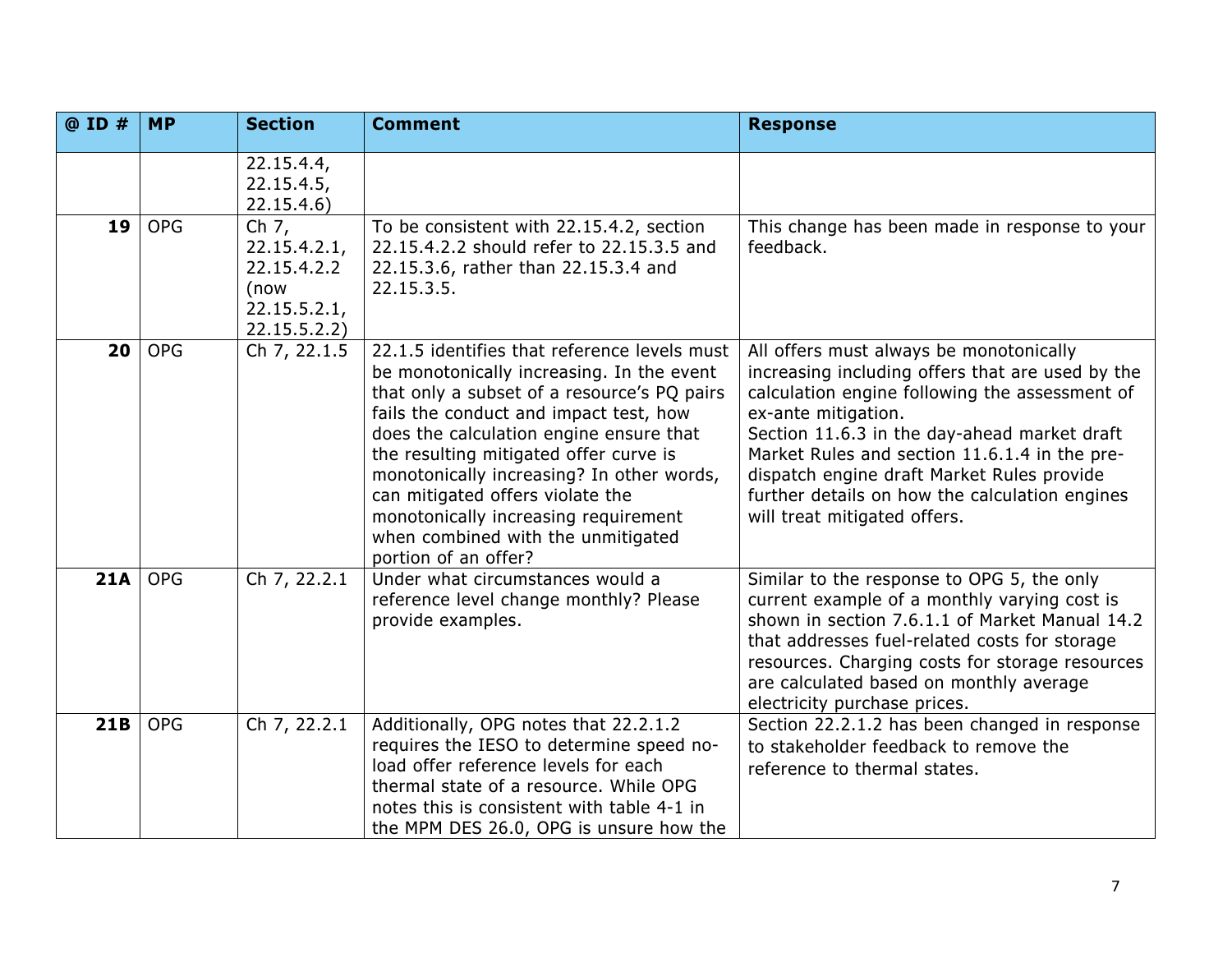| @ ID # | <b>MP</b>  | <b>Section</b> | <b>Comment</b>                                                                                                                                                                                                                                                                                                                                                                                       | <b>Response</b>                                                                                                                                                                                                                                                                                                                                                                          |
|--------|------------|----------------|------------------------------------------------------------------------------------------------------------------------------------------------------------------------------------------------------------------------------------------------------------------------------------------------------------------------------------------------------------------------------------------------------|------------------------------------------------------------------------------------------------------------------------------------------------------------------------------------------------------------------------------------------------------------------------------------------------------------------------------------------------------------------------------------------|
|        |            |                | concept of thermal state-dependent speed<br>no-load reference levels would be<br>practically implemented. Further, neither<br>the thermal resource "Workbooks" nor MM<br>14.2 refer to "one speed no-load offer<br>reference level per thermal state." Please<br>clarify and provide rationale as to how<br>thermal state-dependent speed no-load<br>reference levels will be used going<br>forward. |                                                                                                                                                                                                                                                                                                                                                                                          |
| 22A    | <b>OPG</b> | Ch 7, 22.2.3   | If the IESO finds the documentation<br>submitted by a participant to be deficient,<br>what is the process for the participant to<br>provide documentation and remedy the<br>deficiency?                                                                                                                                                                                                              | The language in section 22.2.3 referred to in<br>this comment has been removed in response to<br>comments received during technical panel<br>meetings.                                                                                                                                                                                                                                   |
| 22B    | <b>OPG</b> | Ch 7, 22.2.3   | The section states that the IESO "may"<br>register a value of \$0.10/MW. Under what<br>circumstances will the IESO, having found<br>the documentation insufficient, register a<br>value other than \$0.10/MW?                                                                                                                                                                                        | The language in section 22.2.3 referred to in<br>this comment has been removed in response to<br>comments received during technical panel<br>meetings.                                                                                                                                                                                                                                   |
| 23     | <b>OPG</b> | Ch 7, 22.3.1   | The section lists parameters that are not<br>applicable to all resource types. OPG<br>proposes a modification to "for each<br>qualified resource that meets the<br>requirements"                                                                                                                                                                                                                     | This section has been amended in response to<br>your feedback to read as follows (changes in<br>bold):<br>"The IESO shall determine the following<br>reference levels for non-financial dispatch data<br>parameters in accordance with the<br>applicable <i>market manual</i> , by month or<br>season if applicable, for each resource that<br>meets the requirements in section 22.1.1" |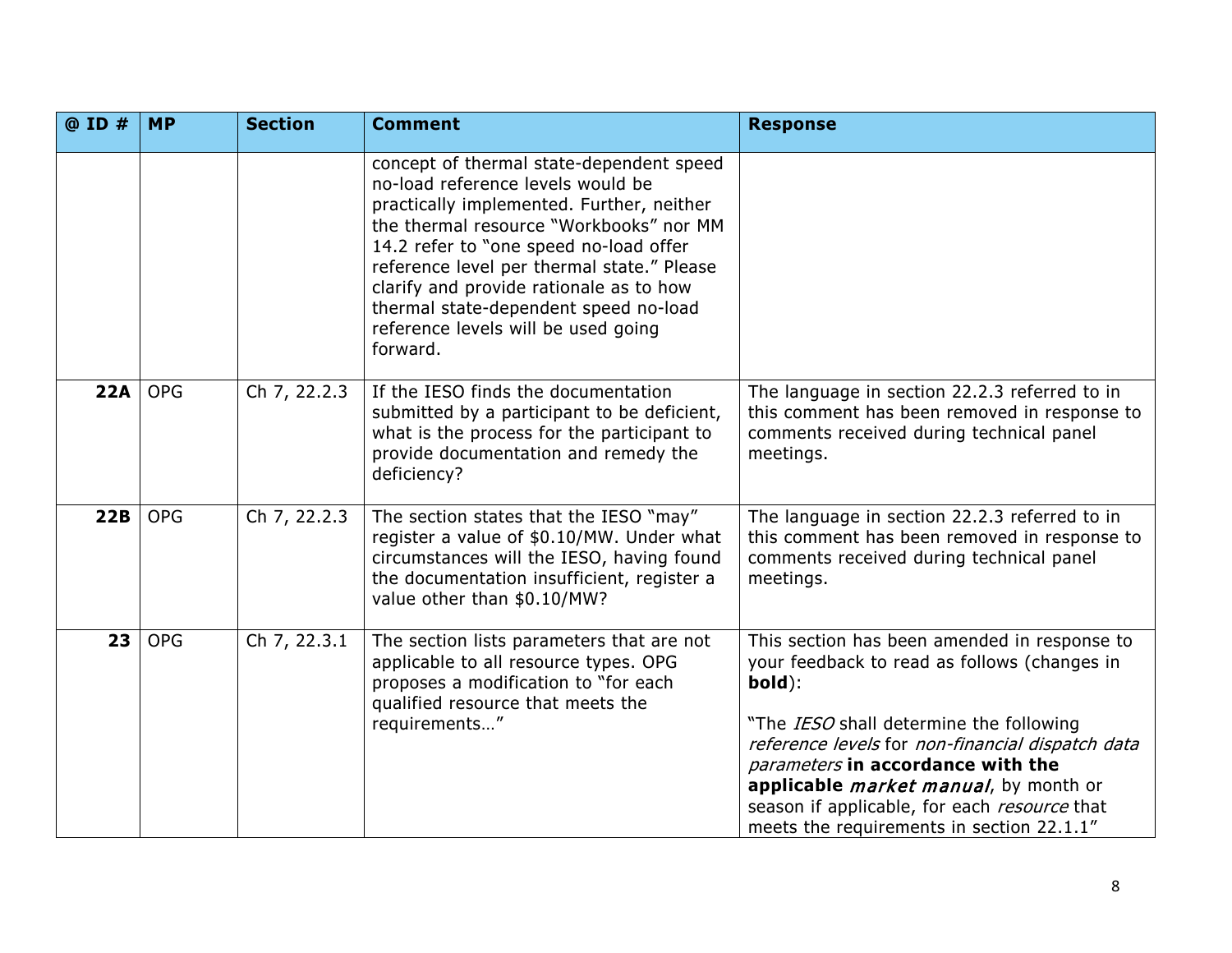| @ ID #     | <b>MP</b>  | <b>Section</b> | <b>Comment</b>                                                                                                                                                                             | <b>Response</b>                                                                                                                                                                                                                                                                                                                                                                                                                                                                                                                                                   |
|------------|------------|----------------|--------------------------------------------------------------------------------------------------------------------------------------------------------------------------------------------|-------------------------------------------------------------------------------------------------------------------------------------------------------------------------------------------------------------------------------------------------------------------------------------------------------------------------------------------------------------------------------------------------------------------------------------------------------------------------------------------------------------------------------------------------------------------|
| 24A        | <b>OPG</b> | Ch 7, 22.4.2   | Under what conditions would a non-quick<br>start resource be ineligible to submit start<br>up and SNL offers into DA and RT<br>markets?                                                    | Certain non-quick start resources, such as<br>nuclear resources, will not be able to submit<br>start up offers or speed no load offers, as<br>stated in Table 3-1 on page 21 of the Offers,<br>Bids and Data Inputs detailed design<br>document.                                                                                                                                                                                                                                                                                                                  |
| 24B        | <b>OPG</b> | Ch 7, 22.4.2   | Please clarify what the "two energy offer<br>reference levels" refer to, and identify<br>which market manual section details this<br>process.                                              | Section 7.1.3.2 of Market Manual 14.2<br>describes the two energy offer reference levels<br>that are registered for Variant A and Variant B<br>thermal resources.<br>The two energy offer reference levels are the<br>primary energy offer reference level and the<br>secondary energy offer reference level.<br>The distinguishing factor between the two<br>types of energy offer reference levels is that<br>secondary reference levels account for costs<br>associated with start-up and speed-no-load,<br>whereas primary energy reference levels do<br>not. |
| <b>25A</b> | <b>OPG</b> | Ch 7, 22.4.3   | Changes to fuel prices could cause the<br>"lower-cost" profile to be more expensive<br>than the "higher-cost" profile. OPG<br>proposes renaming these categories in<br>more neutral terms. | The IESO has updated the sections that refer<br>to "lower-cost" and "higher-cost" profiles in<br>response to this comment. This change has<br>also been reflected in Market Manual 14.2.                                                                                                                                                                                                                                                                                                                                                                          |
| 25B        | <b>OPG</b> | Ch 7, 22.4.3   | Does each set of higher/lower-cost<br>reference levels consist of distinct start-<br>up, speed no-load, and energy offer<br>reference levels?                                              | Yes, if applicable. Section 22.4.3 has been<br>modified in response to your feedback to read<br>as follows (changes in bold):<br>"For a <i>resource</i> that does not have multiple<br>sets of <i>reference levels</i> determined pursuant to<br>section 22.4.1 or 22.4.2 and which has<br>indicated to the IESO that it can operate                                                                                                                                                                                                                              |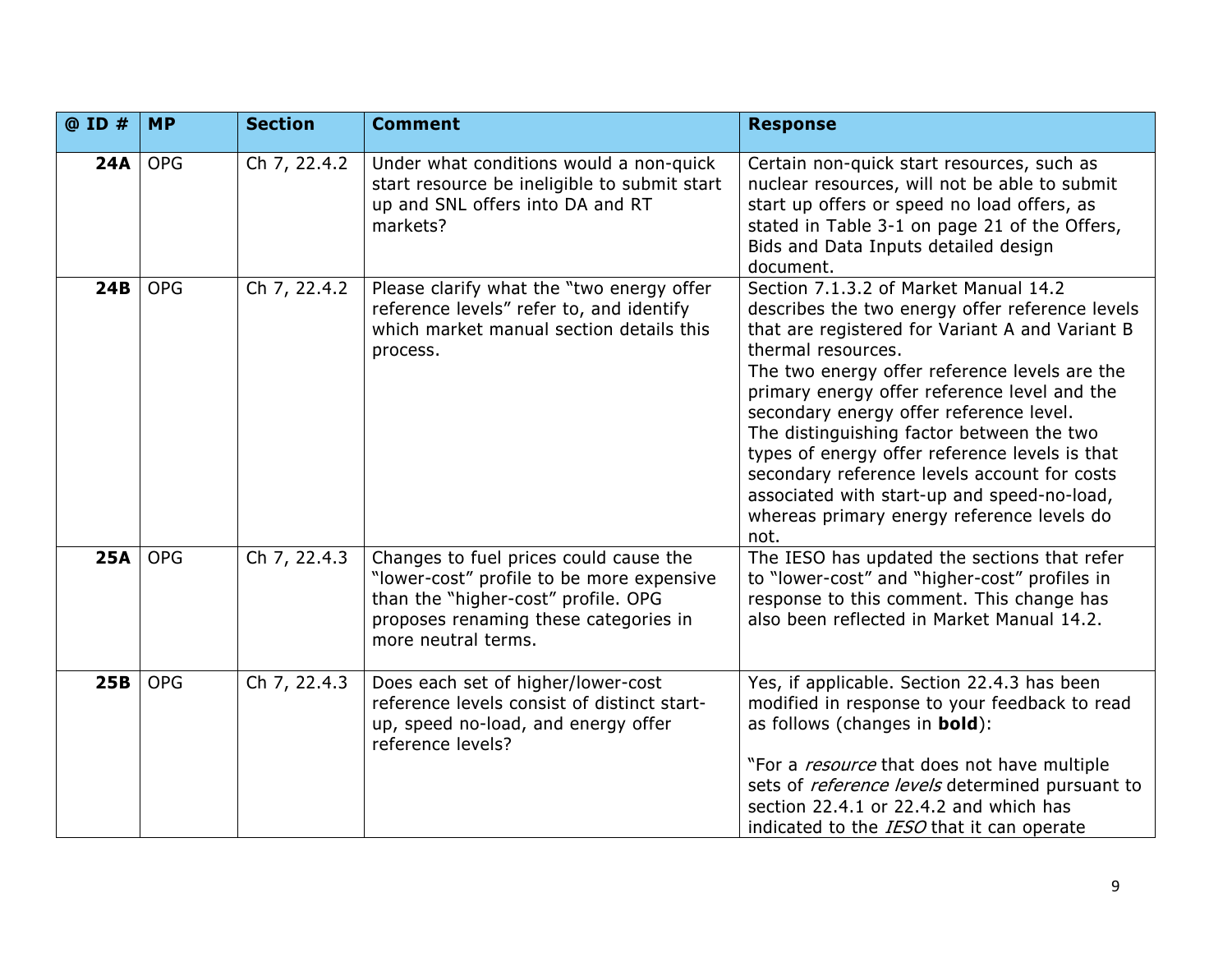| @ ID #     | <b>MP</b>  | <b>Section</b>             | <b>Comment</b>                                                                                                                                                                                                                                                                                                                                      | <b>Response</b>                                                                                                                                                                                                                                                                                                                                                                                                                                                                                                                                                                                                                                                                             |
|------------|------------|----------------------------|-----------------------------------------------------------------------------------------------------------------------------------------------------------------------------------------------------------------------------------------------------------------------------------------------------------------------------------------------------|---------------------------------------------------------------------------------------------------------------------------------------------------------------------------------------------------------------------------------------------------------------------------------------------------------------------------------------------------------------------------------------------------------------------------------------------------------------------------------------------------------------------------------------------------------------------------------------------------------------------------------------------------------------------------------------------|
|            |            |                            |                                                                                                                                                                                                                                                                                                                                                     | according to two distinct cost profiles, the IESO<br>shall determine a set of <i>reference levels</i> for<br>each profile in accordance with the applicable<br>market manual. Each set of reference levels<br>shall include all reference levels<br>applicable to the resource."                                                                                                                                                                                                                                                                                                                                                                                                            |
| <b>25C</b> | <b>OPG</b> | Ch 7, 22.4.3               | Does 22.4.3 apply to all resource types,<br>including hydroelectric? As an example,<br>does the higher cost profile produced by<br>including the "Forebay Refill Opportunity<br>Cost" as outlined in MM 14.2 section 6.4.5<br>fall under the procedures described in<br>22.4.4 and 22.5.5?                                                          | Section 22.4.3 applies to any resource that has<br>indicated that it can operate according to two<br>distinct cost profiles, including hydroelectric<br>resources. The use of the forebay refill<br>opportunity cost requires that resources<br>request an alternate cost profile under section<br>22.4.3.<br>Market Manual 14.2 has been updated to make<br>this requirement clear in response to this<br>comment. Requests to use the alternate cost<br>profile reference levels that include the forebay<br>refill opportunity costs are described in section<br>22.4.4 and 22.5.5 and information regarding<br>the required supporting documentation is found<br>in Market Manual 14.2. |
| 26         | <b>OPG</b> | Ch 7, 22.5.1<br>& 22.5.1.7 | Does the IESO intend to review reference<br>levels every two years? Preparing for a<br>regular review of reference levels would<br>require substantial effort and the<br>establishment of internal processes by<br>market participants. OPG would appreciate<br>as much detail as possible on the IESO's<br>planned review timelines and processes. | The IESO does not have an established review<br>plan for reference levels with a two-year<br>cadence. This section does not obligate the<br>IESO to carry out a review of reference levels<br>with any particular cadence, it prevents the<br>IESO from updating reference levels unless<br>certain conditions are met. The IESO<br>anticipates that it will only initiate a process to<br>establish reference levels when there is a<br>significant change to a resource's costs or                                                                                                                                                                                                        |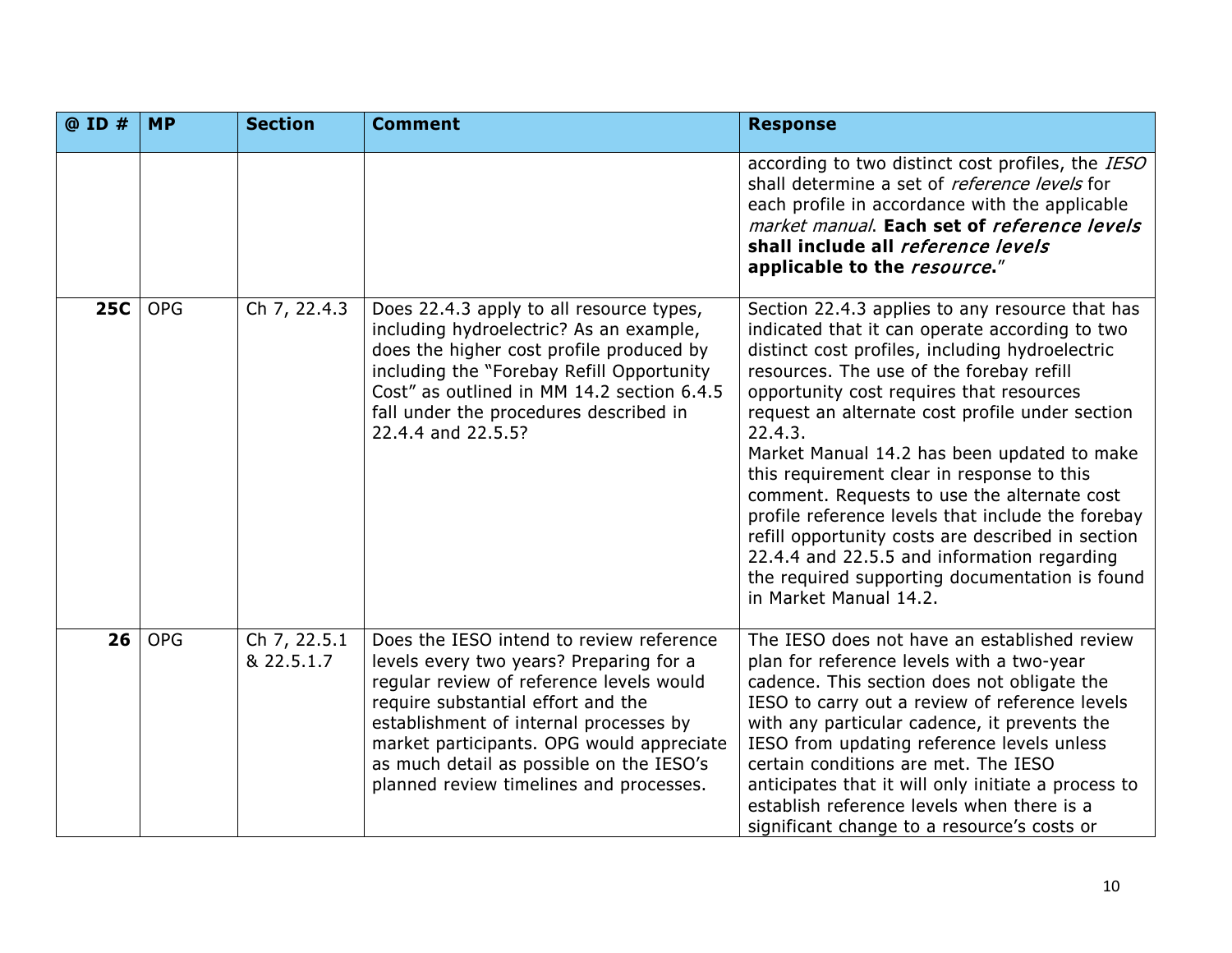| @ ID #     | <b>MP</b>  | <b>Section</b> | <b>Comment</b>                                                                                                                                                                   | <b>Response</b>                                                                                                                                                                                                                                                                                                                                                                                                       |
|------------|------------|----------------|----------------------------------------------------------------------------------------------------------------------------------------------------------------------------------|-----------------------------------------------------------------------------------------------------------------------------------------------------------------------------------------------------------------------------------------------------------------------------------------------------------------------------------------------------------------------------------------------------------------------|
|            |            |                |                                                                                                                                                                                  | where the values currently in effect were set a<br>significant amount of time in the past.                                                                                                                                                                                                                                                                                                                            |
| <b>27A</b> | <b>OPG</b> | Ch 7, 22.5.2   | Will the IESO notify the participant that a<br>review is underway?                                                                                                               | Yes. The IESO will provide information to the<br>market participant that will let the market<br>participant know that the review is underway.<br>Section 3.4.2 of Market Manual 14.2 states that<br>after the IESO initiates the process to<br>determine reference levels or reference<br>quantities, it will either issue a request for<br>information or provide a preliminary review to<br>the market participant. |
| 27B        | <b>OPG</b> | Ch 7, 22.5.2   | Does the IESO have the responsibility to<br>review any additional defenses of the<br>documentation made by the participant<br>prior to the IESO amending the reference<br>level? | Section 22.5.2 enables the IESO to amend a<br>reference level if, upon review, the previously<br>registered reference level was not consistent<br>with the supporting documentation. It is not<br>related to assessment of any particular<br>supporting documentation. Section 22.8.1<br>requires the IESO to communicate a<br>preliminary view prior to registering a reference<br>level or reference quantity.      |
| 28         | <b>OPG</b> | Ch 7, 22.5.4   | As this process is governed by MM 14.2<br>section 3.3, OPG proposes adding "in<br>accordance with the applicable market<br>manual" to 22.5.4.                                    | Section 22.5.4 has been modified in response<br>to your feedback to read as follows (changes in<br>bold):<br>"A <i>market participant</i> may, in accordance<br>with the applicable market manual,<br>request that the IESO review one of its<br>resources' reference levels if the market<br>participant believes the reference level does<br>not accurately describe the short-run marginal                         |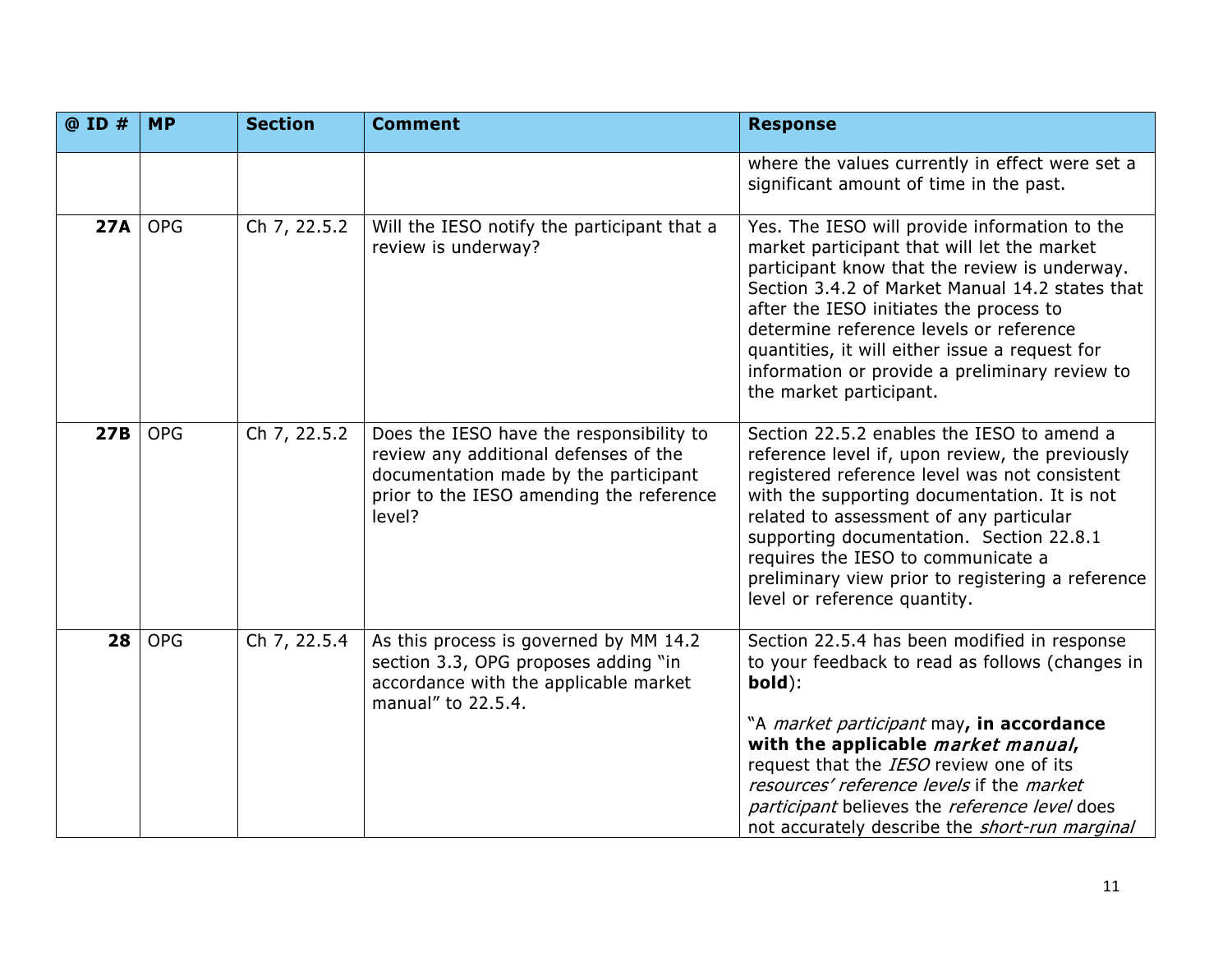| @ ID #     | <b>MP</b>  | <b>Section</b>       | <b>Comment</b>                                                                                                                                                                                                                                                                                                                                                                                                                                                                                                                                                                                                                                           | <b>Response</b>                                                                                                                                                                                                                                                                                                                           |
|------------|------------|----------------------|----------------------------------------------------------------------------------------------------------------------------------------------------------------------------------------------------------------------------------------------------------------------------------------------------------------------------------------------------------------------------------------------------------------------------------------------------------------------------------------------------------------------------------------------------------------------------------------------------------------------------------------------------------|-------------------------------------------------------------------------------------------------------------------------------------------------------------------------------------------------------------------------------------------------------------------------------------------------------------------------------------------|
|            |            |                      |                                                                                                                                                                                                                                                                                                                                                                                                                                                                                                                                                                                                                                                          | costs or operational characteristics of that<br>resource.                                                                                                                                                                                                                                                                                 |
| 29         | <b>OPG</b> | Ch 7, 22.5.8         | While section 22.5.8 states that the IESO<br>shall temporarily revise the reference level<br>if the request met the applicable deadline,<br>section 22.5.10 then gives the IESO<br>discretion to decline the request if the<br>IESO " is not satisfied" These two<br>clauses seem at odds with one another.<br>Since no definition of "temporarily" as<br>used in 22.5.8 is given, the IESO could<br>conceivably replace the reference level as<br>per 22.5.8, then immediately return to the<br>reference in force at the time of the<br>request as per 22.5.10. Without a<br>definition of "temporarily", 22.5.7 and<br>22.5.8 have no real authority. | Section 22.5.9 states that the IESO may use<br>the reference level value in force at the time of<br>a request despite section 22.5.8 if it is not<br>satisfied that the documentation submitted<br>supports the market participant's request.                                                                                             |
| 30         | <b>OPG</b> | Ch $7,$<br>22.5.10.3 | OPG proposes amending this section to<br>"up to 30 days".                                                                                                                                                                                                                                                                                                                                                                                                                                                                                                                                                                                                | The 30-day period in section 22.5.10.3 provides<br>an incentive for market participants to provide<br>the appropriate supporting documentation in<br>the time required and is intended to be a firm<br>period of time.                                                                                                                    |
| <b>31A</b> | <b>OPG</b> | Ch 7,<br>22.5.11     | These sections refer to a settlement<br>charge. What is the basis of the settlement<br>charges?                                                                                                                                                                                                                                                                                                                                                                                                                                                                                                                                                          | The basis for levying a settlement charge in<br>these circumstances is that the market<br>participant provided inputs that resulted in<br>reference level values that were not reflective<br>of the short-run marginal costs of a particular<br>resource. This settlement charge will reduce<br>the net settlement for the resource under |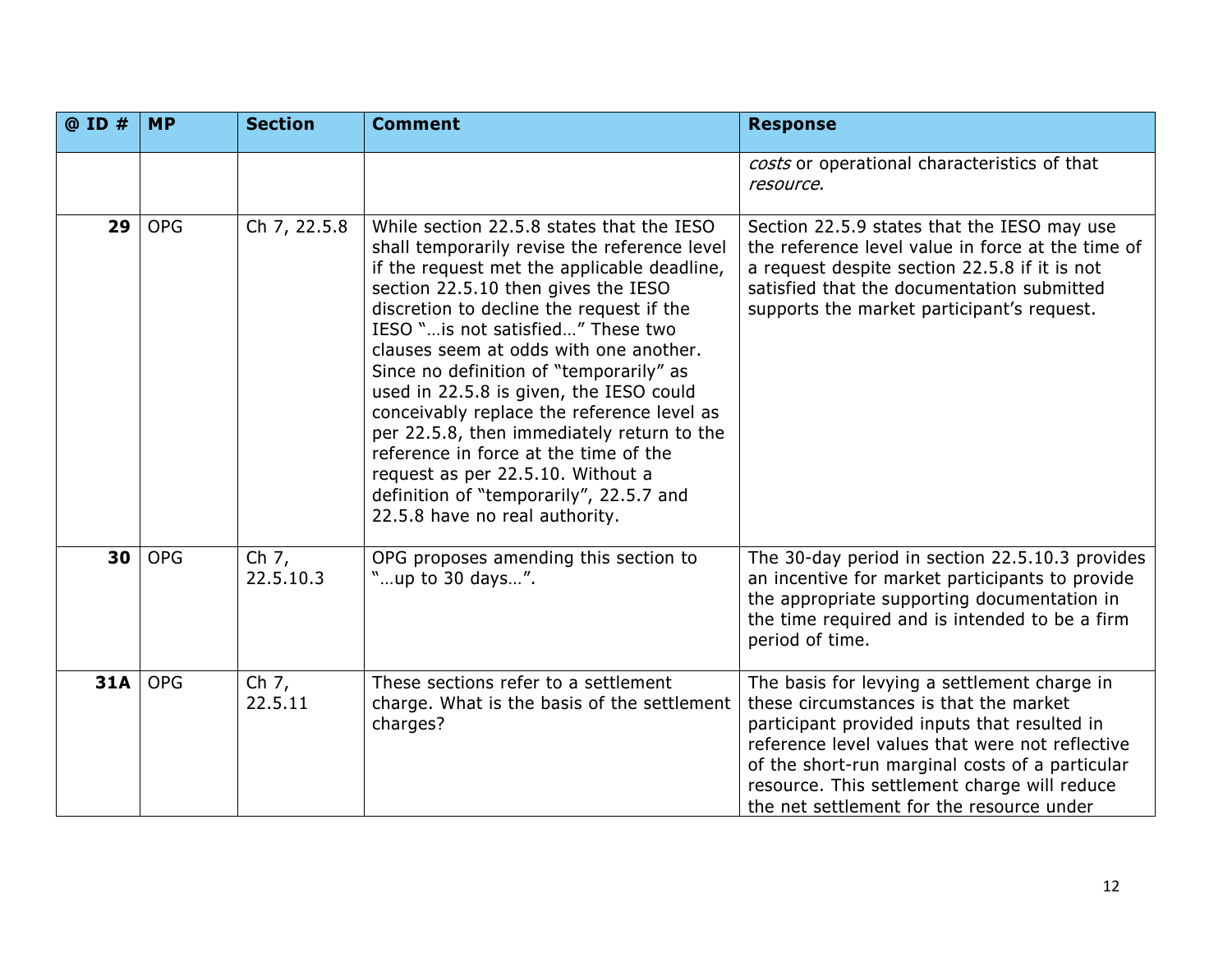| $@$ ID $#$ | <b>MP</b>  | <b>Section</b>     | <b>Comment</b>                                                                                                                                                                                                                                                                                                                                                                                                                                                                                                                                                                                                                                                                                                                                                                                                                                                          | <b>Response</b>                                                                                                                                                                                                                                                                                                                                                                                                                                                                                                                                                                                                                                                                                                                                                                                                                                                                                                                                                                                                                                                                                                                                       |
|------------|------------|--------------------|-------------------------------------------------------------------------------------------------------------------------------------------------------------------------------------------------------------------------------------------------------------------------------------------------------------------------------------------------------------------------------------------------------------------------------------------------------------------------------------------------------------------------------------------------------------------------------------------------------------------------------------------------------------------------------------------------------------------------------------------------------------------------------------------------------------------------------------------------------------------------|-------------------------------------------------------------------------------------------------------------------------------------------------------------------------------------------------------------------------------------------------------------------------------------------------------------------------------------------------------------------------------------------------------------------------------------------------------------------------------------------------------------------------------------------------------------------------------------------------------------------------------------------------------------------------------------------------------------------------------------------------------------------------------------------------------------------------------------------------------------------------------------------------------------------------------------------------------------------------------------------------------------------------------------------------------------------------------------------------------------------------------------------------------|
|            |            |                    |                                                                                                                                                                                                                                                                                                                                                                                                                                                                                                                                                                                                                                                                                                                                                                                                                                                                         | certain circumstances that will be described in<br>Chapter 9.<br>This settlement charge will be shared for<br>stakeholder review as part of the settlements<br>batch.                                                                                                                                                                                                                                                                                                                                                                                                                                                                                                                                                                                                                                                                                                                                                                                                                                                                                                                                                                                 |
| 31B        | <b>OPG</b> | Ch $7,$<br>22.5.11 | While OPG acknowledges that the<br>participant and the IESO are to have<br>agreed on the form and content of the<br>documentation in advance, participants<br>should have a minimum of four business<br>days to provide such documentation.<br>Especially in the event that a participant<br>has made requests for multiple facilities,<br>the proposed timeline of two business<br>days could be insufficient to gather<br>accurate and defensible documents.<br>Depending on the form of documentation<br>agreed upon by the MP and IESO (e.g.,<br>invoice, financial or plant reporting), such<br>a submission may take up to a month.<br>OPG also notes that other timelines in the<br>Market Rules, such as the Notice of<br>Disagreement process, allow participants<br>up to four business days to submit<br>documentation (see Chapter 9 section<br>$6.3.10$ ). | Please see the IESO's response to comment<br>OPG 88 in the previous responses to<br>stakeholder feedback on the market power<br>mitigation draft rules and manuals. Market<br>participants are aware of the informational<br>requirements when they submit requests for<br>use of a higher cost reference level profile. As<br>a result, the IESO anticipates that two business<br>days is sufficient preparation time.<br>Market participants can act proactively to<br>ensure that they gather information as they<br>make the request.<br>Lengthening the review window could have<br>design implications on settlement charges that<br>may need to be levied, since pushing the<br>reviews outside a certain window could require<br>further after-the-fact adjustment of make-<br>whole payments.<br>Keeping the duration to two business days<br>supports the efficient resolution of these<br>matters, avoiding unnecessary delays and<br>unnecessary after-the-fact adjustment to make-<br>whole payments.<br>The IESO will continue to assess the<br>appropriateness of this duration as more<br>information comes to light about the nature |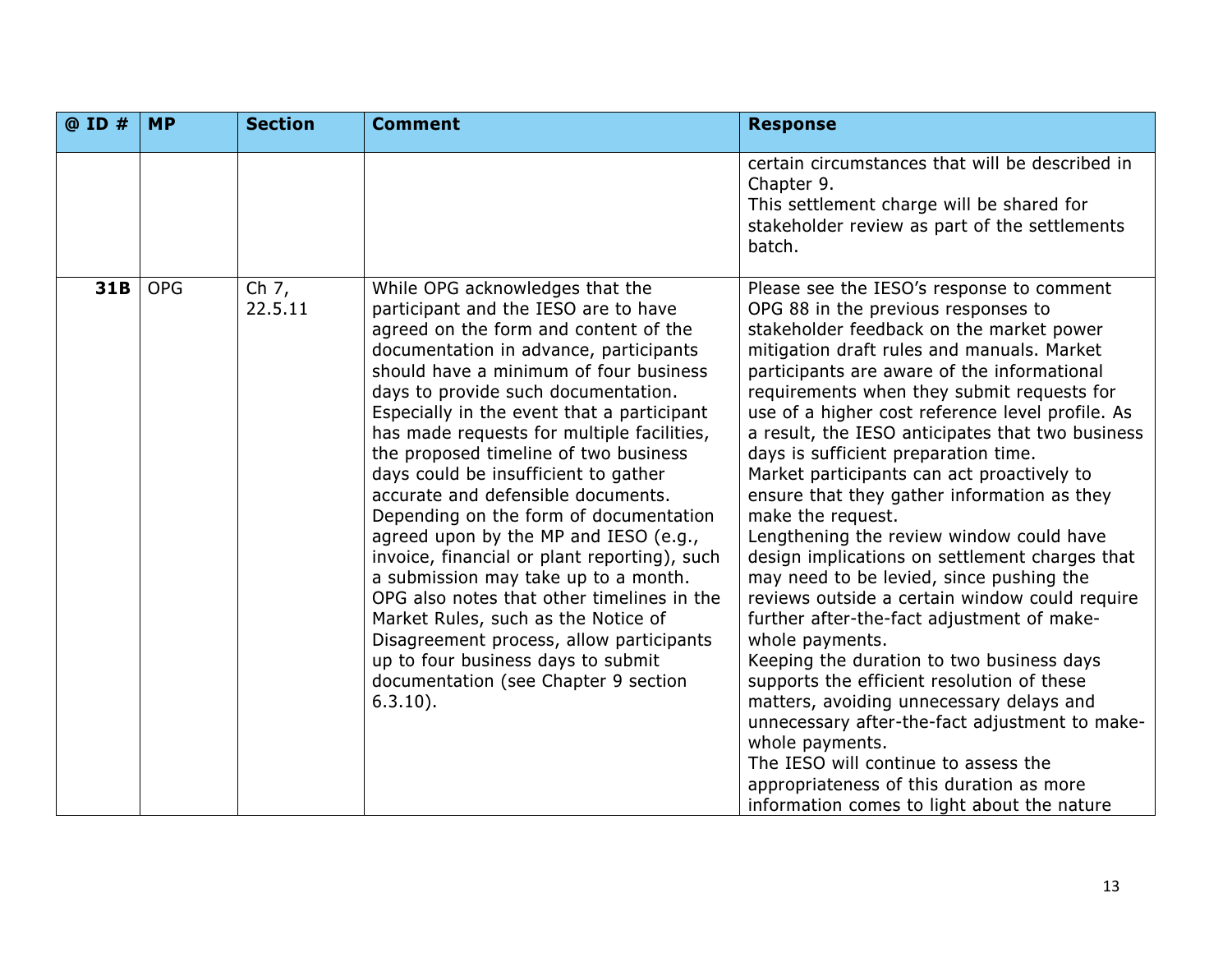| @ ID #          | <b>MP</b>  | <b>Section</b>               | <b>Comment</b>                                                                                                                                                                                                                                                                                                               | <b>Response</b>                                                                                                                                                                                                                                                                                                                                                                                                                           |
|-----------------|------------|------------------------------|------------------------------------------------------------------------------------------------------------------------------------------------------------------------------------------------------------------------------------------------------------------------------------------------------------------------------|-------------------------------------------------------------------------------------------------------------------------------------------------------------------------------------------------------------------------------------------------------------------------------------------------------------------------------------------------------------------------------------------------------------------------------------------|
|                 |            |                              |                                                                                                                                                                                                                                                                                                                              | and form of documentation that will be used to<br>support such requests.                                                                                                                                                                                                                                                                                                                                                                  |
| 31C             | <b>OPG</b> | Ch 7,<br>22.5.11             | In addition, OPG suggests revising the<br>section for clarity as follows:<br>"If the market participant fails to provide<br>the documentation within four business<br>days the specified time or if the IESO"                                                                                                                | The requested change would increase the<br>duration in the section from two business days<br>to four business days. Please see the response<br>to OPG 31B that addresses a prior request by<br>OPG to increase the duration in this section<br>from two business days to five business days.                                                                                                                                              |
| 32 <sub>1</sub> | <b>OPG</b> | Ch 7,<br>22.5.12             | OPG suggests that there should be some<br>statement in this section that clearly<br>stipulates that changes are "preliminary<br>views". A similar statement exists in the<br>"change reference quantity section" in<br>22.7.2. With respect to 22.7.2, OPG<br>suggests separating this statement out<br>into its own section | Please see the response to OPG 10.                                                                                                                                                                                                                                                                                                                                                                                                        |
| 33              | <b>OPG</b> | Ch 7, 22.8.4<br>(now 22.8.5) | The MP should have equal input to the<br>statement of issues to be reviewed, as the<br>IESO's framing of the issue may not be<br>aligned with the MP's.                                                                                                                                                                      | The IESO has removed references to the<br>"statement of issues" and replaced them with<br>"applicable reference levels and reference<br>quantities".<br>The IESO anticipates that market participants<br>will use a form to trigger the independent<br>review process and that market participants will<br>use the form to indicate the matters to be<br>reviewed. The relevant portions of the form will<br>be provided to the reviewer. |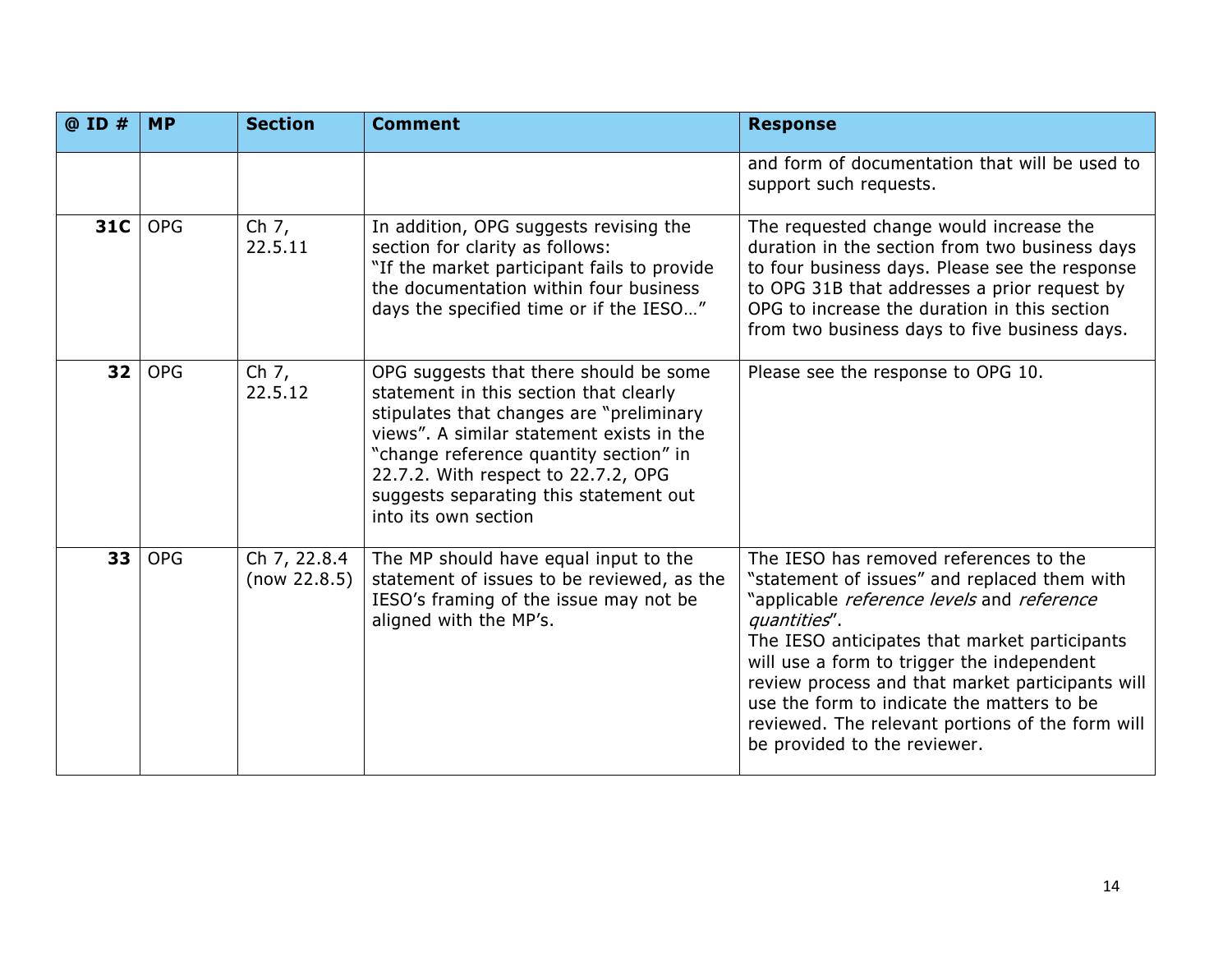| @ ID # | <b>MP</b>  | <b>Section</b>                         | <b>Comment</b>                                                                                                                                                                                                                                   | <b>Response</b>                                                                                                                                                                                                                                                                                                                                                                                                                                                               |
|--------|------------|----------------------------------------|--------------------------------------------------------------------------------------------------------------------------------------------------------------------------------------------------------------------------------------------------|-------------------------------------------------------------------------------------------------------------------------------------------------------------------------------------------------------------------------------------------------------------------------------------------------------------------------------------------------------------------------------------------------------------------------------------------------------------------------------|
| 34A    | <b>OPG</b> | Ch 7, 22.8.5<br>(now 22.8.6)           | OPG suggests that the Market<br>Rules/Manuals should establish standards<br>of quality, transparency, and completeness<br>for the consultant's presentation of<br>findings.                                                                      | The Independent Review Process is still being<br>developed, including expectations for quality,<br>transparency and completeness of consultants'<br>reports. As the IESO continues this<br>development, we will revisit this issue and<br>consider whether further detail is required in<br>the market manuals. Further details are still<br>being developed and future supplements to<br>Market Manual 14.2 on this topic will be<br>brought forward for stakeholder review. |
| 34B    | <b>OPG</b> | Ch 7, 22.8.5<br>(now 22.8.8)           | Similarly, 22.8.6.5 identifies that the IESO<br>can reject a finding if the consultant<br>"failed to provide reasons for the finding".<br>The rules/manuals should identify<br>expectations of sufficient reasoning on the<br>consultant's part. | Please see the response to OPG 34A.                                                                                                                                                                                                                                                                                                                                                                                                                                           |
| 35     | <b>OPG</b> | Ch 7, 22.8.9<br>(now<br>22.8.12)       | Please clarify which set of reference levels<br>or quantities are referred to as those<br>"originally requested" by the MP.                                                                                                                      | The originally requested reference levels and/or<br>reference quantities are those requested<br>pursuant to section 3.3.2 of Market Manual<br>14.2.                                                                                                                                                                                                                                                                                                                           |
| 36     | <b>OPG</b> | Ch $7,$<br>22.8.10<br>(now<br>22.8.12) | OPG suggests amending to "The IESO shall<br>not apply a settlement charge" The rule<br>as written gives the IESO unnecessary<br>flexibility to apply a settlement charge.                                                                        | This section has been changed in response to<br>stakeholder feedback (changes in bold):<br>"22.8.12 The <i>IESO</i> shall not apply a<br>settlement charge for subsequent reviews<br>conducted as a result of the IESO rejecting a<br>finding pursuant to section 22.8.8."                                                                                                                                                                                                    |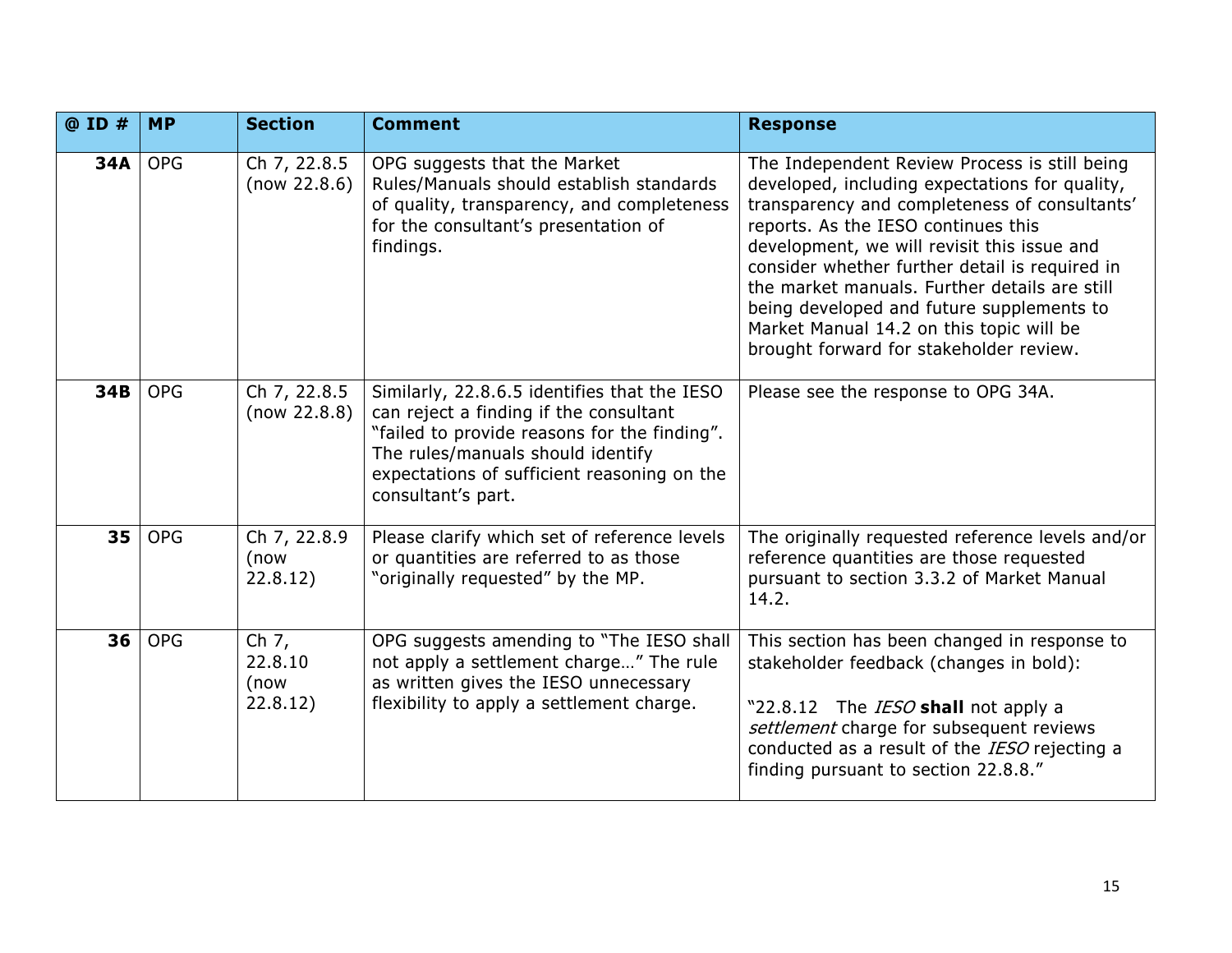| @ ID #          | <b>MP</b>  | <b>Section</b>           | <b>Comment</b>                                                                                                                                                                                                                                                                                                                                                                                                         | <b>Response</b>                                                                                                                                                                                                                                                                                               |
|-----------------|------------|--------------------------|------------------------------------------------------------------------------------------------------------------------------------------------------------------------------------------------------------------------------------------------------------------------------------------------------------------------------------------------------------------------------------------------------------------------|---------------------------------------------------------------------------------------------------------------------------------------------------------------------------------------------------------------------------------------------------------------------------------------------------------------|
| 37 <sub>1</sub> | <b>OPG</b> | Ch 7,<br>22.9.1.5        | Please clarify what is meant by "are<br>controlled by the market participant". OPG<br>suggests expanding 22.9.1.5 to include a<br>definition of the term "controlled".                                                                                                                                                                                                                                                 | Control, with respect to an affiliate, should be<br>understood consistent with Ontario's Business<br>Corporation Act's deemed control provisions, as<br>the term "affiliate" is defined in the market<br>rules as "having the meaning ascribed thereto<br>in the <i>Business Corporations Act</i> (Ontario)". |
| <b>38A</b>      | <b>OPG</b> | Ch 7, 22.9.2<br>& 22.9.3 | OPG notes that both 22.9.2 and 22.9.3<br>include requirements to designate the<br>market control entity for physical<br>withholding (MCEPW) for a resource.<br>These sections should be harmonized to<br>eliminate any overlap.                                                                                                                                                                                        | These sections address different<br>matters. Section 22.9.2 contains the obligation<br>to designate market control entities for physical<br>withholding. Section 22.9.3 obligates market<br>participants to do so in accordance with the<br>applicable market manual.                                         |
| 38B             | <b>OPG</b> | Ch 7, 22.9.2<br>& 22.9.3 | Additionally, while the definition of market<br>control entity (MCE) references entities<br>disclosed pursuant to 22.9.1, OPG feels it<br>is unclear that this is the case when<br>reading 22.9.3. A helpful addition to<br>22.9.3 might be:<br>"a market participant shall designate any<br>entities disclosed pursuant to 22.9.1 as<br>market control entities  in accordance<br>with the applicable market manual." | This clarification is already provided by the<br>definition of MCE:<br>"market control entity means a person or entity<br>disclosed by a <i>market participant</i> to the IESO<br>pursuant to section 22.9.1 of Chapter 7 of the<br>market rules $[\,\dots]\,$ ."                                             |
| 39              | <b>OPG</b> | Ch $7,$<br>22.10.1.1     | The section identifies that the IESO may<br>designate constrained areas "in advance<br>of" configuration changes. While OPG<br>acknowledges the value of anticipating<br>constraints, for the purposes of market<br>power mitigation, an area should not be<br>designated as constrained until such                                                                                                                    | This section states that the IESO may<br>designate an area as a <i>potential constrained</i><br>area in advance of configuration changes. It<br>does not permit the IESO to designate either<br>narrow constrained areas or dynamic<br>constrained areas in advance of configuration<br>changes.              |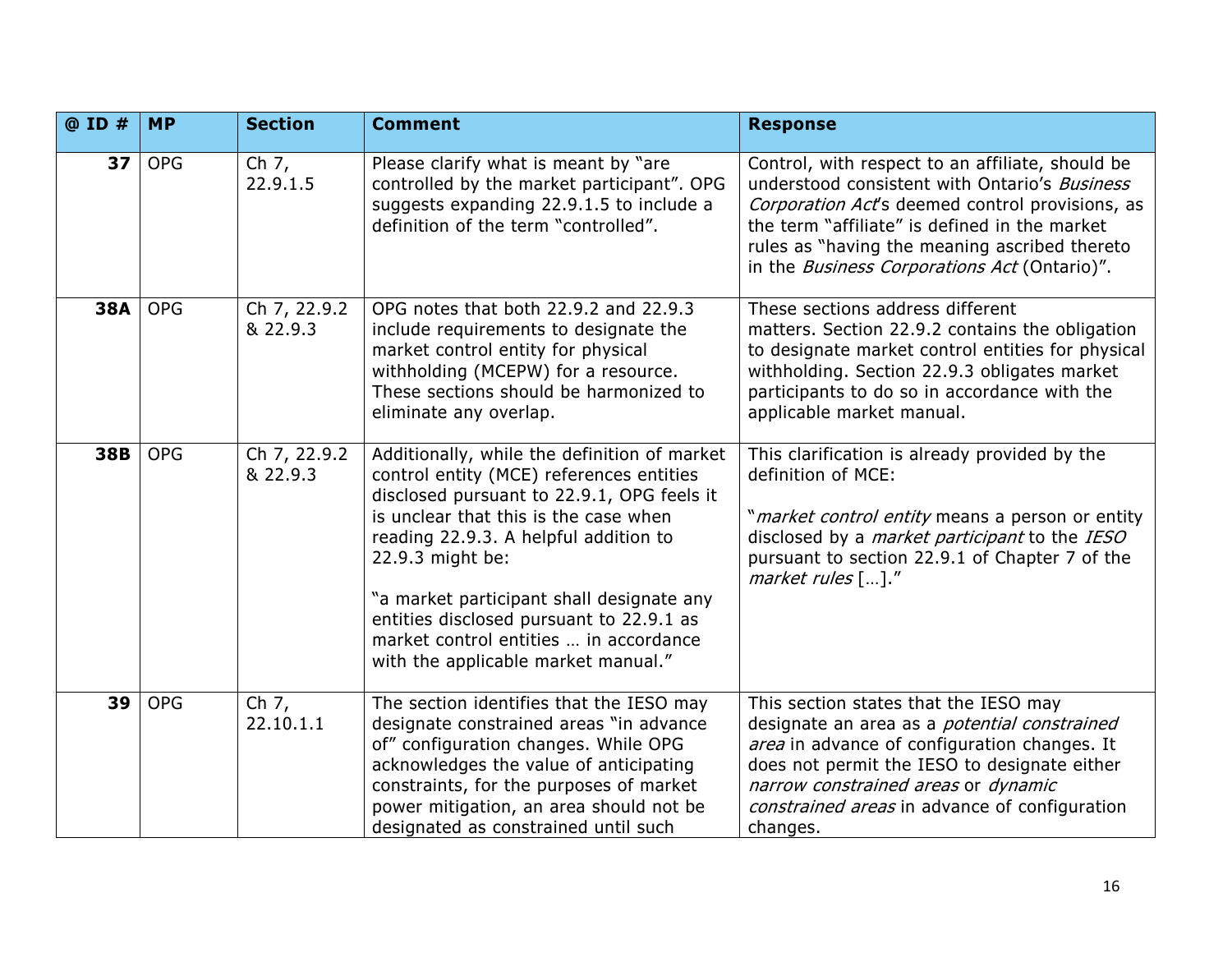| @ ID #     | <b>MP</b>  | <b>Section</b>                             | <b>Comment</b>                                                                                                                                                                                                                                                                                                                                                                                                                                                                                                                                                                                                                                   | <b>Response</b>                                                                                                                                                                                                                                                                                                                                                                                                                                                                                                                                                                                                                                                                                                                                                                                                                                                                                                                                               |
|------------|------------|--------------------------------------------|--------------------------------------------------------------------------------------------------------------------------------------------------------------------------------------------------------------------------------------------------------------------------------------------------------------------------------------------------------------------------------------------------------------------------------------------------------------------------------------------------------------------------------------------------------------------------------------------------------------------------------------------------|---------------------------------------------------------------------------------------------------------------------------------------------------------------------------------------------------------------------------------------------------------------------------------------------------------------------------------------------------------------------------------------------------------------------------------------------------------------------------------------------------------------------------------------------------------------------------------------------------------------------------------------------------------------------------------------------------------------------------------------------------------------------------------------------------------------------------------------------------------------------------------------------------------------------------------------------------------------|
|            |            |                                            | configuration changes have actually<br>occurred.                                                                                                                                                                                                                                                                                                                                                                                                                                                                                                                                                                                                 | The IESO must be able to designate <i>potential</i><br>constrained areas in advance of configuration<br>changes to ensure that any congestion-related<br>issues that manifest as a result of these<br>configuration changes are remedied through<br>designation of a <i>dynamic constrained area</i> or a<br>narrow constrained area.<br>Dynamic constrained areas and narrow<br>constrained areas are only designated after<br>significant import congestion leading into a<br>potential constrained area actually occurs.                                                                                                                                                                                                                                                                                                                                                                                                                                   |
| <b>40A</b> | <b>OPG</b> | Ch $7,$<br>22.10.2.1<br>(now<br>22.10.2.2) | MM 14.1 section 2.2 identifies that in the<br>[real-time market], if a single interval is<br>import constrained, the entire hour will be<br>considered constrained. OPG feels this<br>would lead to NCA's being too broadly<br>applied. As an example, a region in which<br>one interval (i.e., 8% of the hour) was<br>import constrained for 4% of the hours in<br>the previous 365 days would be deemed<br>an NCA, despite the fact that this means<br>the region was constrained only 0.3% of<br>the time. OPG proposes that the IESO only<br>consider an hour in RTM constrained if the<br>majority of intervals were import<br>constrained. | It is appropriate that a single interval of a<br>binding constraint in the real-time market<br>results in the potential constrained area to be<br>considered as import constrained for the entire<br>hour.<br>During this interval, the DSO is not able to use<br>resources that are external to the NCA to meet<br>the supply requirements in the NCA. As a<br>result, even a single interval of a dispatch hour<br>can significantly restrict competition within the<br>NCA, leading to inefficient scheduling and<br>pricing.<br>Making the requested changes would allow<br>significant restrictions to competition to persist<br>without triggering the intended response,<br>which is to designate an NCA.<br>In the example provided, competition was<br>restricted in 4% of the hours in the study<br>period, which means that resources inside the<br>NCA had a significant amount of market power<br>during those dispatch hours. Viewing the total |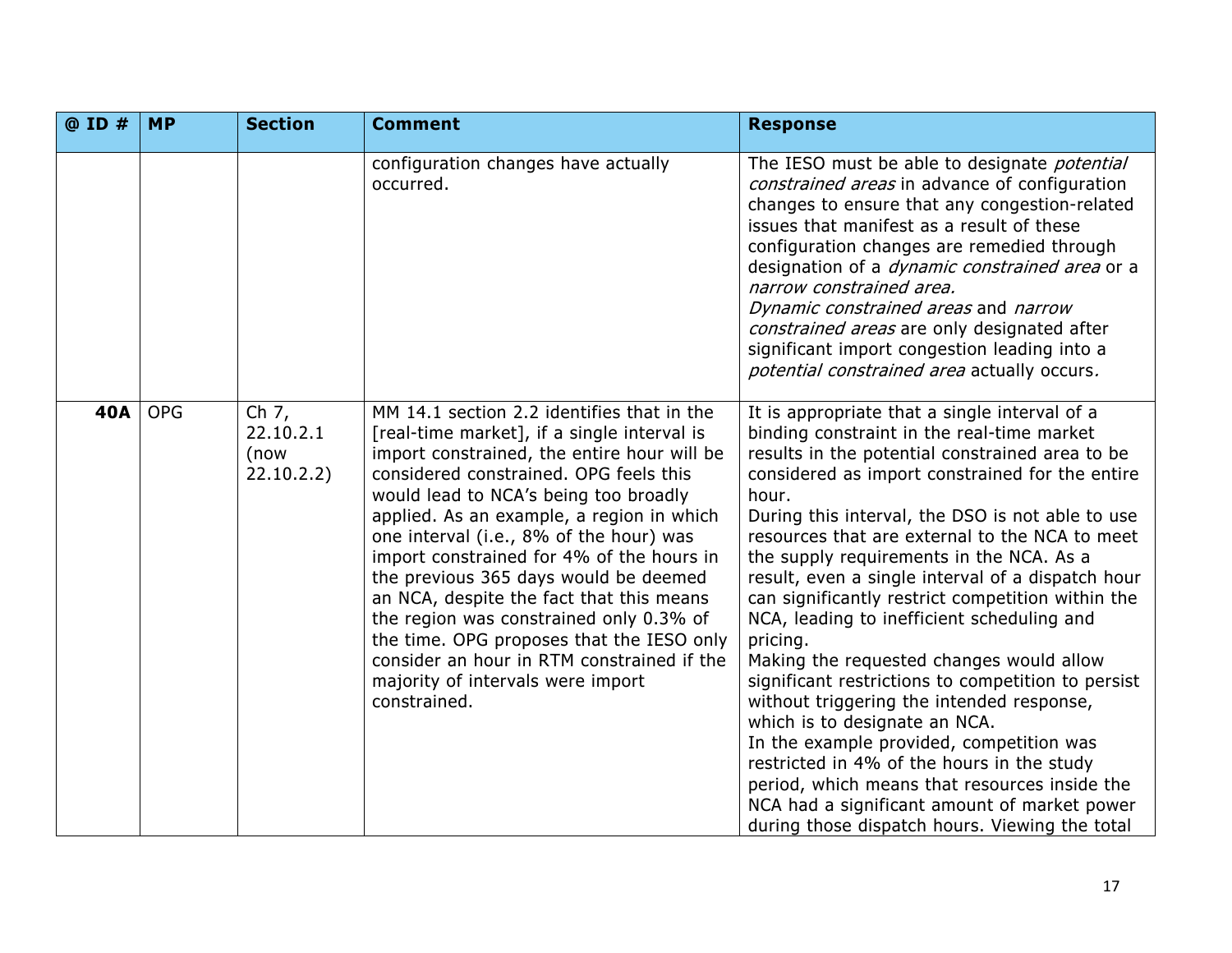| $@$ ID $#$ | <b>MP</b>  | <b>Section</b>                             | <b>Comment</b>                                                                                                                                                                                                                                                                                                                                                                                                                      | <b>Response</b>                                                                                                                                                                                                                                                                                                                                                                                        |
|------------|------------|--------------------------------------------|-------------------------------------------------------------------------------------------------------------------------------------------------------------------------------------------------------------------------------------------------------------------------------------------------------------------------------------------------------------------------------------------------------------------------------------|--------------------------------------------------------------------------------------------------------------------------------------------------------------------------------------------------------------------------------------------------------------------------------------------------------------------------------------------------------------------------------------------------------|
|            |            |                                            |                                                                                                                                                                                                                                                                                                                                                                                                                                     | number of intervals across the study period,<br>rather than the number of dispatch hours<br>where competition was restricted, does not<br>properly account for the extent to which even a<br>single interval of a binding constraint into an<br>NCA restricts competition within that dispatch<br>hour.                                                                                                |
| <b>40B</b> | <b>OPG</b> | Ch $7,$<br>22.10.2.1<br>(now<br>22.10.2.2) | OPG notes that the implications of<br>22.10.2.1 are not readily apparent without<br>a complete reading of MM 14.1 section<br>2.2. OPG feels that this rule (and others)<br>would benefit from Technical Panel review<br>of the Market Manuals, rather than just<br>the Rules.                                                                                                                                                       | The draft market manuals have been publicly<br>available since August 2021. The IESO has<br>received comments on the market manuals<br>both prior and following the technical panel<br>vote-to-post. The IESO has encouraged<br>technical panel members to review the market<br>manuals and has provided links. The Market<br>Manuals provide clear references to the Market<br>Rules they supplement. |
| 41         | <b>OPG</b> | Ch 7,<br>22.10.2.4                         | Section 22.12.2 identifies when the IESO<br>may remove the designation of an intertie<br>zone as uncompetitive. For consistency,<br>similar provisions should be included for<br>all constrained area designations.<br>Further, MM 14.1 outlines the process for<br>removing such a designation for<br>dynamically constrained areas, but OPG is<br>unclear how the same assessment is<br>performed for narrowly constrained areas. | Section 22.10.2 has been updated and further<br>content has been added to Market Manual 14.1<br>in response to your feedback.                                                                                                                                                                                                                                                                          |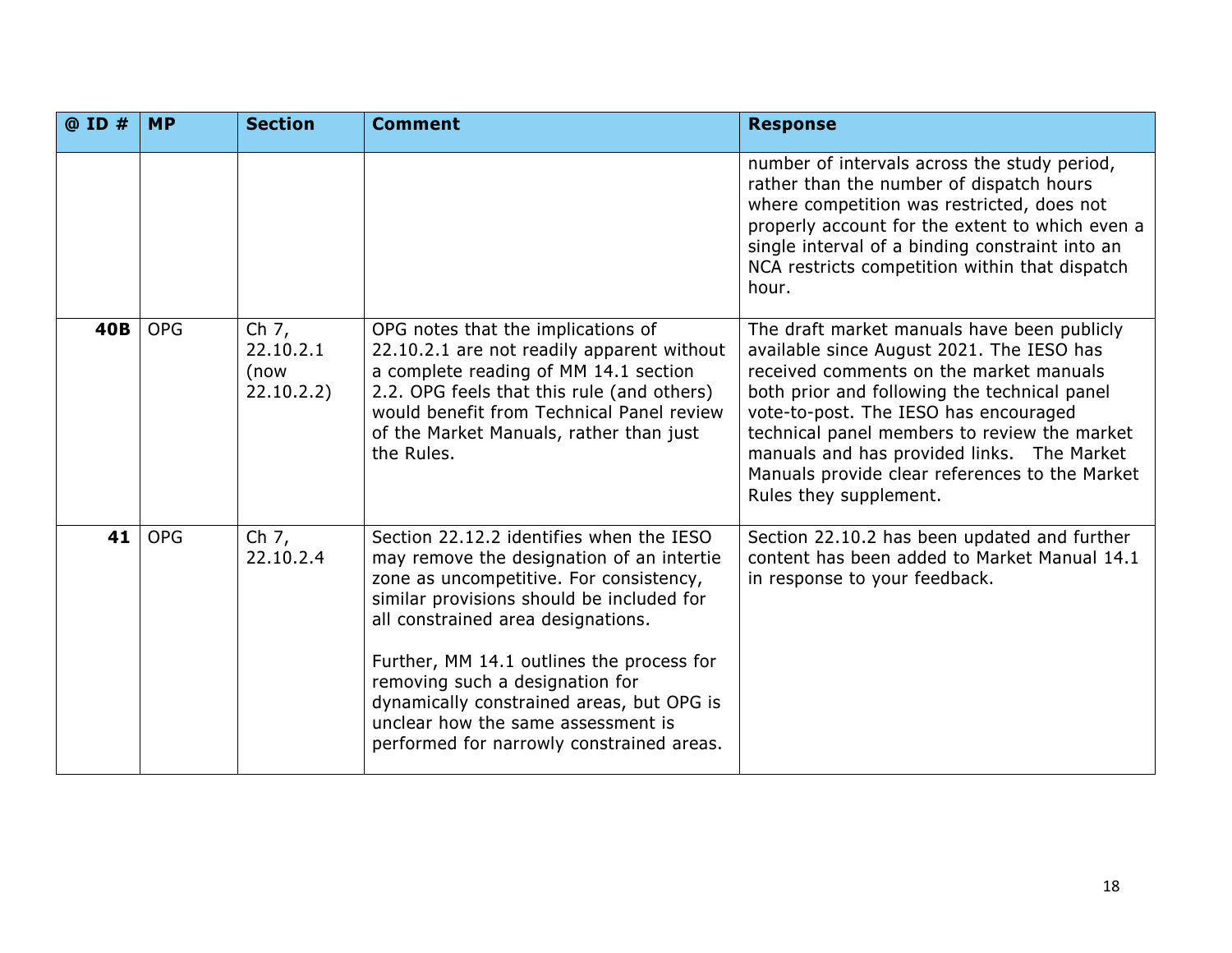| @ ID #          | <b>MP</b>  | <b>Section</b>       | <b>Comment</b>                                                                                                                                                                                                        | <b>Response</b>                                                                                                                                                                                                                                                                                                                                                                                                                                                                                                                                                                                              |
|-----------------|------------|----------------------|-----------------------------------------------------------------------------------------------------------------------------------------------------------------------------------------------------------------------|--------------------------------------------------------------------------------------------------------------------------------------------------------------------------------------------------------------------------------------------------------------------------------------------------------------------------------------------------------------------------------------------------------------------------------------------------------------------------------------------------------------------------------------------------------------------------------------------------------------|
| 42 <sub>1</sub> | <b>OPG</b> | Ch 7,<br>22.11.1.2   | Assuming MM 14.1 defines the process for<br>assessing whether an intertie zone is able<br>to provide effective competitive discipline,<br>22.11.1.2 should be amended to reference<br>"the applicable market manual". | Section 22.11.2 requires the IESO to designate<br>global market power reference intertie zones in<br>accordance with the applicable market manual.<br>In addition, please see the response to OPG 15,<br>which addresses evaluating an intertie zone's<br>ability to provide effective competitive<br>discipline.                                                                                                                                                                                                                                                                                            |
| 43              | <b>OPG</b> | Ch 7,<br>22.11.3     | "Publication" is italicized, but is not a<br>defined term ("publish" is). OPG suggests<br>removing the italics.                                                                                                       | Please see Chapter 1, section 7.1.1.3: "when<br>italicized, other parts of speech and<br>grammatical forms of a word or phrase defined<br>in the market rules have a corresponding<br>meaning".                                                                                                                                                                                                                                                                                                                                                                                                              |
| 44A             | <b>OPG</b> | Ch 7,<br>22.12.1.1   | Please explain how this assessment is<br>performed directionally. That is, can an MP<br>trigger the condition if they have 90% of<br>the scheduled injections and 5% of the<br>scheduled withdrawals?                 | The IESO will analyze the total volume of day-<br>ahead-scheduled imports and exports per<br>market participant for all the boundary entity<br>resources for a particular intertie zone. If any<br>one market participant makes up at least 90%<br>of either of either of these, then the<br>designation criteria in section 22.12.1.1 is met<br>and the intertie zone is designated as<br>uncompetitive. In the scenario outlined in the<br>comment, the market participant makes up at<br>least 90% of scheduled injections and the<br>criteria is met to designate the intertie zone as<br>uncompetitive. |
| 44B             | <b>OPG</b> | Ch $7,$<br>22.12.1.1 | Please confirm the meaning of "over<br>boundary entity resources connected to<br>that intertie zone".                                                                                                                 | In order to carry out this analysis, the IESO will<br>assess all day-ahead scheduled imports and<br>exports scheduled on any boundary entity<br>resource for that intertie zone.                                                                                                                                                                                                                                                                                                                                                                                                                             |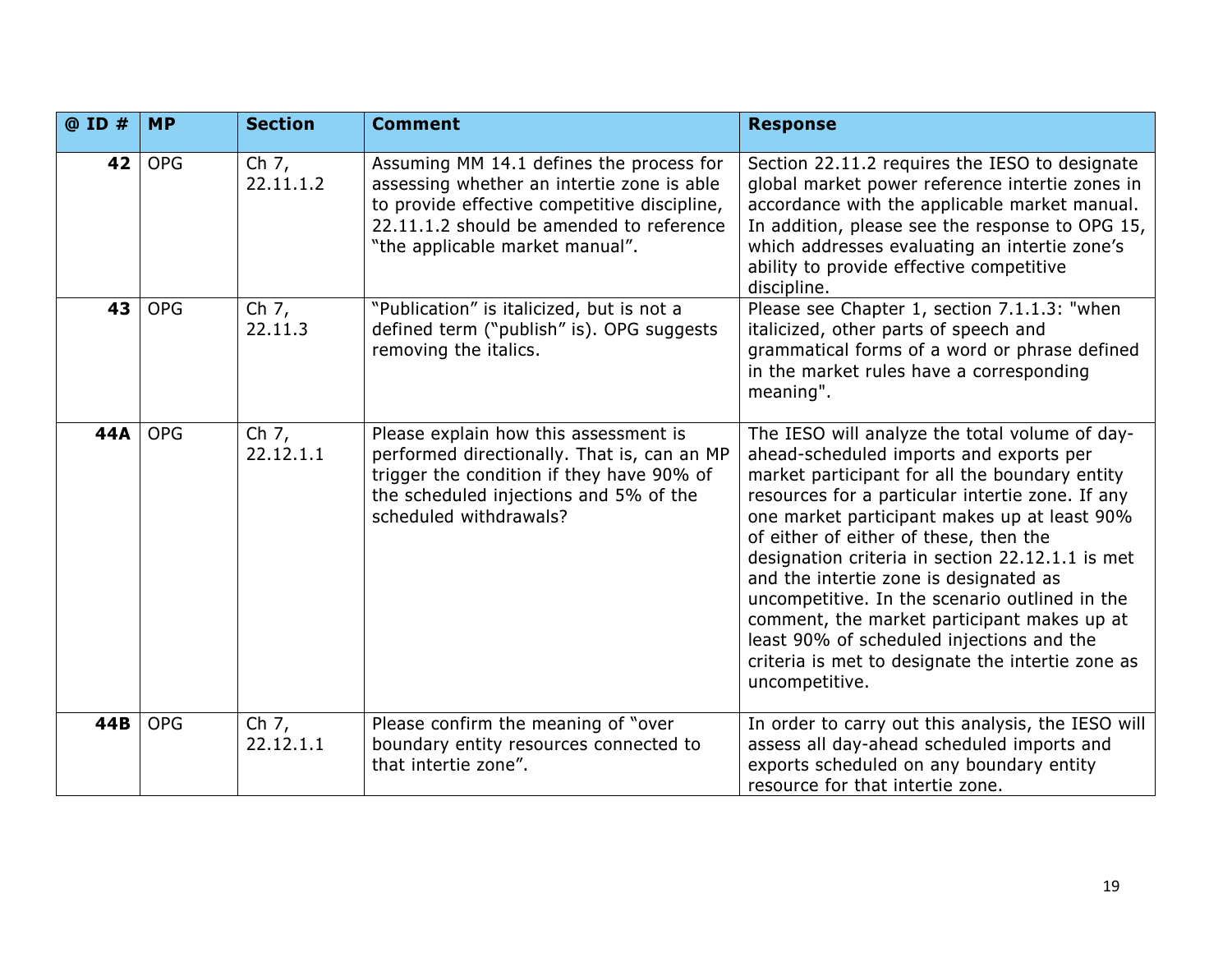| @ ID #     | <b>MP</b>  | <b>Section</b>                         | <b>Comment</b>                                                                                                                                                                                                                                                                                                                               | <b>Response</b>                                                                                                                                                                                                                        |
|------------|------------|----------------------------------------|----------------------------------------------------------------------------------------------------------------------------------------------------------------------------------------------------------------------------------------------------------------------------------------------------------------------------------------------|----------------------------------------------------------------------------------------------------------------------------------------------------------------------------------------------------------------------------------------|
| 44C        | <b>OPG</b> | Ch $7,$<br>22.12.1.1                   | The term "day-ahead market" may be<br>repeated unnecessarily in this section.                                                                                                                                                                                                                                                                | This section has been amended to remove the<br>second reference to the "day-ahead market" in<br>response to your feedback.                                                                                                             |
| <b>45A</b> | <b>OPG</b> | Ch $7,$<br>22.12.1.2                   | Similar to the above comment on<br>22.11.1.2, if the criteria for determining<br>whether competition is expected to be<br>restricted is outlined in the MM, this<br>section should reference it.                                                                                                                                             | A new section 22.12.2 has been added:<br>"The IESO shall designate an <i>intertie zone</i> as<br>uncompetitive in accordance with the<br>applicable market manual."                                                                    |
| 45B        | <b>OPG</b> | Ch $7,$<br>22.12.1.2                   | With respect to the forward-looking<br>statement "is expected to be restricted",<br>does the IESO contemplate a specific time<br>horizon for the assessment (e.g.,<br>competition is expected to be restricted in<br>the next two days)?                                                                                                     | Additional content has been added to Market<br>Manual 14.1 in response to this comment. The<br>new content specifies that future-dated<br>designations cannot take effect before the<br>intertie zone is expected to be uncompetitive. |
| 46         | <b>OPG</b> | Ch 7,<br>22.12.2<br>(now<br>22.12.3)   | The section gives the IESO discretion (i.e.,<br>"may", rather than "shall"). OPG<br>understands this wording choice may be<br>intended to avoid requiring a change of<br>designation when the change to the<br>intertie is expected to be short-lived. This<br>is reasonable, but OPG suggests adding<br>language to clarify this intention. | The IESO has added content to Market Manual<br>14.1 in response to this comment.                                                                                                                                                       |
| 47A        | <b>OPG</b> | Ch $7,$<br>22.12.5<br>(now<br>22.12.6) | OPG suggests the term "material change in<br>market trade" should be defined.                                                                                                                                                                                                                                                                | At this time, the IESO is of the view that the<br>ordinary meaning of the phrase is adequately<br>descriptive based on the context in which it is<br>deployed.                                                                         |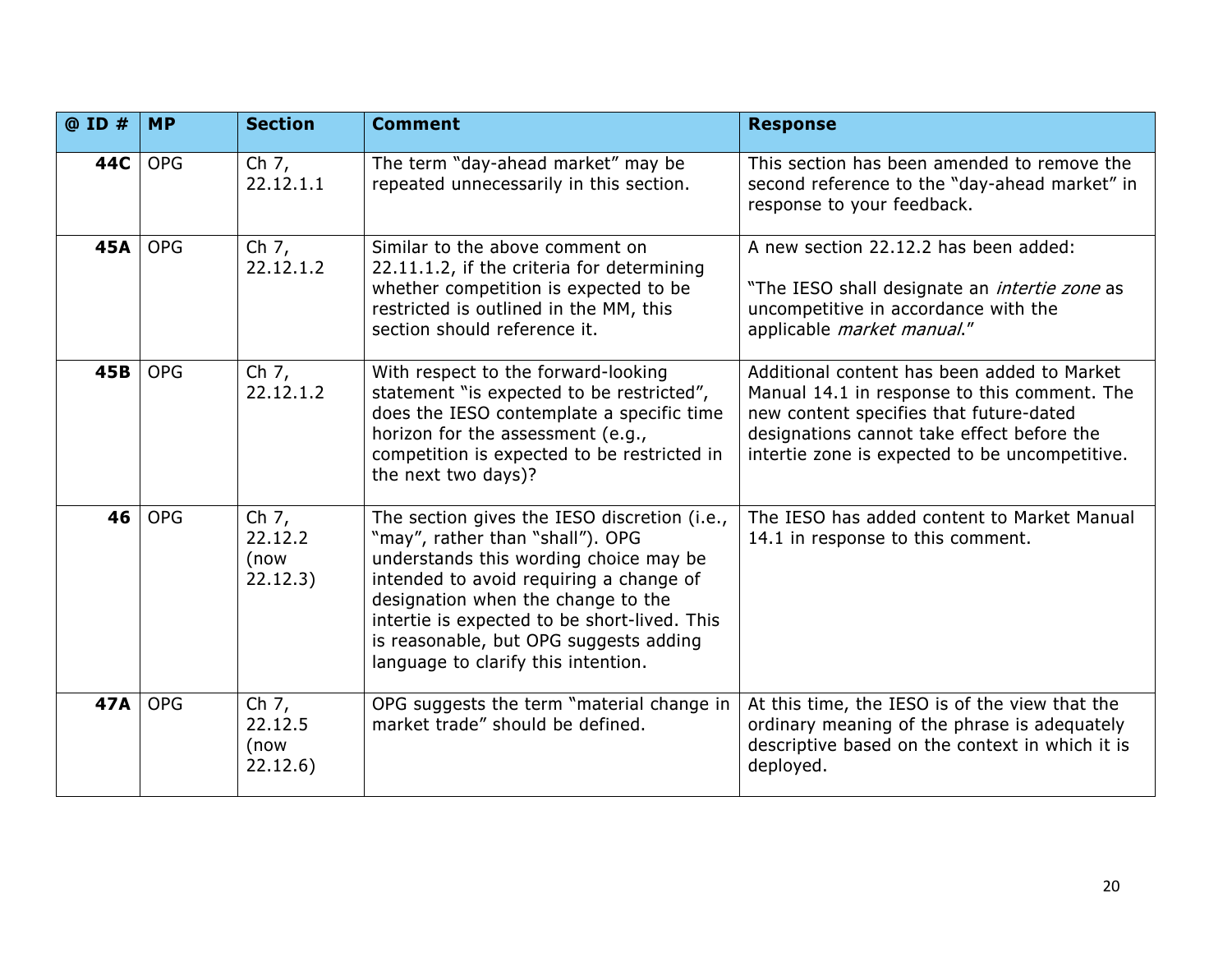| @ ID # | <b>MP</b>  | <b>Section</b>                       | <b>Comment</b>                                                                                                                                                                                                                                                                                                                                         | <b>Response</b>                                                                                                                                                                                                                                                                                                                                                                                                                                                                             |
|--------|------------|--------------------------------------|--------------------------------------------------------------------------------------------------------------------------------------------------------------------------------------------------------------------------------------------------------------------------------------------------------------------------------------------------------|---------------------------------------------------------------------------------------------------------------------------------------------------------------------------------------------------------------------------------------------------------------------------------------------------------------------------------------------------------------------------------------------------------------------------------------------------------------------------------------------|
| 47B    | <b>OPG</b> | Ch 7,<br>22.12.5<br>(now<br>22.12.6) | Both 22.12.4 and 22.12.5 refer to IESO<br>review of intertie zones already designated<br>as uncompetitive. Please identify when a<br>zone not currently designated as<br>uncompetitive would be reviewed.                                                                                                                                              | Undesignated intertie zones will be reviewed<br>quarterly, as section 22.12.1.1 requires the<br>IESO designate an intertie zone as<br>uncompetitive when a single market participant<br>received at least ninety percent of the day-<br>ahead market scheduled energy withdrawals or<br>injections over boundary entity resources<br>connected to that intertie zone scheduled in<br>the previous calendar quarter.                                                                         |
| 48     | <b>OPG</b> | Ch 7,<br>22.13.1.5                   | In general, OPG proposes that all MPM<br>thresholds are defined more consistently<br>as "[greater/less] than [X] % of", unless<br>not applicable. As an example, 22.13.1.5<br>could be re-written as:<br>"minimum loading point greater than<br>200% of the reference level;"<br>OPG feels this would improve readability<br>and clarity of the rules. | The IESO will supplement Market Manual 14.1<br>by adding one or more tables that provide all of<br>the conduct thresholds and impact thresholds<br>in an appendix and will make the updated<br>Market Manual publicly available.<br>These conduct thresholds and impact<br>thresholds are already captured in the<br>calculation engine market rules, so the<br>introduction of this content in Market Manual<br>14.1 will be to support transparency and does<br>not represent any change. |
| 49     | <b>OPG</b> | Ch 7,<br>22.14.1                     | Section 22.15.1 specifies that the IESO<br>shall assess "physical withholding of<br>energy and operating reserve", whereas<br>22.14.1 specifies more generally<br>"economic withholding". The sections<br>should be aligned for consistency.                                                                                                           | This section has been changed in response to<br>your feedback to read as follows (changes in<br>bold):<br>"The IESO shall, for dispatchable resources,<br>apply a conduct test and impact test to assess<br>economic withholding of energy and<br>operating reserve in any dispatch hour using<br>day-ahead market and real-time market<br>reference levels in the processes to determine<br>day-ahead schedules and pre-dispatch                                                           |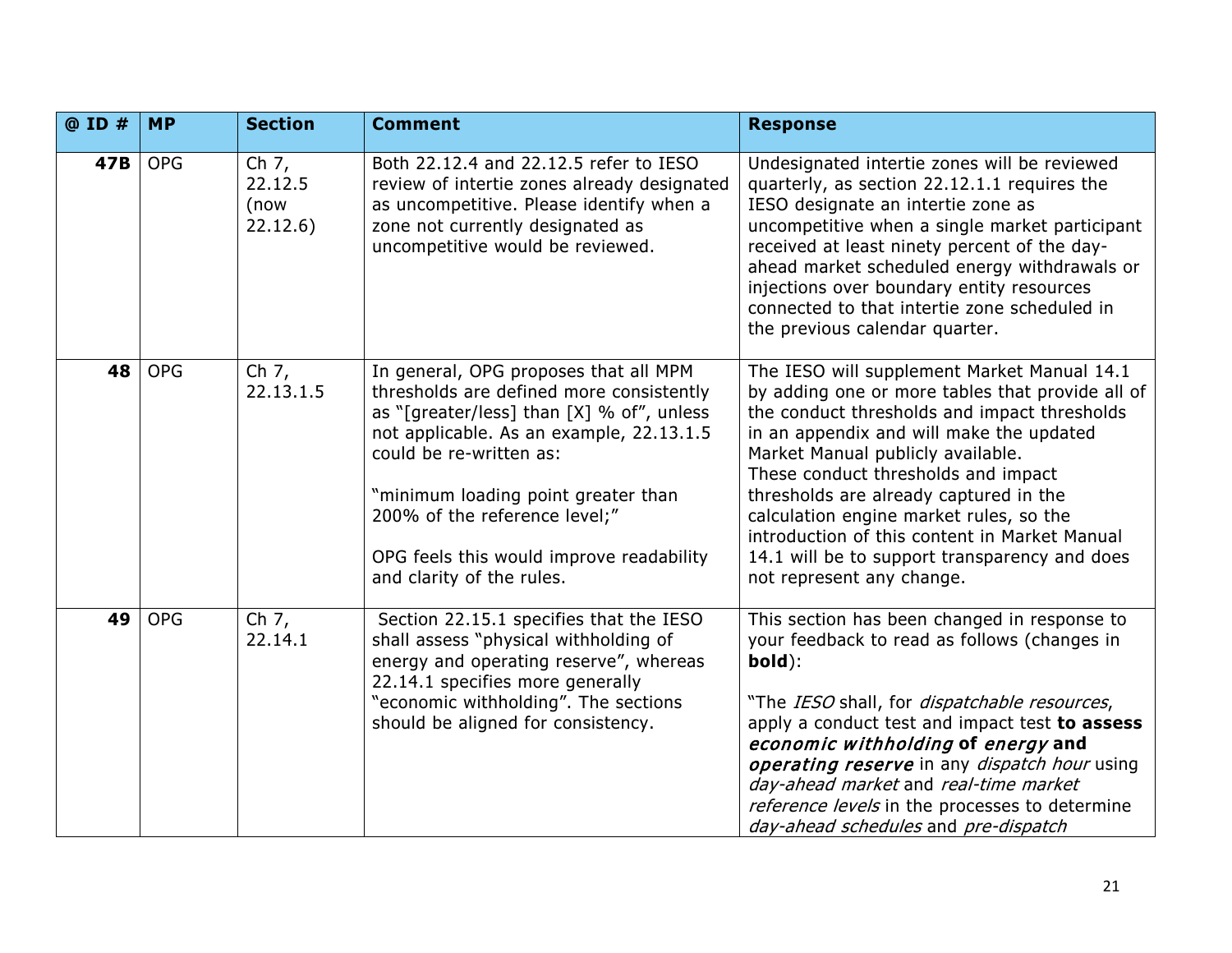| @ ID #     | <b>MP</b>  | <b>Section</b> | <b>Comment</b>                                                                                                                                                                                                                                                                                                                                                                                                                                                                                                                                                                            | <b>Response</b>                                                                                                                                                                                                                                                                                                                                                                                                                                                                                                                                                                                                                                                                                                            |
|------------|------------|----------------|-------------------------------------------------------------------------------------------------------------------------------------------------------------------------------------------------------------------------------------------------------------------------------------------------------------------------------------------------------------------------------------------------------------------------------------------------------------------------------------------------------------------------------------------------------------------------------------------|----------------------------------------------------------------------------------------------------------------------------------------------------------------------------------------------------------------------------------------------------------------------------------------------------------------------------------------------------------------------------------------------------------------------------------------------------------------------------------------------------------------------------------------------------------------------------------------------------------------------------------------------------------------------------------------------------------------------------|
|            |            |                |                                                                                                                                                                                                                                                                                                                                                                                                                                                                                                                                                                                           | schedules, respectively, as set out in Appendix<br>7.1A and Appendix 7.2A of the <i>market rules."</i>                                                                                                                                                                                                                                                                                                                                                                                                                                                                                                                                                                                                                     |
| <b>50A</b> | <b>OPG</b> | Ch 7, 22.15    | The eligibility and conduct tests in 22.15<br>refer to an "energy offer" and "operating<br>reserve offer". Given that offers contain<br>multiple fields, only one of which is<br>appropriate for comparison with the<br>reference quantity value, the language<br>should be updated to "the highest MW<br>value in the energy offer" and "the highest<br>MW value in the operating reserve offer".<br>OPG's understanding is that only the<br>highest price quantity pair in a given offer<br>will be eligible for assessment of physical<br>withholding.                                 | New section 22.15.3 has been added in<br>response to this feedback. It reads as follows:<br>"When comparing an <i>offer</i> to the relevant<br>reference quantity value pursuant to section<br>22.15.4, 22.15.5, 22.15.11, or 22.15.13 the<br>IESO shall use the highest MW quantity value<br>from that offer."                                                                                                                                                                                                                                                                                                                                                                                                            |
| <b>50B</b> | <b>OPG</b> | Ch 7, 22.15    | Additionally, section 5.3 of MM 14.1<br>states:<br>"In addition, to assess physical<br>withholding that can impact a commitment<br>decision for a GOG-eligible resource, the<br>IESO considers the conditions in the pre-<br>dispatch run that was the last opportunity<br>to operationally commit at that GOG-<br>eligible resource for a given dispatch hour.<br>In these cases, a GOG-eligible resource<br>must meet conditions for a given dispatch<br>hour in both of these pre-dispatch runs."<br>Please explain which constrained area a<br>resource would be grouped within under | Constrained area conditions for the non-quick<br>start resource will be determined for each<br>dispatch hour in the look ahead period.<br>The first step is to identify the constrained area<br>condition for the final pre-dispatch run for a<br>given dispatch hour. In this example, for HE<br>15, the final pre-dispatch run (initiated in HE<br>14) constrained area condition for the non-<br>quick start resource is DCA.<br>The second step is to identify whether the non-<br>quick start resource met any condition for the<br>same dispatch hour (HE 14) in the pre-dispatch<br>run that was the last opportunity to<br>operationally commit the NQS resource; in this<br>example the pre-dispatch run at HE 8. |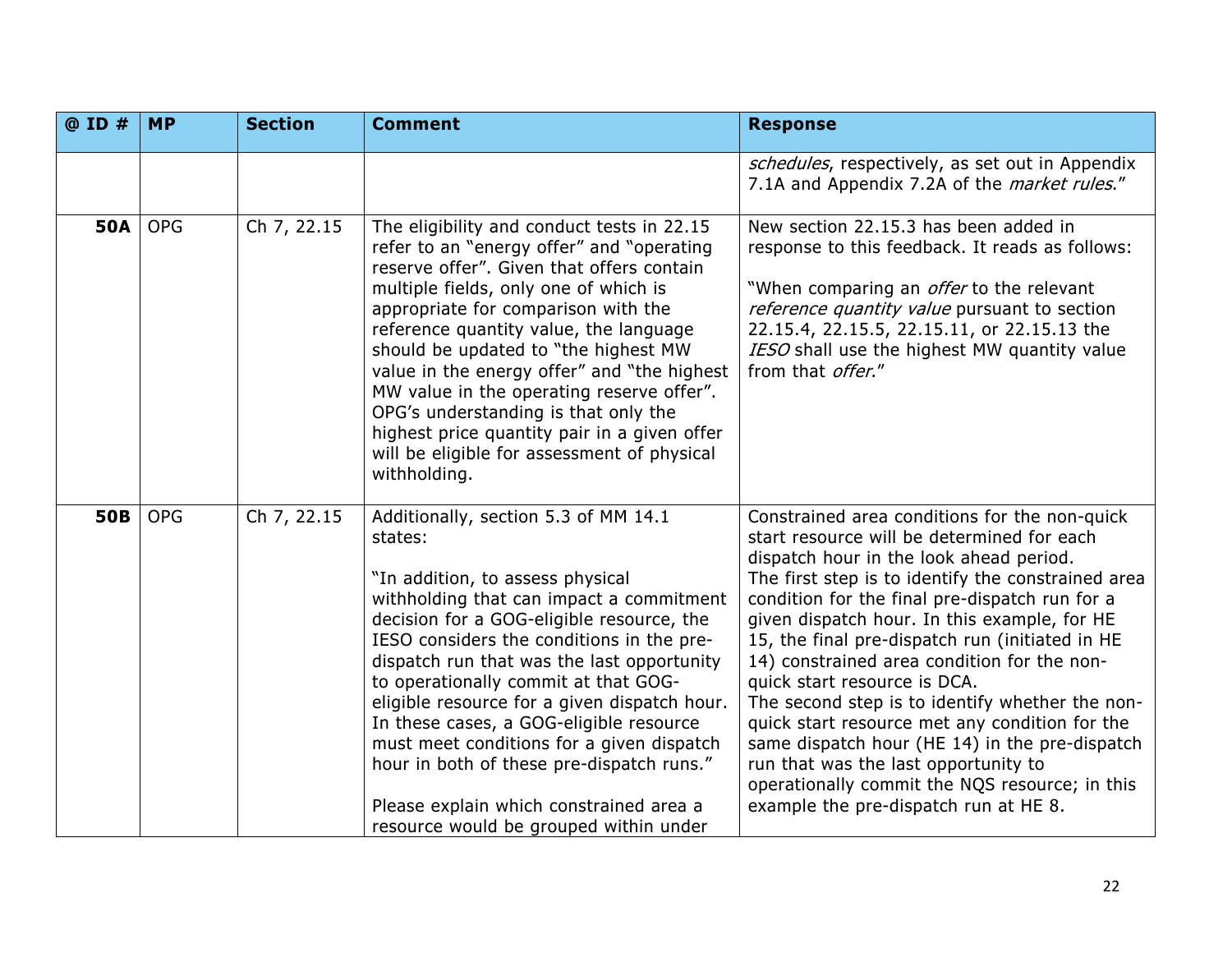| @ ID # | <b>MP</b>  | <b>Section</b>     | <b>Comment</b>                                                                                                                                                                                                                                                                                                                                                                                                                                                                                                                                                                                                                                                                                                                                           | <b>Response</b>                                                                                                                                                                                                                                                                                                                                                                                                                                                                                                                                                                                                                                                                                                                          |
|--------|------------|--------------------|----------------------------------------------------------------------------------------------------------------------------------------------------------------------------------------------------------------------------------------------------------------------------------------------------------------------------------------------------------------------------------------------------------------------------------------------------------------------------------------------------------------------------------------------------------------------------------------------------------------------------------------------------------------------------------------------------------------------------------------------------------|------------------------------------------------------------------------------------------------------------------------------------------------------------------------------------------------------------------------------------------------------------------------------------------------------------------------------------------------------------------------------------------------------------------------------------------------------------------------------------------------------------------------------------------------------------------------------------------------------------------------------------------------------------------------------------------------------------------------------------------|
|        |            |                    | the following scenario:<br>An NQS resource is committed for HE15-<br>HE17, with a lead-time of 6 hours.<br>The "last opportunity to operationally<br>commit" is before the HE9 PD run. The<br>final PD run before reaching MLP is during<br><b>HE14.</b><br>Based on section 5.3 of MM 14.1, this NQS<br>resource must meet the testing eligibility<br>conditions for a given dispatch hour (e.g.<br>HE15) in both the HE8 and HE14 PD runs.<br>If the resource is in a BCA during the HE8<br>PD run and a DCA during the HE14 PD run,<br>which constrained area thresholds will be<br>applied to this resource for the purposes<br>of the conduct and impact tests? How<br>would this resource be grouped in the<br>Market Control Entity conduct test? | The constrained area condition that determines<br>the conduct and impact thresholds that apply is<br>the condition from the final pre-dispatch run,<br>consistent with section 22.15. This approach to<br>determine the relevant conduct threshold<br>applies for both the resource conduct test and<br>the market control entity conduct test.<br>Therefore if the non-quick start resource meets<br>the DCA conditions in the final pre-dispatch<br>run, the market control entity conduct test<br>would assess if the aggregate offers for all of<br>the resources in the same market control entity<br>for physical withholding offered an aggregate<br>quantity below the relevant market control<br>entity conduct test threshold. |
| 51     | <b>OPG</b> | Ch $7,$<br>22.15.2 | Please provide an example of a situation in<br>which the IESO would cease an<br>assessment of physical withholding.                                                                                                                                                                                                                                                                                                                                                                                                                                                                                                                                                                                                                                      | There are many reasons why the IESO might<br>cease an assessment of physical withholding<br>including, but not limited to, the following: If a<br>market participant requested an alternate<br>reference quantity value and provided<br>documentation supporting an alternate<br>reference quantity value that resulted in the<br>conduct test no longer being failed, the IESO<br>would cease the assessment (since the conduct<br>test was no longer failed) and issue a first<br>notice of physical withholding to the market<br>participant, consistent with section 22.15.19.                                                                                                                                                       |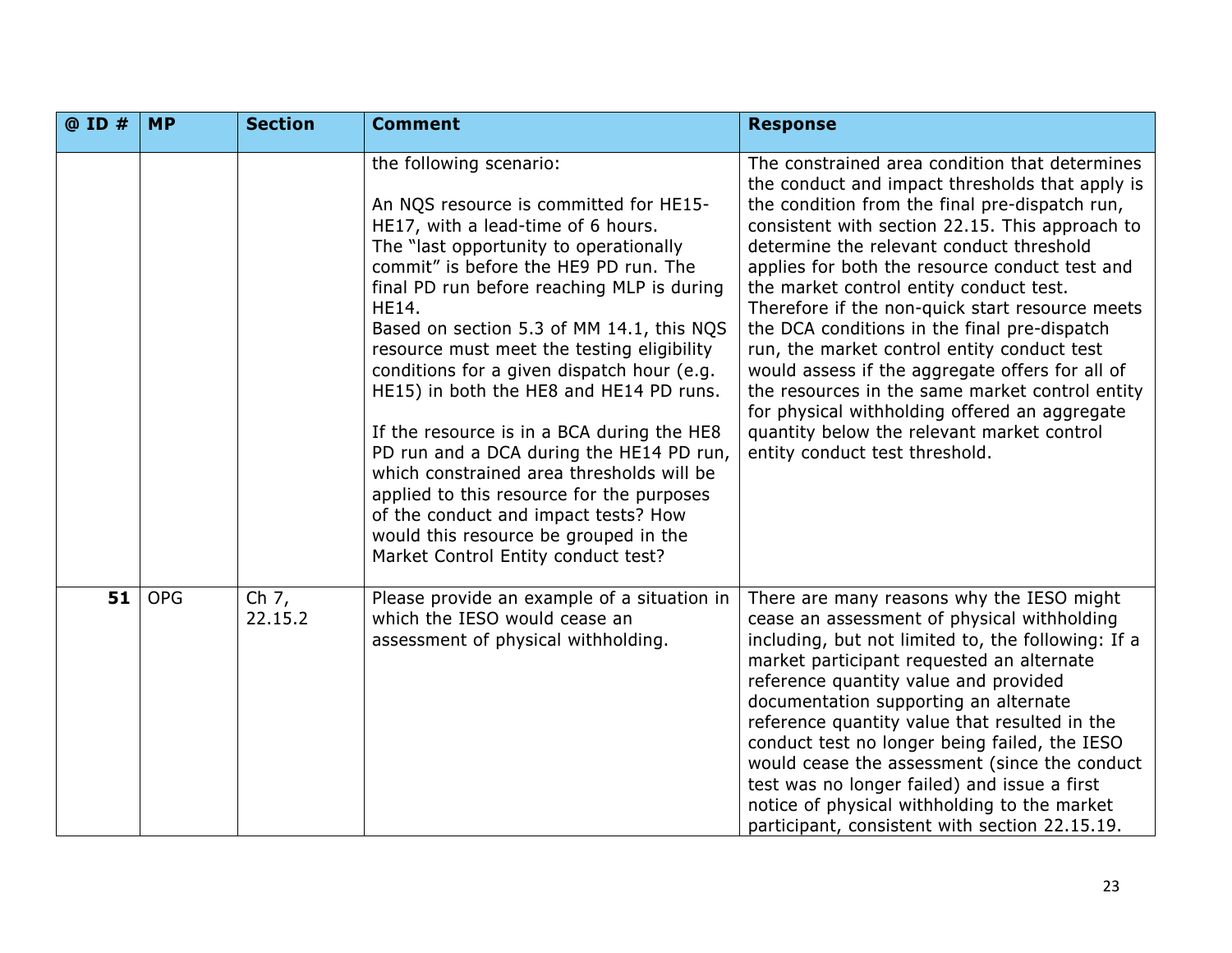| @ ID #     | <b>MP</b>  | <b>Section</b>                             | <b>Comment</b>                                                                                                                                                                                                                                                                                                                                                                                                       | <b>Response</b>                                                                                                                                                                                                                                                                                                                                                                                                                                                                                                                                                                                                                                                                                            |
|------------|------------|--------------------------------------------|----------------------------------------------------------------------------------------------------------------------------------------------------------------------------------------------------------------------------------------------------------------------------------------------------------------------------------------------------------------------------------------------------------------------|------------------------------------------------------------------------------------------------------------------------------------------------------------------------------------------------------------------------------------------------------------------------------------------------------------------------------------------------------------------------------------------------------------------------------------------------------------------------------------------------------------------------------------------------------------------------------------------------------------------------------------------------------------------------------------------------------------|
| <b>52A</b> | <b>OPG</b> | Ch $7,$<br>22.15.3.2<br>(now<br>22.15.4.2) | In the real-time market, does the entire<br>hour need to have a locational marginal<br>price greater than \$25/MWh, or will a<br>resource trigger the condition if a single<br>interval meets 22.15.3.2?                                                                                                                                                                                                             | The IESO determines if conditions in section<br>22.15.4 and 22.15.11 are met for assessments<br>of physical withholding in the real-time market<br>on an interval basis.<br>The conditions from section 22.15.4.1,<br>22.15.4.2, 22.15.11.1 and 22.15.11.2 that<br>pertain to the real-time market are met for any<br>intervals where the relevant locational marginal<br>price is greater than the relevant threshold<br>(\$25/MWh for energy and \$5/MW for operating<br>reserve).<br>If these conditions are met for only a subset of<br>the intervals of a dispatch hour in the real-time<br>market, then only those intervals will be<br>assessed for physical withholding for that<br>dispatch hour. |
| 52B        | <b>OPG</b> | Ch 7,<br>22.15.3.2<br>(now<br>22.15.4.2)   | The requirement that resources "can<br>supply at least 10 MW" is unclear. How will<br>the IESO assess how much energy a<br>resource can supply? Will resources on<br>outage be considered able to supply<br>energy? If this assessment is based on the<br>aggregate reference quantity of the<br>resources, this should be specified. Note<br>that this comment applies to 22.15.3.1,<br>22.15.10.1, and 22.15.10.2. | The assessment of the power that a resource<br>can supply is based on registration data,<br>maximum resource active power capability, and<br>the maximum registered dispatchable load.<br>Sections 22.15.4.1 and 22.15.11 have been<br>updated in response to this comment.                                                                                                                                                                                                                                                                                                                                                                                                                                |
| <b>52C</b> | <b>OPG</b> | Ch $7,$<br>22.15.3.2<br>(now<br>22.15.4.2) | The phrase "market control entity for<br>physical withholding was associated with<br>resources" is unclear, as the term<br>"associated" is unspecific. A reference to<br>section 22.9 may help improve clarity.                                                                                                                                                                                                      | Sections 22.15.4.2 has been clarified in<br>response to this comment to read as follows<br>(changes in <b>bold</b> ):                                                                                                                                                                                                                                                                                                                                                                                                                                                                                                                                                                                      |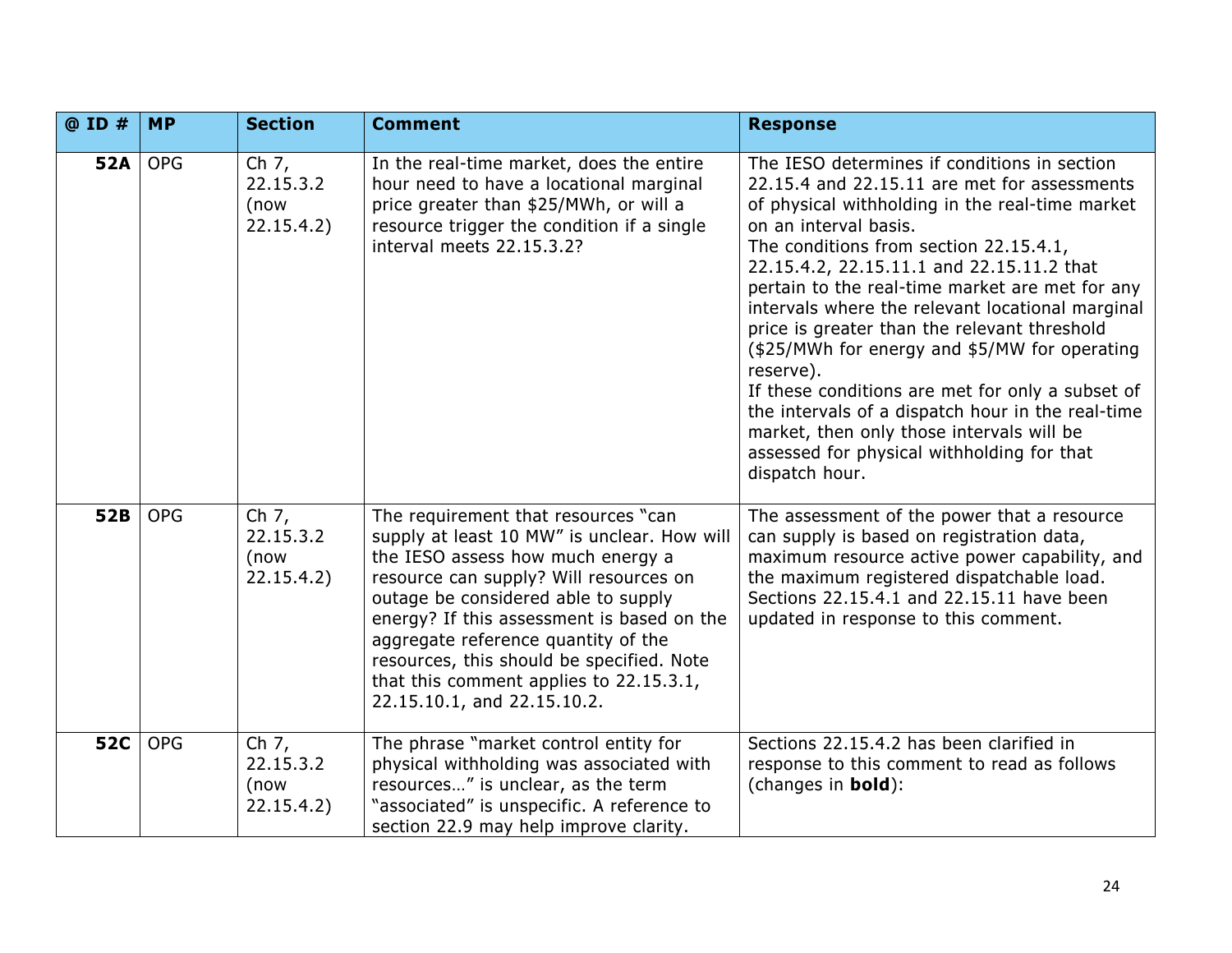| @ ID # | <b>MP</b>  | <b>Section</b>                                                         | <b>Comment</b>                                                                                                                                                                                                                                                      | <b>Response</b>                                                                                                                                                                                                                                                                                                                                                                    |
|--------|------------|------------------------------------------------------------------------|---------------------------------------------------------------------------------------------------------------------------------------------------------------------------------------------------------------------------------------------------------------------|------------------------------------------------------------------------------------------------------------------------------------------------------------------------------------------------------------------------------------------------------------------------------------------------------------------------------------------------------------------------------------|
|        |            |                                                                        |                                                                                                                                                                                                                                                                     | "The IESO may test an energy offer submitted<br>by the registered market participant for a<br>resource to assess physical withholding of<br>energy if the resource:<br>[]<br>had a day-ahead market or a real-time market                                                                                                                                                          |
|        |            |                                                                        |                                                                                                                                                                                                                                                                     | locational marginal price for energy greater<br>than \$25/MWh and the <i>market control entity</i><br>for physical withholding for that resource was<br>designated as the market control entity<br>for physical withholding for resources that<br>can supply at least 10 MW of energy in<br>aggregate based on those resources'<br>maximum resource active power<br>capabilities". |
|        |            |                                                                        |                                                                                                                                                                                                                                                                     | Similar changes have been made to section<br>22.15.11.2 (formerly 22.15.10.2).                                                                                                                                                                                                                                                                                                     |
| 53     | <b>OPG</b> | Ch 7,<br>22.15.3.3 &<br>22.15.3.4<br>(now<br>22.15.4.3 &<br>22.15.4.4) | Please explain how the IESO will assess<br>whether a transmission constraint is<br>"binding".                                                                                                                                                                       | A transmission constraint will be assessed to be<br>binding if the shadow price of that transmission<br>constraint is non-zero.                                                                                                                                                                                                                                                    |
| 54     | <b>OPG</b> | Ch 7,<br>22.15.4.1.2<br>(now<br>22.15.5.1.2)                           | The August 2021 drafting of MM 14.1<br>stated that only resources located in the<br>same dynamically or narrowly constrained<br>area would be assessed as an "aggregate"<br>according to 22.15.4.1.2. Updates to 14.1<br>in this second draft significantly broaden | This modification was made in response to<br>IESO solution development, as indicated in the<br>table entry for section 5.4 of Market Manual<br>14.1 from the document outlining the market<br>power mitigation batch market manual and<br>market rule changes.                                                                                                                     |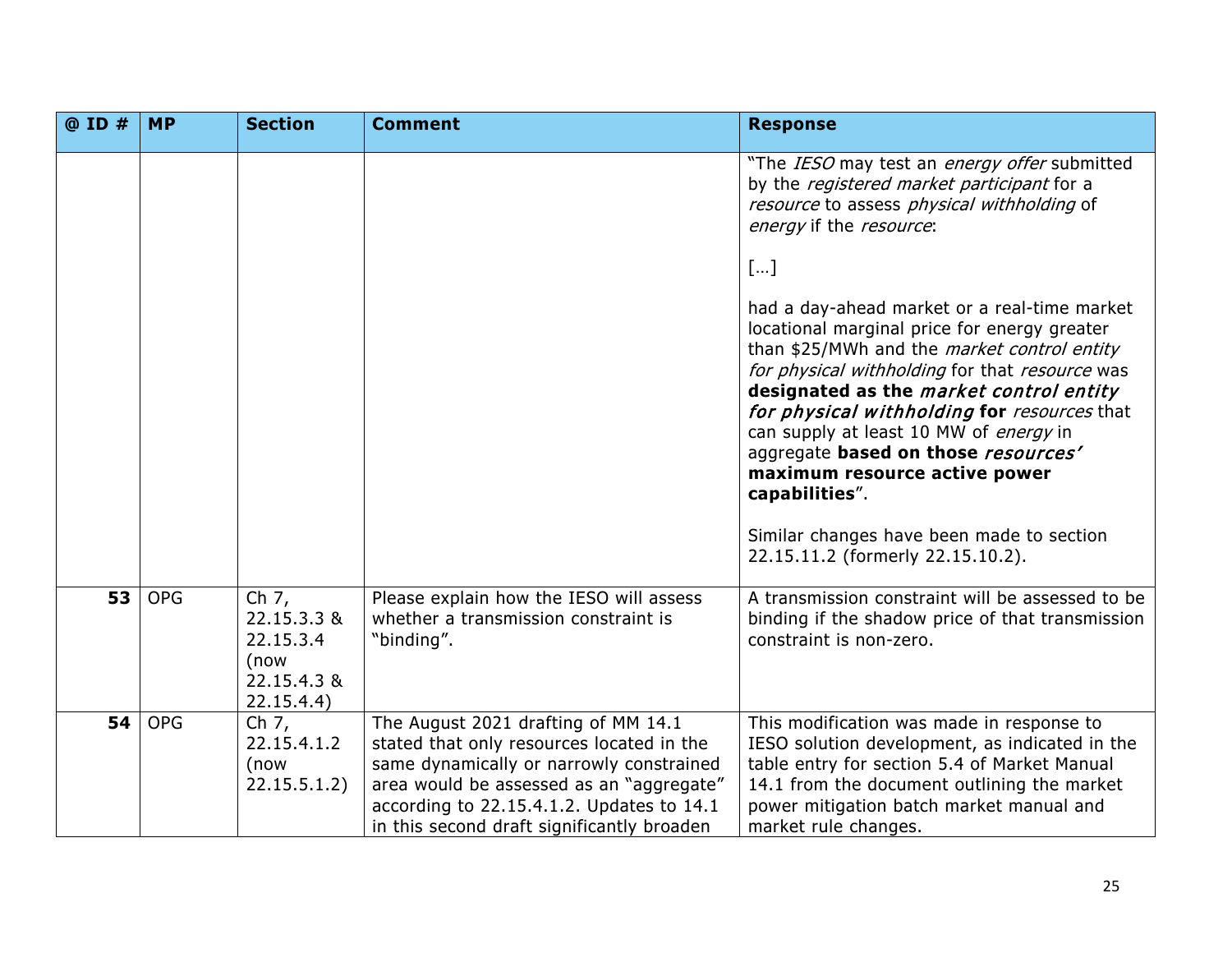| $@$ ID $#$ | <b>MP</b>  | <b>Section</b>                         | <b>Comment</b>                                                                                                                                                                                                                                                                                                                                                                                                                                                                                                                                                                                                                                    | <b>Response</b>                                                                                                                                                                                                                                                                                                                                                                                                                                                                                                                                                                                                                                                                                                                                                                                                                                         |
|------------|------------|----------------------------------------|---------------------------------------------------------------------------------------------------------------------------------------------------------------------------------------------------------------------------------------------------------------------------------------------------------------------------------------------------------------------------------------------------------------------------------------------------------------------------------------------------------------------------------------------------------------------------------------------------------------------------------------------------|---------------------------------------------------------------------------------------------------------------------------------------------------------------------------------------------------------------------------------------------------------------------------------------------------------------------------------------------------------------------------------------------------------------------------------------------------------------------------------------------------------------------------------------------------------------------------------------------------------------------------------------------------------------------------------------------------------------------------------------------------------------------------------------------------------------------------------------------------------|
|            |            |                                        | the scope of eligibility to any resource<br>under the same MCEPW that is located<br>within any constrained area of the same<br>type.<br>Given the fact that constrained areas<br>represent distinct regions in which<br>transmission limitations could give local<br>generators increased ability to exercise<br>market power, OPG fails to see how<br>resources located in entirely different<br>constrained areas should be assessed<br>together under the more restrictive MCE<br>conduct test. OPG proposes that the<br>wording originally proposed by the IESO in<br>MM 14.1 section 5.4 is restored and<br>Chapter 7 section 22.15 aligned. | This approach is required given solution<br>restrictions around the conduct test<br>development for physical withholding.<br>Amending this section in the requested manner<br>is not possible given the features of the<br>solution that will support the conduct test for<br>physical withholding.<br>This approach will not expose market<br>participants to increased risk as any simulation<br>and impact tests will be limited to a particular<br>narrow constrained area or dynamic<br>constrained area. In order to carry out the<br>impact test, the IESO will only assess resources<br>within the same constrained area. This<br>approach will ensure that only where the<br>resources in a constrained area held back<br>supply that significantly impacted LMPs within<br>that constrained area will the resources fail the<br>impact tests. |
| 55         | <b>OPG</b> | Ch $7,$<br>22.15.5<br>(now<br>22.15.6) | In the event that a resource generated<br>energy without having submitted offers,<br>how would the conduct and impact tests<br>for physical withholding be applied?                                                                                                                                                                                                                                                                                                                                                                                                                                                                               | Actual injections of energy are not considered<br>as part of the assessment of physical<br>withholding of energy. The conduct test for<br>physical withholding for energy involves<br>comparing submitted energy offers to energy<br>reference quantity values.                                                                                                                                                                                                                                                                                                                                                                                                                                                                                                                                                                                         |
| 56         | <b>OPG</b> | Ch $7,$<br>22.15.6<br>(now<br>22.15.7) | Please explain what is meant by "the most<br>restrictive of the conduct thresholds". How<br>would the MCE conduct tests be applied to<br>a single resource?                                                                                                                                                                                                                                                                                                                                                                                                                                                                                       | The most restrictive of the conduct thresholds<br>in section 22.15.7 means that if more than one<br>condition was met at a resource, the IESO will<br>determine which condition results in the lower<br>conduct threshold. That condition and conduct                                                                                                                                                                                                                                                                                                                                                                                                                                                                                                                                                                                                   |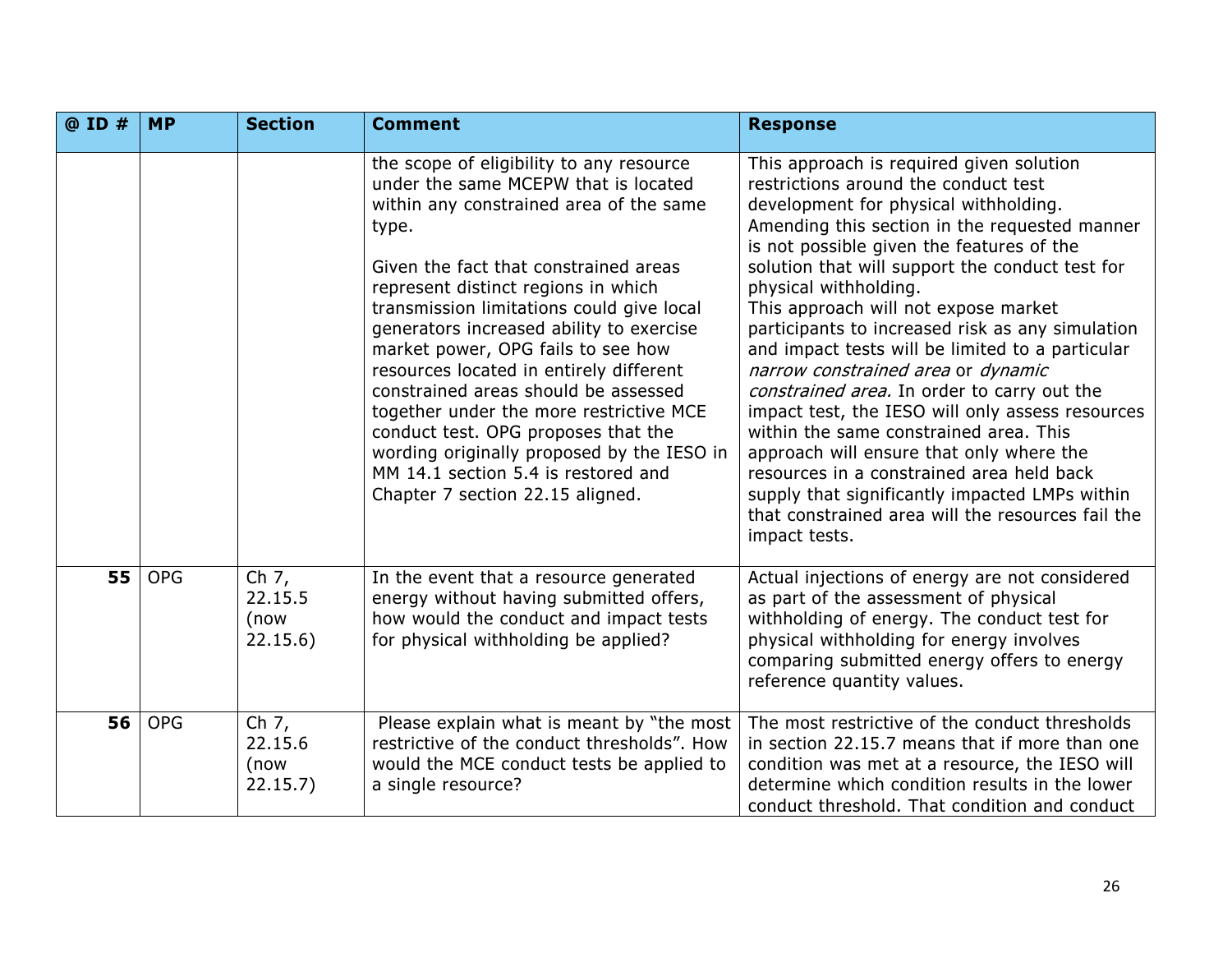| @ ID #     | <b>MP</b>  | <b>Section</b>                        | <b>Comment</b>                                                                                                                                                                                                                                                                                                   | <b>Response</b>                                                                                                                                                                                                                                                                                                                                                                                           |
|------------|------------|---------------------------------------|------------------------------------------------------------------------------------------------------------------------------------------------------------------------------------------------------------------------------------------------------------------------------------------------------------------|-----------------------------------------------------------------------------------------------------------------------------------------------------------------------------------------------------------------------------------------------------------------------------------------------------------------------------------------------------------------------------------------------------------|
|            |            |                                       |                                                                                                                                                                                                                                                                                                                  | threshold will be used for the conduct test for<br>physical withholding.<br>The MCE conduct tests (found in sections<br>22.15.5.1.2 and 22.15.5.2.2) compare the<br>submitted energy offers in aggregate for a<br>number of resources to the aggregated<br>reference quantity values for those same<br>resources.                                                                                         |
| <b>57A</b> | <b>OPG</b> | Ch $7,$<br>22.15.8<br>(now<br>22.15.9 | Given the financial implications of the<br>simulated locational marginal prices, MPs<br>will need assurance that the calculation is<br>performed according to an open,<br>transparent and accurate methodology.<br>Will the IESO store all calculation engine<br>inputs for every hour-1 for each trade<br>date? | The IESO will store all of the inputs that it<br>requires to run the simulations necessary to<br>carry out the impact tests for physical<br>withholding.<br>The IESO intends to supplement Market Manual<br>14.1 with additional process-level information<br>about how the simulations for the impact test<br>will be carried out. This supplemental content<br>will be provided for stakeholder review. |
| <b>57B</b> | <b>OPG</b> | Ch 7,<br>22.15.8<br>(now<br>22.15.9   | Additionally, calculation engine inputs are<br>only a part of a complex optimization<br>process. How will the IESO ensure<br>controlled simulations that account for any<br>external variables?                                                                                                                  | To carry out impact tests, the IESO will<br>compare the simulated as-offered results to the<br>simulated reference quantity results, as found<br>in sections 22.15.8 and 22.15.16. This ensures<br>that the simulation will isolate the impact of<br>the relevant MWs on the energy LMP or<br>operating reserve LMP. This prevents external<br>variables from affecting the outcomes of impact<br>tests.  |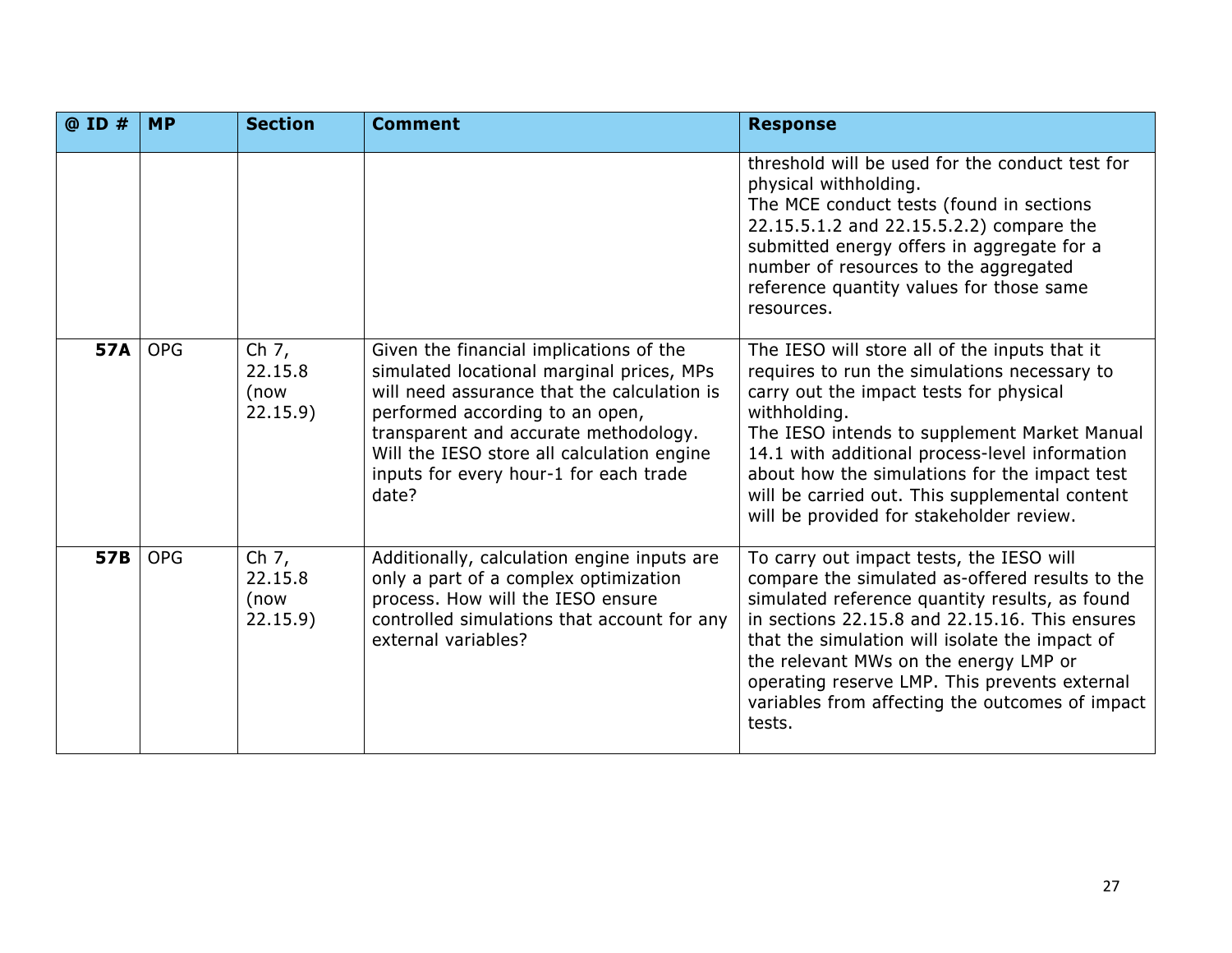| @ ID #     | <b>MP</b>  | <b>Section</b>                          | <b>Comment</b>                                                                                                                                                                                                                                                                                                                                                                                                                                                                                                                                                                                                                                                                               | <b>Response</b>                                                                                                                                                                                                                                                                                                                                                                                                                                                                                                                                                                                                                                                                                             |
|------------|------------|-----------------------------------------|----------------------------------------------------------------------------------------------------------------------------------------------------------------------------------------------------------------------------------------------------------------------------------------------------------------------------------------------------------------------------------------------------------------------------------------------------------------------------------------------------------------------------------------------------------------------------------------------------------------------------------------------------------------------------------------------|-------------------------------------------------------------------------------------------------------------------------------------------------------------------------------------------------------------------------------------------------------------------------------------------------------------------------------------------------------------------------------------------------------------------------------------------------------------------------------------------------------------------------------------------------------------------------------------------------------------------------------------------------------------------------------------------------------------|
| <b>58A</b> | <b>OPG</b> | Ch $7,$<br>22.15.9<br>(now<br>22.15.10) | How will the IESO treat non-quick start<br>and other multi-resource commitment<br>dispatch that may have changed as a<br>result of a simulated quantity? In other<br>words, how are the impacts of one<br>simulated outcome that with multi-<br>resource dispatch impacts treated for the<br>assessment of a subsequent hour?                                                                                                                                                                                                                                                                                                                                                                | To carry out an impact test for physical<br>withholding, the IESO will carry out the<br>simulation across the dispatch hours where<br>conditions were met, including modeling of<br>commitment for NQS resources.<br>If a NQS resource failed the conduct test, the<br>IESO will run the simulation to determine LMPs<br>that are calculated for the NQS resource using<br>the reference quantity value in place of the<br>submitted offer.<br>The simulation will update the offers for the<br>resource to use the reference quantity for the<br>relevant dispatch hour(s) for the resource in all<br>pre-dispatch runs for the dispatch day to<br>assess any changes to commitment decisions<br>and LMPs. |
| <b>58B</b> | <b>OPG</b> | Ch $7,$<br>22.15.9<br>(now<br>22.15.10) | Please explain why the reference quantity<br>energy locational marginal price uses not<br>only the reference quantities for the<br>resource but its reference levels. Could<br>this approach flag a resource as having<br>had a price impact over and above the<br>actual impact of it having physically<br>withheld? As an example, if a resource's<br>offer price was above its reference level,<br>but within the appropriate threshold, this<br>would not trigger the economic<br>withholding conduct test, but could<br>contribute to the assessment of price<br>impact for physical withholding. The<br>implications of using both reference<br>quantities and levels in the simulated | The IESO will use the submitted offer,<br>combined with the relevant reference level<br>values for that dispatch day to create an offer<br>curve that it will use to calculate the relevant<br>simulated reference quantity locational<br>marginal price.<br>The IESO intends to supplement Market Manual<br>14.1 with additional process-level information<br>about how the simulations for the impact test<br>will be carried out. This supplemental content<br>will be provided for stakeholder review.                                                                                                                                                                                                  |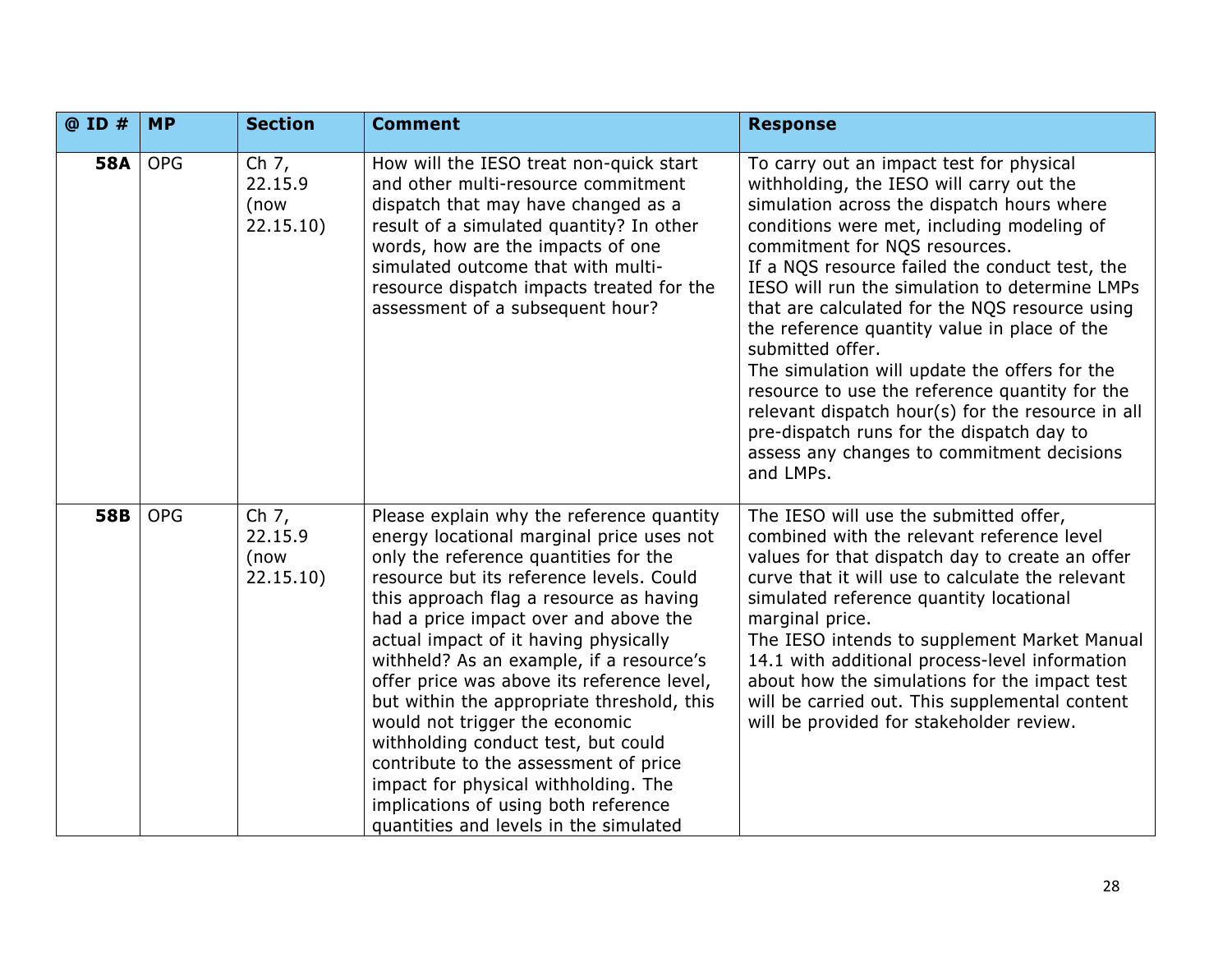| @ ID #     | <b>MP</b>  | <b>Section</b>                           | <b>Comment</b>                                                                                                                                                                                                                                                                                                                                                                                                                                                                                                                                                               | <b>Response</b>                                                                                                                                                                                                                                                                                                                                                                                                                                                                                                                                                                                                                                                           |
|------------|------------|------------------------------------------|------------------------------------------------------------------------------------------------------------------------------------------------------------------------------------------------------------------------------------------------------------------------------------------------------------------------------------------------------------------------------------------------------------------------------------------------------------------------------------------------------------------------------------------------------------------------------|---------------------------------------------------------------------------------------------------------------------------------------------------------------------------------------------------------------------------------------------------------------------------------------------------------------------------------------------------------------------------------------------------------------------------------------------------------------------------------------------------------------------------------------------------------------------------------------------------------------------------------------------------------------------------|
|            |            |                                          | engine runs are complex, and OPG<br>requests examples detailing the<br>calculation.                                                                                                                                                                                                                                                                                                                                                                                                                                                                                          |                                                                                                                                                                                                                                                                                                                                                                                                                                                                                                                                                                                                                                                                           |
| <b>58C</b> | <b>OPG</b> | Ch $7,$<br>22.15.9<br>(now<br>22.15.10)  | Please clarify whether the simulated<br>reference quantity energy locational<br>marginal price uses the reference<br>quantities of:<br>a) any resource that failed any of the<br>conduct tests in 22.15.4;<br>b) any resource that failed the same<br>conduct test as the resource being tested;<br>c) any resource that failed any of the<br>conduct tests and had the same MCEPW as<br>the resource being tested;<br>d) any resource that failed the same<br>conduct test and had the same MCEPW as<br>the resource being tested; or<br>e) only the resource being tested. | For assessment of physical withholding for NCA<br>or DCA conditions from section 22.15.4 the<br>reference quantities to be used to calculate the<br>simulated reference quantity energy locational<br>marginal price will be the reference quantities<br>of all resources in that NCA or DCA that failed<br>any of the conduct tests in 22.15.5 and share<br>the same market control entity for physical<br>withholding.<br>The IESO intends to supplement Market Manual<br>14.1 with additional process-level information<br>about how the simulations for the impact test<br>will be carried out. This supplemental content<br>will be provided for stakeholder review. |
| 59A        | <b>OPG</b> | Ch $7,$<br>22.15.10<br>(now<br>22.15.11) | Are the conduct tests applied to each of<br>the three operating reserve markets?                                                                                                                                                                                                                                                                                                                                                                                                                                                                                             | Conduct tests are applied for all classes of<br>operating reserves for assessments of physical<br>withholding for operating reserve. Section 5.5<br>of Market Manual 14.1 describes how the<br>relevant conduct tests are applied.                                                                                                                                                                                                                                                                                                                                                                                                                                        |
| 59B        | <b>OPG</b> | Ch $7,$<br>22.15.10<br>(now<br>22.15.11) | Section 3.6.2 of the MPM Detailed Design<br>states that "When a particular class of<br>operating reserve is tested for market<br>power mitigation, it includes testing all<br>offers that can satisfy that specific<br>requirement". This requirement is not<br>specified in the rules.                                                                                                                                                                                                                                                                                      | See response to OPG 59A.                                                                                                                                                                                                                                                                                                                                                                                                                                                                                                                                                                                                                                                  |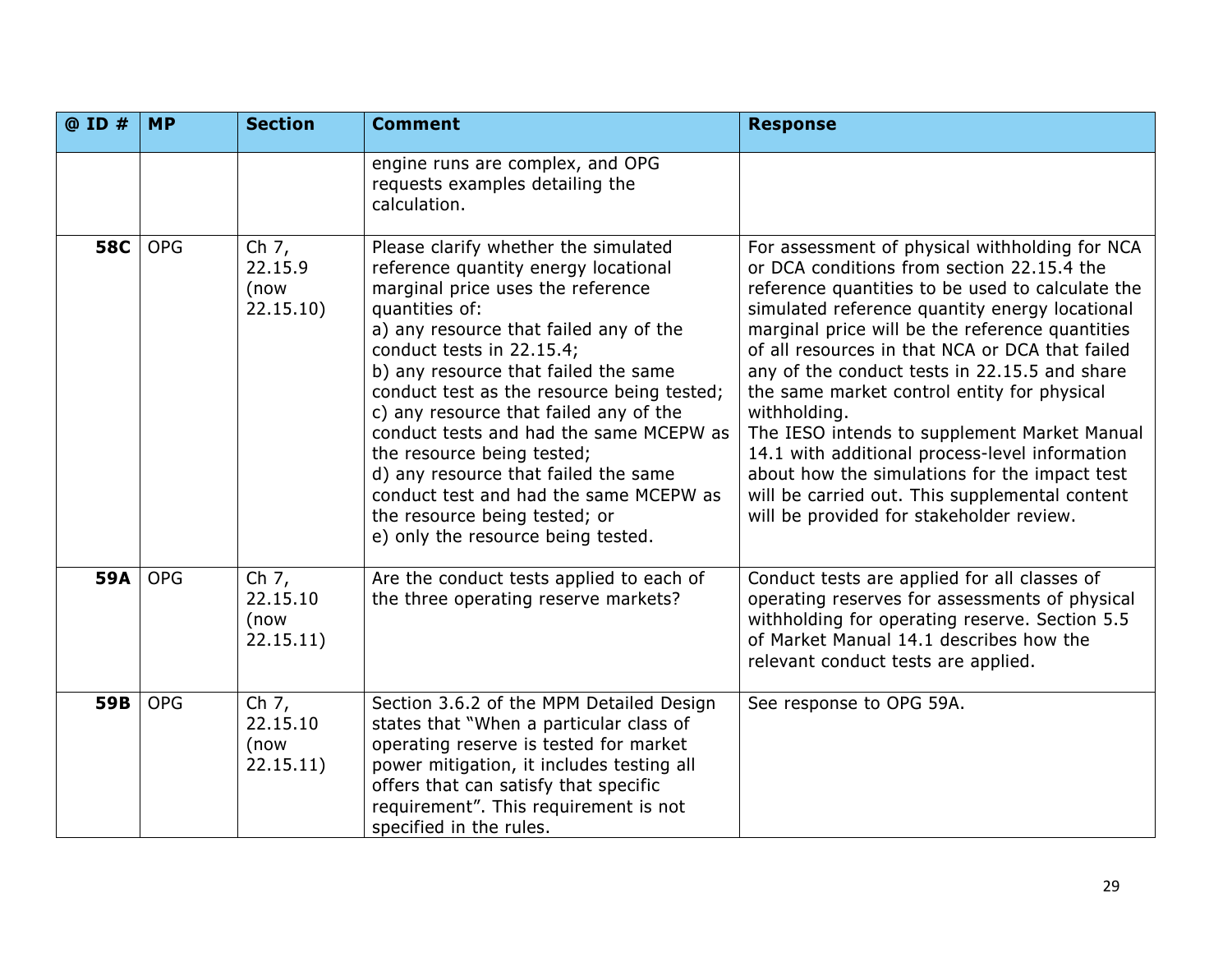| @ ID # | <b>MP</b>  | <b>Section</b>                               | <b>Comment</b>                                                                                                                                                                                                                                                                                                                                                                                                                                            | <b>Response</b>                                                                                                                                                                                                                                                                                                                   |
|--------|------------|----------------------------------------------|-----------------------------------------------------------------------------------------------------------------------------------------------------------------------------------------------------------------------------------------------------------------------------------------------------------------------------------------------------------------------------------------------------------------------------------------------------------|-----------------------------------------------------------------------------------------------------------------------------------------------------------------------------------------------------------------------------------------------------------------------------------------------------------------------------------|
|        |            |                                              | Additionally, the ability of higher quality<br>classes of OR to satisfy requirements of<br>lower quality classes should be included.<br>As an example, if a resource has a 10N OR<br>reference quantity value of 30 MW, and a<br>10S OR reference quantity value of 15<br>MW, offers of 45 MW (10S) and 0 MW<br>(10N) should not fail the conduct test for<br>10N.                                                                                        |                                                                                                                                                                                                                                                                                                                                   |
| 60     | <b>OPG</b> | Ch 7,<br>22.15.10.3<br>(Now<br>22.15.11.3)   | This section should be revised to specify<br>that the class of operating reserve is<br>considered in the assessment. A possible<br>clarification: "the offer quantity for a given<br>operating reserve class was below the<br>resource's reference quantity value and<br>the operating reserve class's locational<br>marginal price"                                                                                                                      | This level of detail is beyond what is required<br>for the market rules. Section 5.5 of Market<br>Manual 14.1 explains how the IESO carries out<br>the conduct test when assessing physical<br>withholding of operating reserve.                                                                                                  |
| 61A    | <b>OPG</b> | Ch $7,$<br>22.15.18.1<br>(now<br>22.15.19.1) | Offers submitted in the RTM on a given<br>day could be related to two different<br>dispatch days. As an example, offers<br>submitted on January 1st could be for<br>either January 1st or January 2nd. Given<br>that 22.15.18.1 states the notice will be<br>issued 180 days following the day the offer<br>was submitted, please confirm that notices<br>relating to offers submitted for different<br>dispatch days could be issued on the same<br>day. | This section has been changed in response to<br>your feedback to read as follows (changes in<br>bold):<br>"Notices issued pursuant to this section shall be<br>issued no later than 180 days following the<br>dispatch day for which the offer was submitted<br>that failed the impact test for <i>physical</i><br>withholding. " |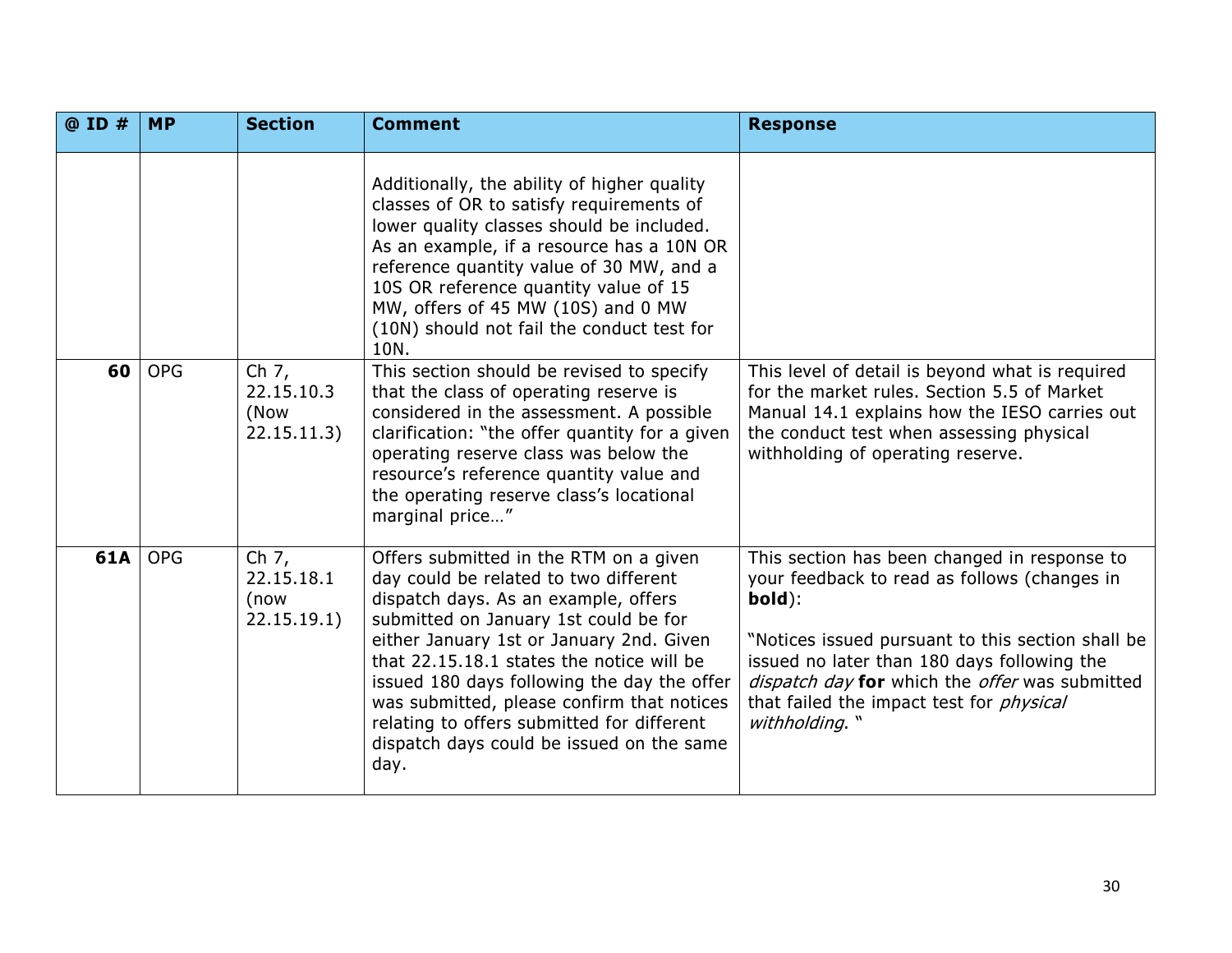| @ ID # | <b>MP</b>  | <b>Section</b>                             | <b>Comment</b>                                                                                                                                                                                                                                                                                                                                                                                                                                                                                       | <b>Response</b>                                                                                                                                                                                                                                                                                                                                                                                                                                                                       |
|--------|------------|--------------------------------------------|------------------------------------------------------------------------------------------------------------------------------------------------------------------------------------------------------------------------------------------------------------------------------------------------------------------------------------------------------------------------------------------------------------------------------------------------------------------------------------------------------|---------------------------------------------------------------------------------------------------------------------------------------------------------------------------------------------------------------------------------------------------------------------------------------------------------------------------------------------------------------------------------------------------------------------------------------------------------------------------------------|
| 61B    | <b>OPG</b> | Ch 7,<br>22.15.18.1<br>(now<br>22.15.19.1) | Additionally, will two hours within the<br>same day be treated as separate instances<br>of physical withholding for the purposes of<br>the persistence multiplier?                                                                                                                                                                                                                                                                                                                                   | Two hours within the same day are both part of<br>the same instance of physical withholding. See<br>the definition of <i>instance of physical</i><br>withholding:<br>"instance of physical withholding means a<br>dispatch day on which at least one of a<br>market participant's offers for a resource<br>failed a conduct test and associated impact test<br>used to assess <i>physical withholding</i> in either<br>the day-ahead market or real-time market"<br>[Emphasis added.] |
| 62A    | <b>OPG</b> | Ch 7,<br>22.15.20<br>(now<br>22.15.21)     | As written the rules place no obligation on<br>the IESO to review the documents<br>provided by the participant. Participants<br>should also have the opportunity to<br>represent their opinion of the reference<br>quantity, rather than simply presenting<br>documentation. A potential revision to the<br>section might be "the market participant<br>may submit to the IESO a proposal for an<br>alternate reference quantity value, which<br>the IESO shall review within five business<br>days" | See response to OPG 89A.                                                                                                                                                                                                                                                                                                                                                                                                                                                              |
| 62B    | <b>OPG</b> | Ch $7,$<br>22.15.20<br>(now<br>22.15.21)   | Will a proposal received pursuant to<br>22.15.20 be considered differently if the<br>reference quantity in question had<br>previously been subject to the<br>independent review process?                                                                                                                                                                                                                                                                                                             | The IESO's review of the supporting<br>documentation is not impacted by any<br>consideration of previous use of the<br>independent review process.<br>If a market participant has used the<br>independent review process to determine a<br>reference quantity, then the reference quantity                                                                                                                                                                                            |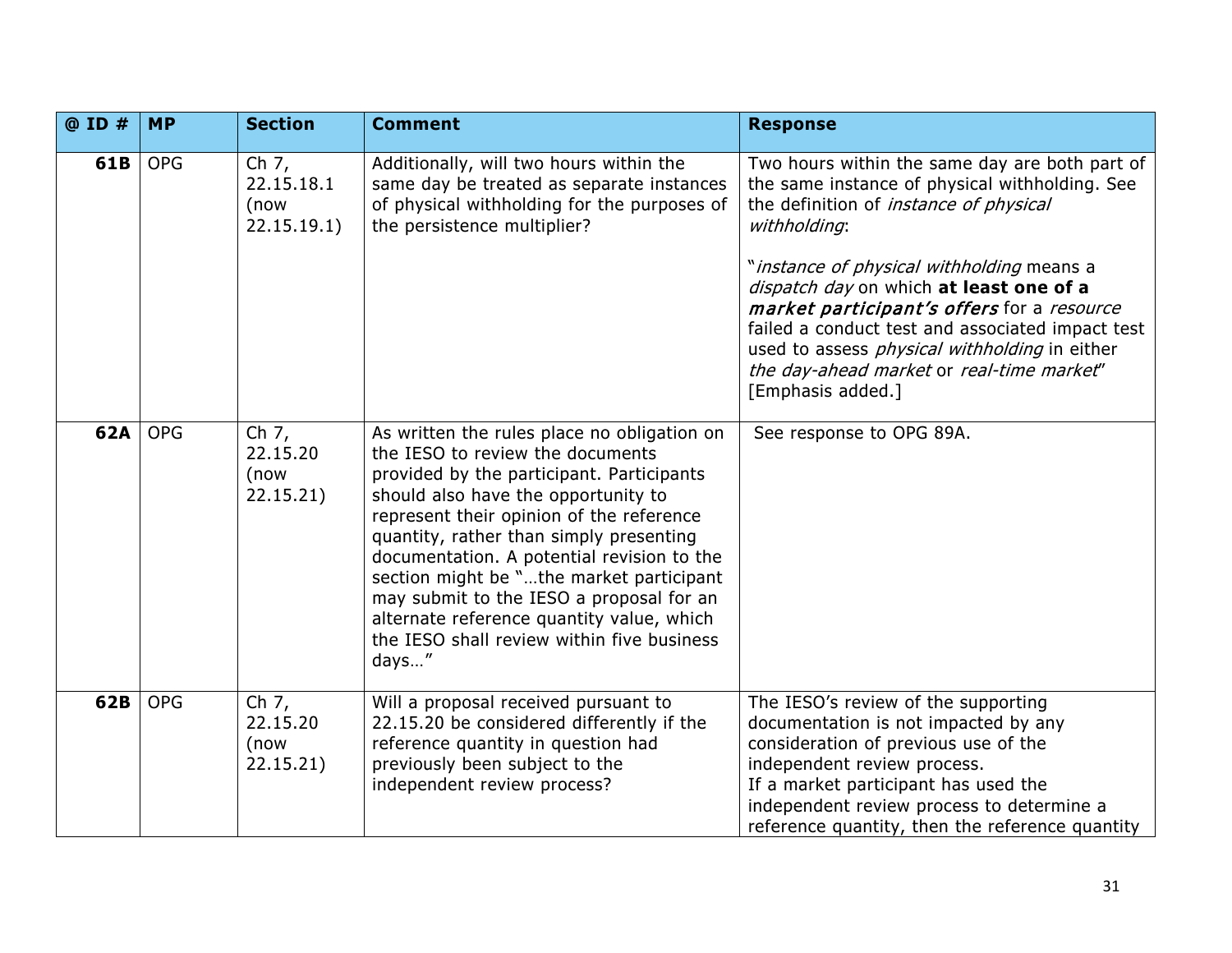| @ ID # | <b>MP</b>  | <b>Section</b>                           | <b>Comment</b>                                                                                                                                                                                                                                                                                                  | <b>Response</b>                                                                                                                                                                                                                                                                                                                                                                                                                                                                                                                                                                                                                                                                                                                                                                                                                                                                                                                                            |
|--------|------------|------------------------------------------|-----------------------------------------------------------------------------------------------------------------------------------------------------------------------------------------------------------------------------------------------------------------------------------------------------------------|------------------------------------------------------------------------------------------------------------------------------------------------------------------------------------------------------------------------------------------------------------------------------------------------------------------------------------------------------------------------------------------------------------------------------------------------------------------------------------------------------------------------------------------------------------------------------------------------------------------------------------------------------------------------------------------------------------------------------------------------------------------------------------------------------------------------------------------------------------------------------------------------------------------------------------------------------------|
| 63A    | <b>OPG</b> | Ch 7,<br>22.15.21<br>(now<br>22.15.22)   | Please explain the significance of the<br>phrase "the quantity that the resource was<br>calculated to have been able to supply<br>using the reference quantities". Does this<br>have a different meaning than "the<br>reference quantity value"? If not, OPG<br>suggests replacing with the latter<br>phrasing. | values for that resource will be consistent with<br>the outcome of the independent review<br>process. If a conduct test is failed with this<br>reference quantity value, then any submissions<br>by the market participant for alternate<br>reference quantity values are incremental and<br>separate to the independent review process.<br>This section has been changed in response to<br>your feedback to read as follows (changes in<br>bold):<br>"If the <i>IESO</i> determines that the supporting<br>documentation demonstrates that a resource<br>was able to supply a quantity of <i>energy</i> or<br>operating reserve different than the quantity<br>that the <i>resource</i> than the <i>resource's</i><br>reference quantity values during the<br>instance of physical withholding, the IESO<br>shall determine an <i>alternative reference</i><br>quantity value for the resource and repeat the<br>conduct test applied pursuant to section |
|        |            |                                          |                                                                                                                                                                                                                                                                                                                 | 22.15.5 or 22.15.13 and impact test applied<br>pursuant to section 22.15.8 or 22.15.16, as<br>applicable, using the <i>alternative reference</i><br>quantity value in the place of the applicable<br>reference quantity."                                                                                                                                                                                                                                                                                                                                                                                                                                                                                                                                                                                                                                                                                                                                  |
| 63B    | <b>OPG</b> | Ch $7,$<br>22.15.21<br>(now<br>22.15.22) | OPG notes that it is possible that the new<br>assessment of a resource's capability may<br>cause it to no longer meet the eligibility<br>conditions in 22.15.3.1 and 22.15.10.1,<br>which state that the conduct test is<br>applied to resources that "can supply at                                            | The assessment of the supply that a resource<br>can provide is based on registration data. As a<br>result, this consideration is not impacted by a<br>request for an alternate reference quantity<br>value and the modification proposed here is not<br>necessary.                                                                                                                                                                                                                                                                                                                                                                                                                                                                                                                                                                                                                                                                                         |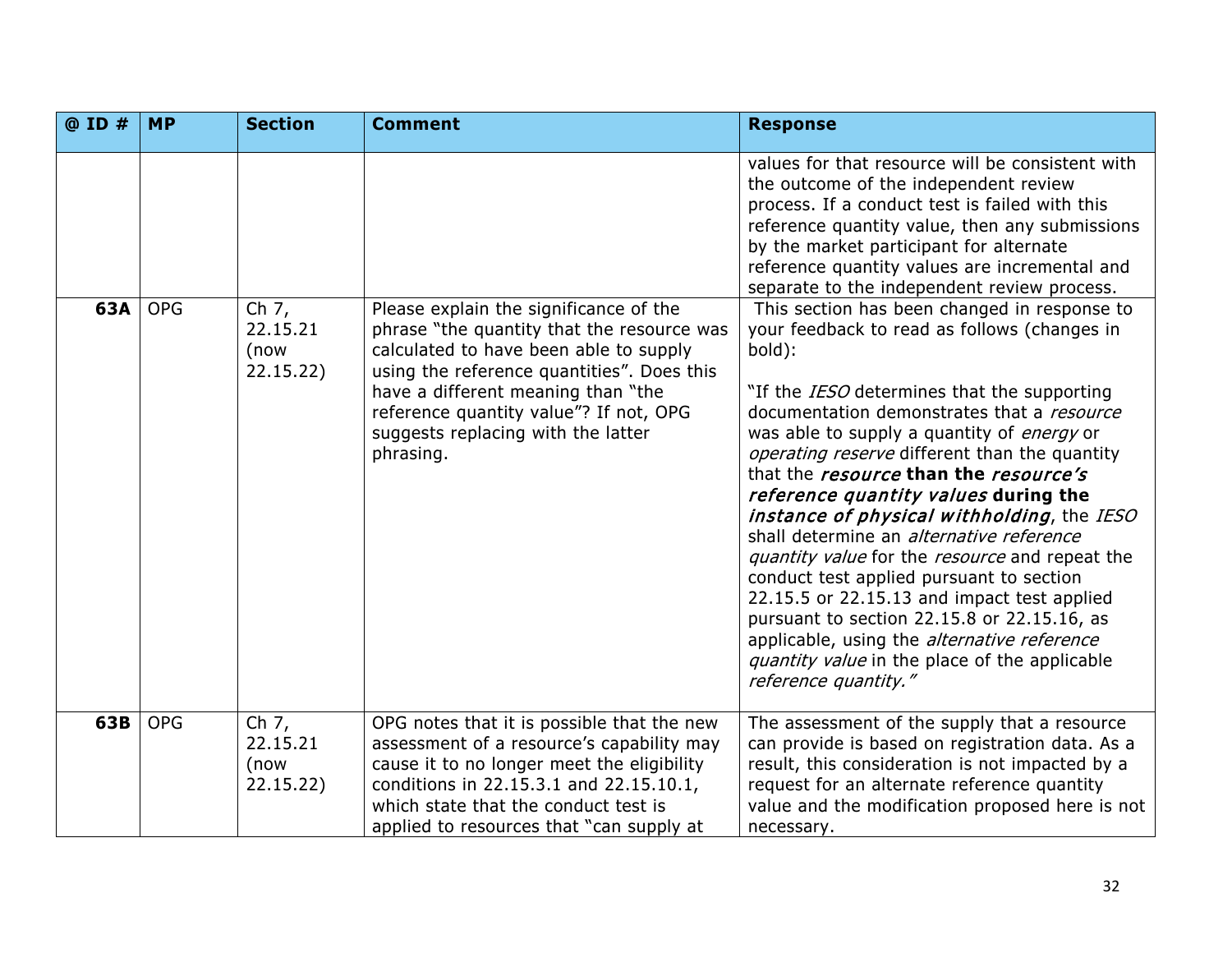| @ ID # | <b>MP</b>  | <b>Section</b>                           | <b>Comment</b>                                                                                                                                                                                                                                                           | <b>Response</b>                                                                                                                                                                                                                                                                                                                                                                                                                                                                                                                                                                                                                         |
|--------|------------|------------------------------------------|--------------------------------------------------------------------------------------------------------------------------------------------------------------------------------------------------------------------------------------------------------------------------|-----------------------------------------------------------------------------------------------------------------------------------------------------------------------------------------------------------------------------------------------------------------------------------------------------------------------------------------------------------------------------------------------------------------------------------------------------------------------------------------------------------------------------------------------------------------------------------------------------------------------------------------|
|        |            |                                          | least 10 MW" of energy or operating<br>reserve. To cover the case of a resource<br>that, following the review, is determined<br>to be able to supply less than 10 MW,<br>22.15.21 should be amended to require<br>reassessment according to 22.15.3.1 and<br>22.15.10.1. |                                                                                                                                                                                                                                                                                                                                                                                                                                                                                                                                                                                                                                         |
| 63C    | <b>OPG</b> | Ch $7,$<br>22.15.21<br>(now<br>22.15.22) | The section indicates that the conduct test<br>will be repeated, and the impact test will<br>be repeated "as applicable". OPG's<br>interpretation is that the impact test will<br>only be performed if the conduct test has<br>been failed. Is this correct?             | OPG's interpretation is correct. This section<br>cross-references section 22.15.8 and section<br>22.15.16. These sections describe the impact<br>tests for physical withholding and state that the<br>impact test for either energy or operating<br>reserve may only apply an impact test when<br>the conduct test failed.                                                                                                                                                                                                                                                                                                              |
| 64     | <b>OPG</b> | Ch $7,$<br>22.15.24<br>(now<br>22.15.25) | The section cites 22.15.20.1, but the<br>"request" referred to is outlined in<br>22.15.20. OPG suggests revising.                                                                                                                                                        | The IESO has made the suggested change to<br>section 22.15.21.                                                                                                                                                                                                                                                                                                                                                                                                                                                                                                                                                                          |
| 65     | <b>OPG</b> | Ch 7,<br>22.15.25<br>(now<br>22.15.26)   | Sections 22.15.24 and 22.15.25 appear to<br>be redundant to one another. If OPG's<br>view is incorrect, could the IESO please<br>explain the differences in application of<br>each section?                                                                              | These sections address different issues.<br>Section 22.15.24 obligates the IESO to issue a<br>second notice of physical withholding if: (1) the<br>repeated conduct and impact tests are failed or<br>(2) the IESO determines that the supporting<br>documentation does not demonstrate that a<br>resource was able to supply a different quantity<br>of energy or operating reserve than the<br>resource's reference quantity value.<br>Section 22.15.25 obligates the IESO to issue a<br>second notice of physical withholding if: (1) the<br>market participant does not request that the<br>IESO determine an alternative reference |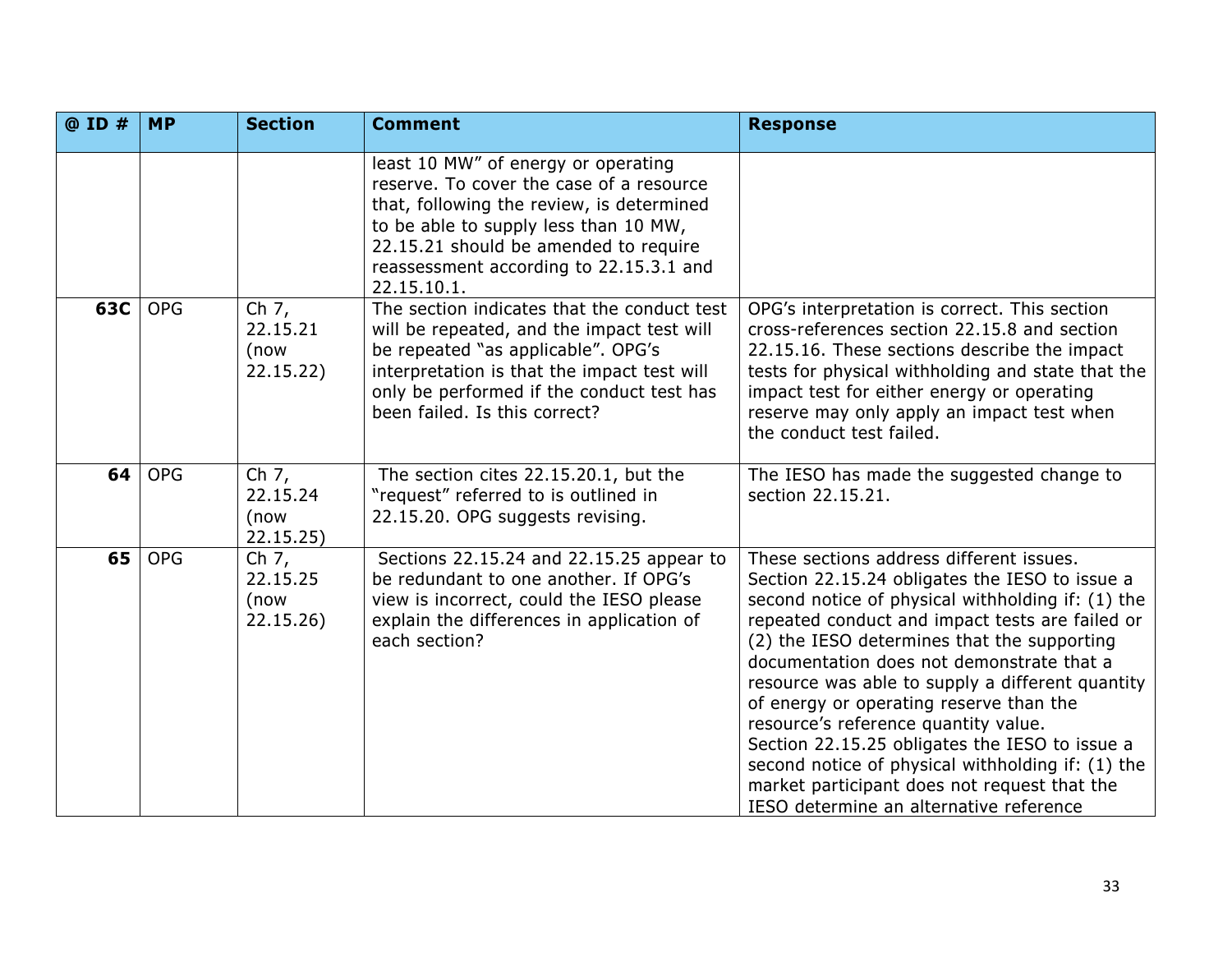| @ ID # | <b>MP</b>  | <b>Section</b>                          | <b>Comment</b>                                                                                                                                                                                                                                                            | <b>Response</b>                                                                                                                                                                                                                                                                                                                                                                                                                                                                                                                                                                                                                                                                                                                                                                                                                                                                                                                                                                                                                                                             |
|--------|------------|-----------------------------------------|---------------------------------------------------------------------------------------------------------------------------------------------------------------------------------------------------------------------------------------------------------------------------|-----------------------------------------------------------------------------------------------------------------------------------------------------------------------------------------------------------------------------------------------------------------------------------------------------------------------------------------------------------------------------------------------------------------------------------------------------------------------------------------------------------------------------------------------------------------------------------------------------------------------------------------------------------------------------------------------------------------------------------------------------------------------------------------------------------------------------------------------------------------------------------------------------------------------------------------------------------------------------------------------------------------------------------------------------------------------------|
|        |            |                                         |                                                                                                                                                                                                                                                                           | quantity or (2) if the market participant notifies<br>the IESO that it will not make such a request.                                                                                                                                                                                                                                                                                                                                                                                                                                                                                                                                                                                                                                                                                                                                                                                                                                                                                                                                                                        |
| 66A    | <b>OPG</b> | Ch 7,<br>22.15.26<br>(now<br>22.15.27)  | The section states that additional<br>information regarding the conduct and<br>impact tests will be presented "if<br>applicable". OPG suggests that information<br>regarding the tests shall always be<br>applicable and should always be provided<br>to the participant. | The language "if applicable" in this section<br>applies to the additional information regarding<br>the conduct test and the impact tests. There<br>are a number of scenarios under which there<br>would be no additional information that would<br>be provided.<br>These scenarios include occasions when the<br>market participant does not request an<br>alternate reference quantity value under<br>section 22.15.21 and occasions when the IESO<br>has determined that the initial reference<br>quantity value continues to be correct, even<br>taking the request for an alternate reference<br>quantity value under section 22.15.21 into<br>consideration.<br>In these scenarios, the conduct tests and the<br>impact tests that precede the second notice are<br>identical to the conduct tests and impact tests<br>that precede the first notice.<br>In these scenarios, the market participant is<br>not provided additional information as part of<br>the second notice as it has already been<br>provided with the relevant information in the<br>first notice. |
| 66B    | <b>OPG</b> | Ch $7,$<br>22.15.26<br>(now<br>22.15.27 | Given that the charge will relate to a<br>dispatch day approximately 315 days<br>previously, on which settlement statement<br>will the charge be issued?                                                                                                                  | The timelines associated with application of a<br>settlement charge relating to an instance of<br>physical withholding will be found in the<br>settlement market manuals and will be brought                                                                                                                                                                                                                                                                                                                                                                                                                                                                                                                                                                                                                                                                                                                                                                                                                                                                                |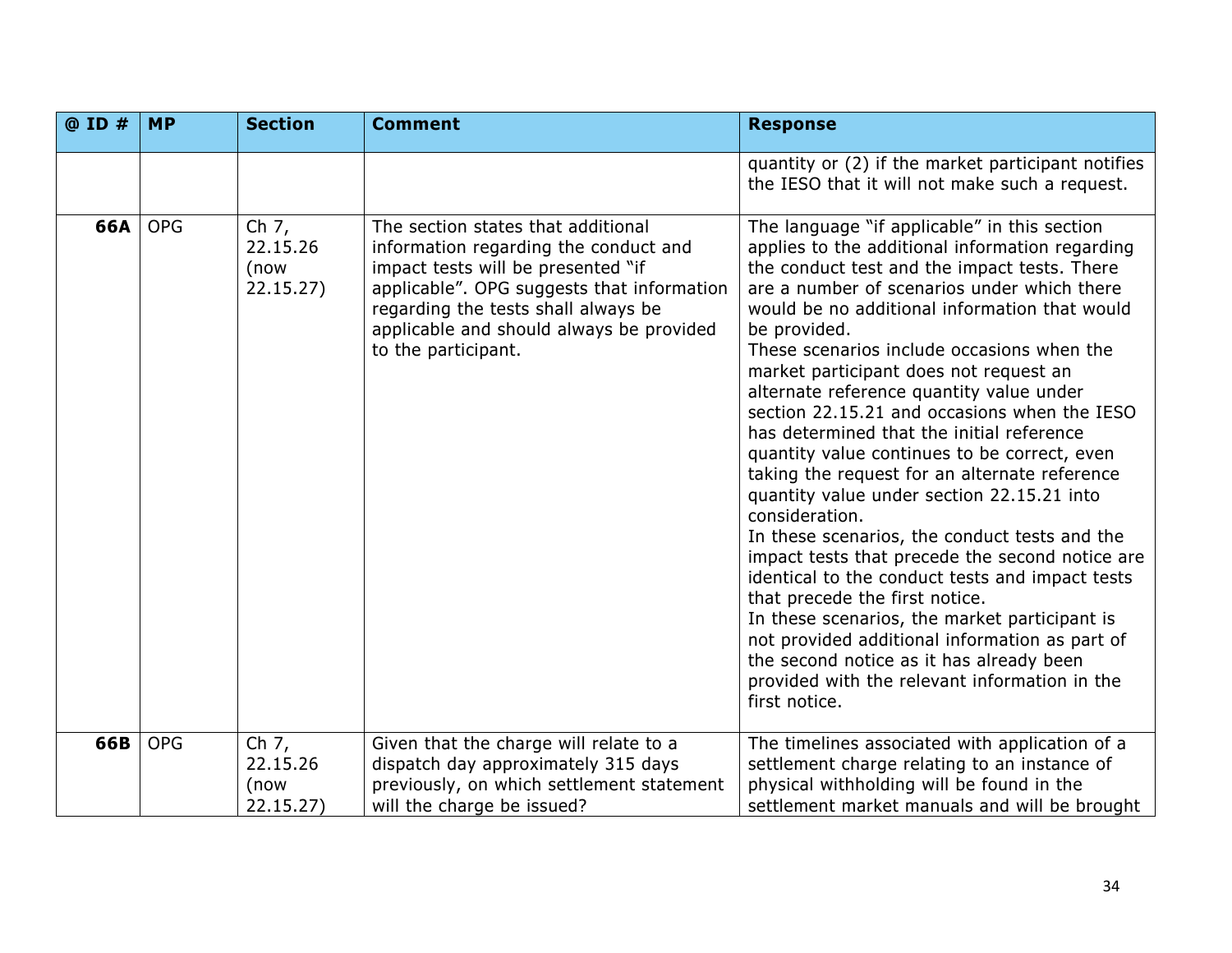| @ ID # | <b>MP</b>  | <b>Section</b>                           | <b>Comment</b>                                                                                                                                                                                                                                                                                                                                                                                                                                                                                                                                                                                                                                                                                                                                                                                     | <b>Response</b>                                                                                                                                                                                                                                                                                                                                                                                                                                                                                       |
|--------|------------|------------------------------------------|----------------------------------------------------------------------------------------------------------------------------------------------------------------------------------------------------------------------------------------------------------------------------------------------------------------------------------------------------------------------------------------------------------------------------------------------------------------------------------------------------------------------------------------------------------------------------------------------------------------------------------------------------------------------------------------------------------------------------------------------------------------------------------------------------|-------------------------------------------------------------------------------------------------------------------------------------------------------------------------------------------------------------------------------------------------------------------------------------------------------------------------------------------------------------------------------------------------------------------------------------------------------------------------------------------------------|
|        |            |                                          |                                                                                                                                                                                                                                                                                                                                                                                                                                                                                                                                                                                                                                                                                                                                                                                                    | forward for stakeholder review with the<br>settlements batch.                                                                                                                                                                                                                                                                                                                                                                                                                                         |
| 66C    | <b>OPG</b> | Ch $7,$<br>22.15.26<br>(now<br>22.15.27) | The notice of physical withholding is<br>issued to the market participant, but the<br>persistence multiplier is applied broadly<br>based on previous second notices issued<br>to any resources under the same Market<br>Control Entity for Physical Withholding.<br>Without communicating with other market<br>participants under the same control entity,<br>participants are unable to verify that a<br>persistence multiplier was correctly<br>applied. As an example, if Gen A and Gen<br>B are both under the same MCEPW, and<br>Gen B receives a second notice of physical<br>withholding that applies a persistence<br>multiplier of 2, Gen B would need to verify<br>that Gen A was previously issued a second<br>notice in order to verify the accuracy of<br>the persistence multiplier. | Details regarding assessments of physical<br>withholding are confidential to the relevant<br>market participant. As such, the IESO is<br>prohibited under the market rules from<br>providing this information to anyone other than<br>the relevant market participant.                                                                                                                                                                                                                                |
| 66D    | <b>OPG</b> | Ch 7,<br>22.15.26<br>(now<br>22.15.27)   | Finally, the section references the<br>applicable market manual. A reference to<br>Chapter 9: Settlements may also be<br>appropriate in this situation.                                                                                                                                                                                                                                                                                                                                                                                                                                                                                                                                                                                                                                            | The IESO will assess whether or not this<br>language needs to be modified in the manner<br>suggested as part of the drafting and<br>stakeholder engagement associated with the<br>settlements batch.<br>If there are incremental updates needed for<br>this section of chapter 7 in order to reconcile<br>this section with the placement of content in<br>the settlement batch between market manuals<br>and market rules, the IESO will bring forward<br>any applicable updates to stakeholders for |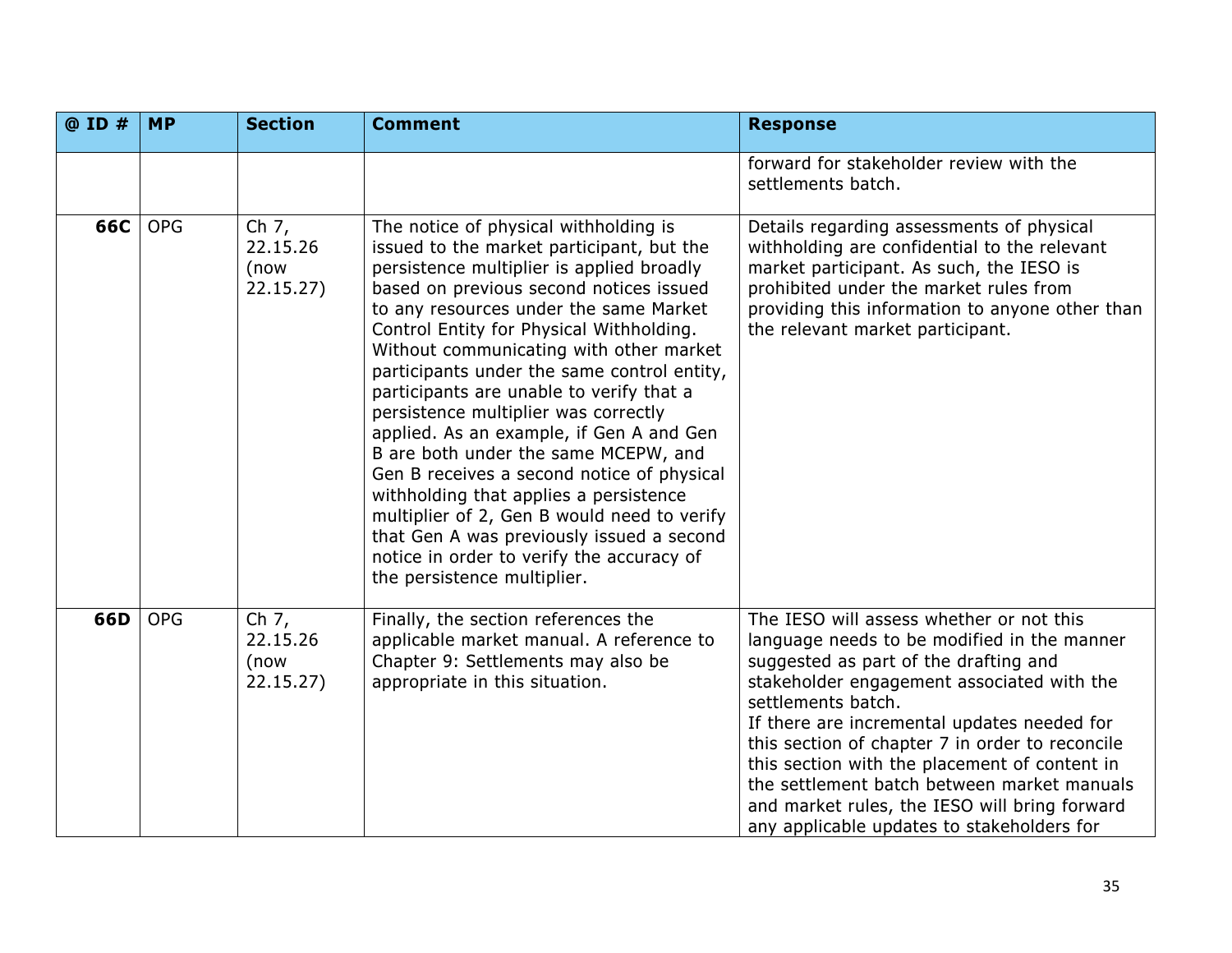| @ ID # | <b>MP</b>  | <b>Section</b>                | <b>Comment</b>                                                                                                                                                                                                                                                                                       | <b>Response</b>                                                                                                                                                                                                                                                                                                                                                                                                                                                                                                                                                                                                                                                                                                 |
|--------|------------|-------------------------------|------------------------------------------------------------------------------------------------------------------------------------------------------------------------------------------------------------------------------------------------------------------------------------------------------|-----------------------------------------------------------------------------------------------------------------------------------------------------------------------------------------------------------------------------------------------------------------------------------------------------------------------------------------------------------------------------------------------------------------------------------------------------------------------------------------------------------------------------------------------------------------------------------------------------------------------------------------------------------------------------------------------------------------|
|        |            |                               |                                                                                                                                                                                                                                                                                                      | discussion and review with the settlements<br>batch.                                                                                                                                                                                                                                                                                                                                                                                                                                                                                                                                                                                                                                                            |
| 67     | <b>OPG</b> | Ch $7,$<br>22.16.3            | The previous section, 22.16.2 states that<br>hours will be assessed in two groups<br>(roughly on-peak and off-peak), whereas<br>22.16.3 says "the IESO shall consider all<br>the dispatch hours" OPG suggests<br>revising this section to "all the dispatch<br>hours determined pursuant to 22.16.2" | This is already captured in section 22.16.2,<br>which states:<br>"The IESO shall consider only the <i>dispatch</i><br>hours within each period when determining<br>intertie reference levels for that period."                                                                                                                                                                                                                                                                                                                                                                                                                                                                                                  |
| 68A    | <b>OPG</b> | $\overline{ch}$ 7,<br>22.16.5 | Does section 22.16.5 include all offer<br>laminations submitted in a given hour, or<br>only the highest? Lower laminations may<br>be priced far below \$0/MWh, leading to<br>unreasonably low "unweighted averages"<br>of offers.                                                                    | The calculation of energy offer intertie<br>reference levels only consider the highest offer<br>lamination associated with the relevant<br>schedule. This section has been changed in<br>response to your feedback to read as follows<br>(changes in <b>bold</b> ):                                                                                                                                                                                                                                                                                                                                                                                                                                             |
|        |            |                               |                                                                                                                                                                                                                                                                                                      | "If a <i>market participant</i> had an <i>energy offer</i><br>that met the conditions in section 22.16.3<br>scheduled in the <i>day-ahead schedule</i> for at<br>least one <i>dispatch hour</i> in 15 of the 90 days<br>prior to a <i>dispatch day</i> , then its <i>day-ahead</i><br>market energy offer intertie reference level for<br>a <i>boundary entity resource</i> for a particular<br>dispatch hour on a particular dispatch day shall<br>be the unweighted average of the highest<br>price offer lamination that was scheduled<br>contained in all <i>energy offers</i> submitted by that<br>market participant for that boundary entity<br>resource that met the conditions in section<br>22.16.3." |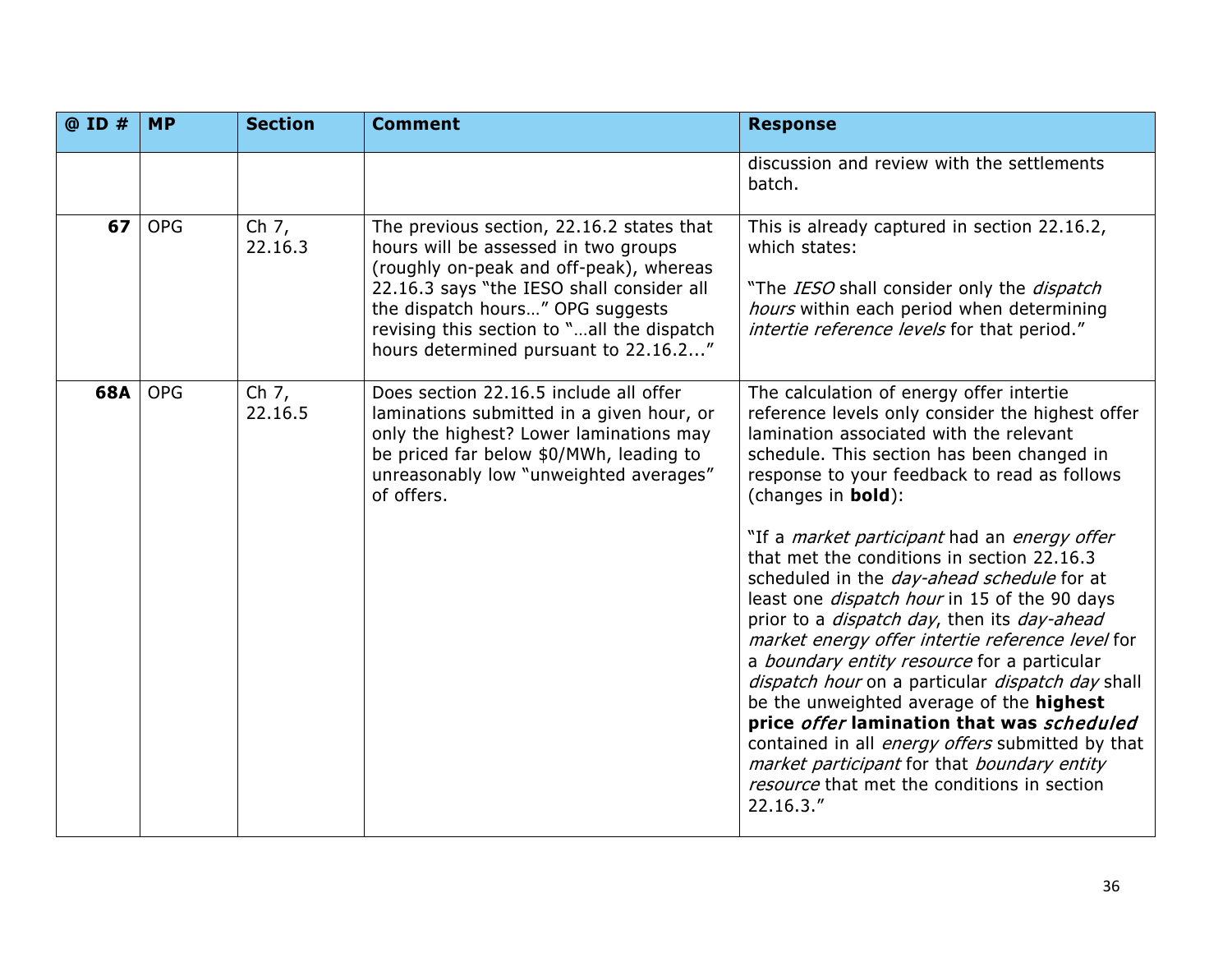| @ ID # | <b>MP</b>  | <b>Section</b>                 | <b>Comment</b>                                                                                                                                                                                                                                                                                                                                                                                                                                 | <b>Response</b>                                                                                                                                                                                                                                                                                                                                                                                                                                                                                                                                                                                                                                                                                                                                                                          |
|--------|------------|--------------------------------|------------------------------------------------------------------------------------------------------------------------------------------------------------------------------------------------------------------------------------------------------------------------------------------------------------------------------------------------------------------------------------------------------------------------------------------------|------------------------------------------------------------------------------------------------------------------------------------------------------------------------------------------------------------------------------------------------------------------------------------------------------------------------------------------------------------------------------------------------------------------------------------------------------------------------------------------------------------------------------------------------------------------------------------------------------------------------------------------------------------------------------------------------------------------------------------------------------------------------------------------|
|        |            |                                |                                                                                                                                                                                                                                                                                                                                                                                                                                                | Similar changes have also been made to<br>sections 22.16.11 and 22.16.17.                                                                                                                                                                                                                                                                                                                                                                                                                                                                                                                                                                                                                                                                                                                |
| 68B    | <b>OPG</b> | Ch $7,$<br>22.16.5             | OPG would appreciate an example<br>outlining this calculation and its<br>application to tests for economic<br>withholding. Ideally, the example would<br>highlight an instance in which energy<br>prices (and therefore intertie bids) in the<br>90 days previous were lower than the<br>energy prices on the day being assessed<br>(approx. \$15/MWh for the 90 days prior,<br>followed by a high demand day with<br>\$90/MWh energy prices). | The IESO has recently published an example<br>that is responsive to this request. While the<br>offer prices and locational marginal prices do<br>not perfectly match the ones requested here,<br>the example illustrates the concepts in this<br>request.<br>The example calculation of the intertie<br>reference level is found here:<br>https://www.ieso.ca/-<br>/media/Files/IESO/Document-<br>Library/tp/2022/iesotp-20220215-mrp-intertie-<br>reference-level-calculation.ashx.<br>The example of the assessment of intertie<br>withholding that uses this intertie reference<br>level is contained in the following presentation:<br>https://www.ieso.ca/-<br>/media/Files/IESO/Document-<br>Library/tp/2022/iesotp-20220215-mrp-market-<br>power-mitigation-batch-scenarios.ashx. |
| 69     | <b>OPG</b> | $\overline{ch}$ 7,<br>22.16.15 | In general, 22.16.15 does not distinguish<br>between the two types of operating<br>reserve eligible for intertie bids (30R and<br>10N).                                                                                                                                                                                                                                                                                                        | Please see the response to OPG 60.                                                                                                                                                                                                                                                                                                                                                                                                                                                                                                                                                                                                                                                                                                                                                       |
| 70     | <b>OPG</b> | Ch $7,$<br>22.17.2             | Under what circumstances would the IESO<br>cease to assess intertie economic<br>withholding? Does this apply to the overall<br>assessment framework, or only to a<br>specific instance?                                                                                                                                                                                                                                                        | Please see the response to OPG 51 for an<br>example of when the IESO should cease<br>assessment of withholding.                                                                                                                                                                                                                                                                                                                                                                                                                                                                                                                                                                                                                                                                          |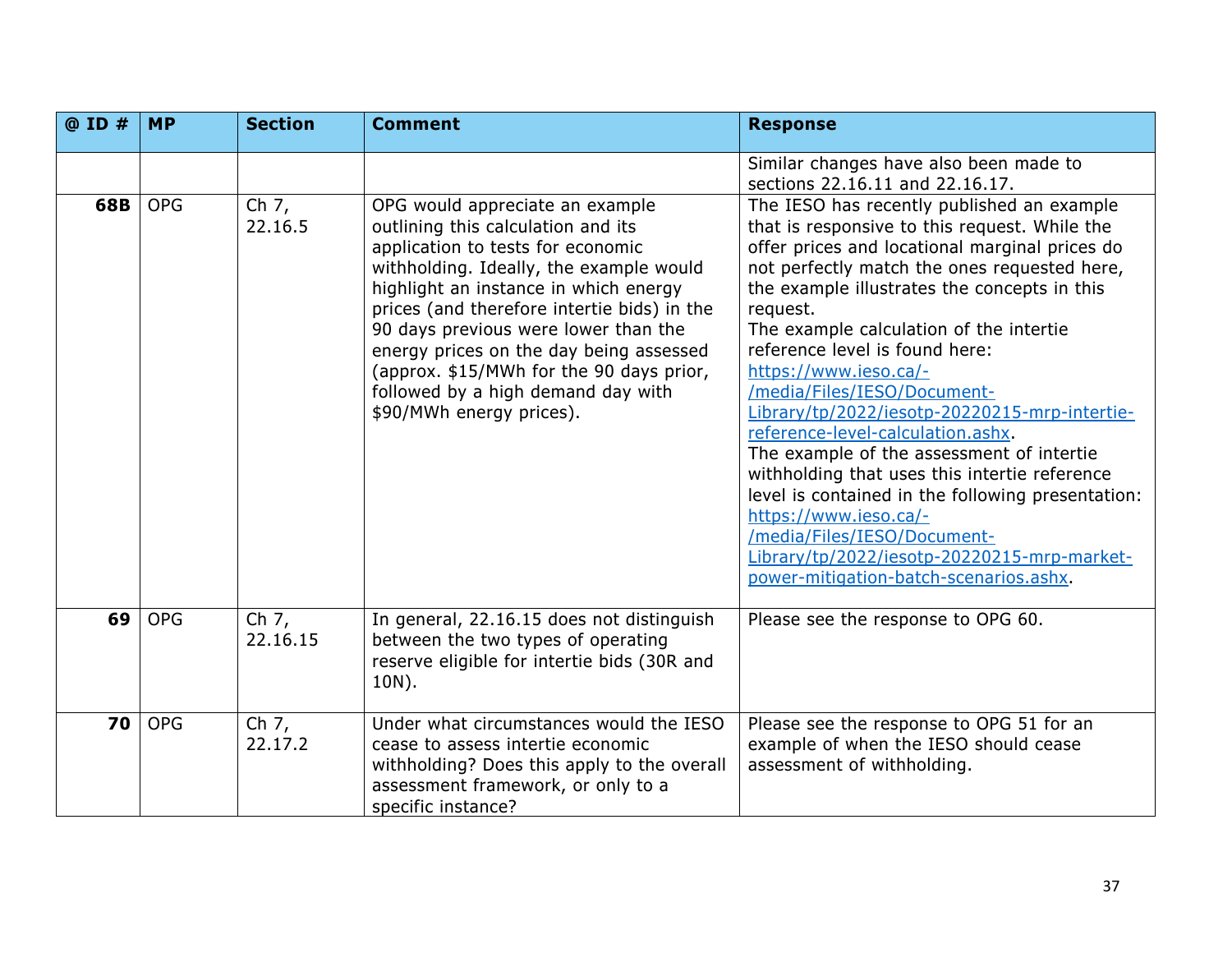| @ ID # | <b>MP</b>  | <b>Section</b>       | <b>Comment</b>                                                                                                                                                                                                                                                                                                                                                                                                                                                                                                    | <b>Response</b>                                                                                                                                                                                                                                                                                                                                                                                                                                                                                                                                                                                                                                                              |
|--------|------------|----------------------|-------------------------------------------------------------------------------------------------------------------------------------------------------------------------------------------------------------------------------------------------------------------------------------------------------------------------------------------------------------------------------------------------------------------------------------------------------------------------------------------------------------------|------------------------------------------------------------------------------------------------------------------------------------------------------------------------------------------------------------------------------------------------------------------------------------------------------------------------------------------------------------------------------------------------------------------------------------------------------------------------------------------------------------------------------------------------------------------------------------------------------------------------------------------------------------------------------|
| 71     | <b>OPG</b> | Ch 7,<br>22.17.7     | The section implies that there is only one<br>simulated as-offered energy locational<br>marginal price, covering both the day-<br>ahead and real-time markets. OPG<br>suggests including the phrase "as<br>applicable" to improve clarity.                                                                                                                                                                                                                                                                        | This section has been changed in response to<br>your feedback to read as follows (changes in<br>bold):<br>"An energy offer or energy bid submitted by a<br>registered market participant for a boundary<br>entity resource shall fail the impact test if the<br>boundary entity resource's simulated as-offered<br>energy locational marginal price is the lesser of<br>100% or \$50/MWh above the simulated intertie<br>reference level energy locational marginal price<br>in the <i>day-ahead market</i> or the lesser of 100%<br>or \$50/MW above the simulated intertie<br>reference level energy locational marginal price<br>in the real-time market, as applicable." |
| 72     | <b>OPG</b> | Ch $7,$<br>22.18.3.1 | This section should end with the word "or"<br>to specify that meeting any of 22.18.3.1-3<br>is sufficient to trigger 22.18.3.                                                                                                                                                                                                                                                                                                                                                                                     | The terminal "or" in 22.18.3.2 addresses this<br>comment.                                                                                                                                                                                                                                                                                                                                                                                                                                                                                                                                                                                                                    |
| 73     | <b>OPG</b> | N/A                  | How does the pre-dispatch calculation<br>engine infer the thermal state of these<br>resources? OPG notes that Table 3-6 of<br>the Pre-Dispatch Calculation Engine design<br>document identifies that Minimum<br>Generation Block Down Time is used by<br>the PD engine to infer a resource's thermal<br>state. This role of MGBDT should be<br>recognizes in the term's definition.<br>Additionally, some resources could have a<br>MGBDT greater than 24 hours for the<br>warm or cold thermal states. How would | This question relates to information that will be<br>addressed in the market and system operations<br>batch of market rules and market manuals.                                                                                                                                                                                                                                                                                                                                                                                                                                                                                                                              |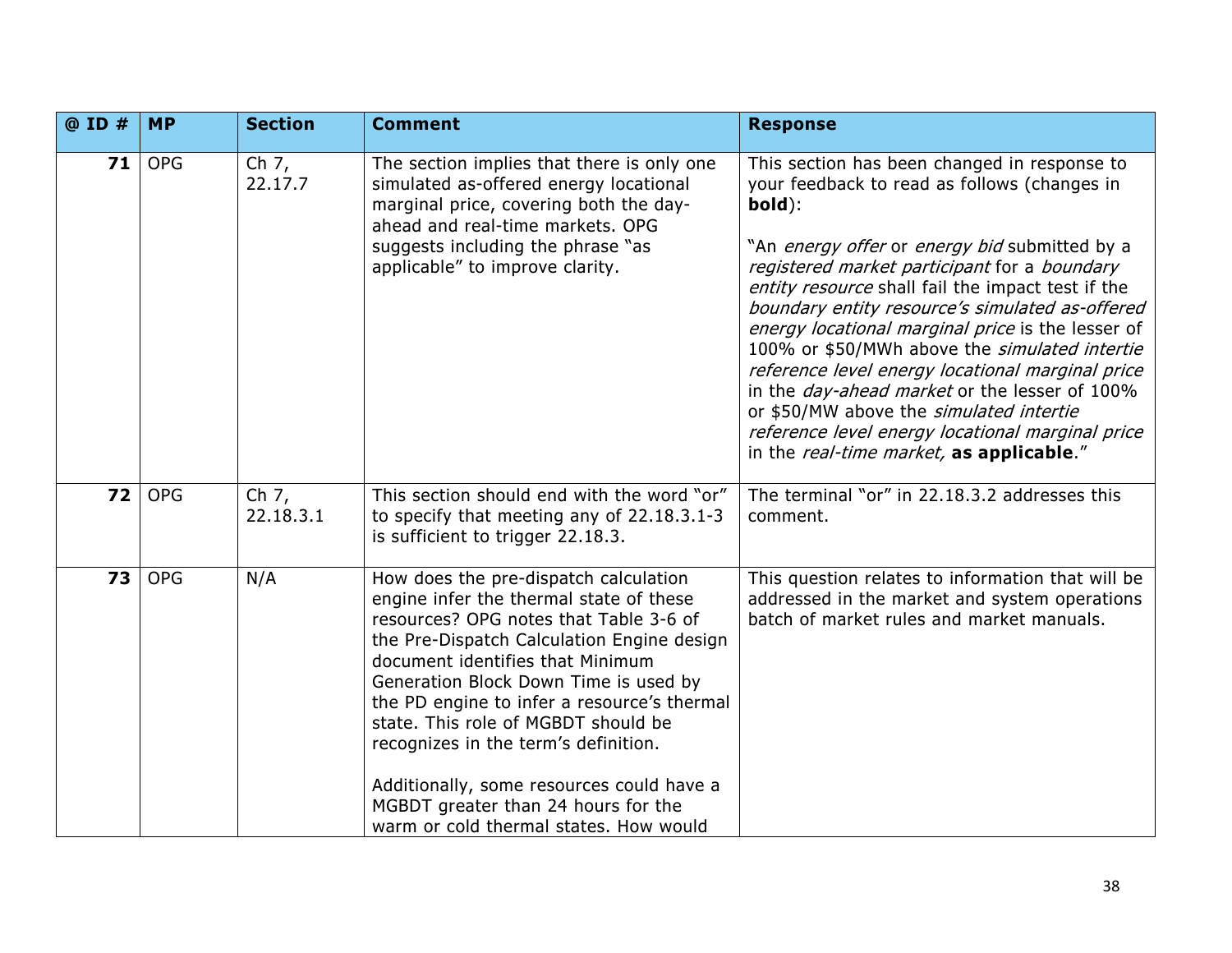| @ ID # | <b>MP</b>  | <b>Section</b>                                              | <b>Comment</b>                                                                                                                                                                                                                                                                                                                   | <b>Response</b>                                                                                                                                                                                                                                                                                                                                                                                                                                                                              |
|--------|------------|-------------------------------------------------------------|----------------------------------------------------------------------------------------------------------------------------------------------------------------------------------------------------------------------------------------------------------------------------------------------------------------------------------|----------------------------------------------------------------------------------------------------------------------------------------------------------------------------------------------------------------------------------------------------------------------------------------------------------------------------------------------------------------------------------------------------------------------------------------------------------------------------------------------|
|        |            |                                                             | the PD engine infer the thermal state of<br>these resources?                                                                                                                                                                                                                                                                     |                                                                                                                                                                                                                                                                                                                                                                                                                                                                                              |
| 74     | <b>OPG</b> | Chapter 11:<br>ramp hours<br>to minimum<br>loading<br>point | OPG suggests expanding the definition of<br>ramp hours to minimum loading point to<br>reflect its role as dispatch data as per<br>section 3.4.2.3 of the Offers, Bids, and<br>Data Inputs Detailed Design Document<br>DES-21 (i.e, the time between<br>synchronizing and reaching MLP in hours).                                 | The definition of ramp hours to minimum<br>loading point has been updated and a new<br>term, ramp hours to minimum loading point<br>reference level has been added in response to<br>your feedback.                                                                                                                                                                                                                                                                                          |
| 75     | <b>OPG</b> | Chapter 11:<br>reference<br>level                           | The definition of reference level, reference<br>level value, reference quantity, and<br>reference quantity value should include "as<br>per the applicable market manual". OPG<br>feels that referring to these parameters as<br>"IESO-determined" undermines the<br>bilateral, fair consultation process outlined<br>in MM 14.2. | All reference levels and reference quantities are<br>established in accordance with the applicable<br>market manuals pursuant to section 22.1.1 and<br>22.6.1, respectively. Reference level values and<br>reference quantity values are calculated based<br>on reference levels and reference quantities,<br>respectively.                                                                                                                                                                  |
| 76     | <b>OPG</b> | N/A                                                         | Please confirm that Opportunity Costs are<br>included in the scope of "short-run<br>marginal cost".                                                                                                                                                                                                                              | Certain opportunity costs are eligible to be<br>included in reference levels. Section 6.4 of<br>Market Manual 14.2 describes which<br>opportunity costs are eligible to be included in<br>reference levels. As stated in that section<br>"opportunity costs that are related to foregone<br>energy or operating reserve revenues may be<br>included in the energy offer reference level or<br>operating reserve reference level for resources<br>with intertemporal production limitations." |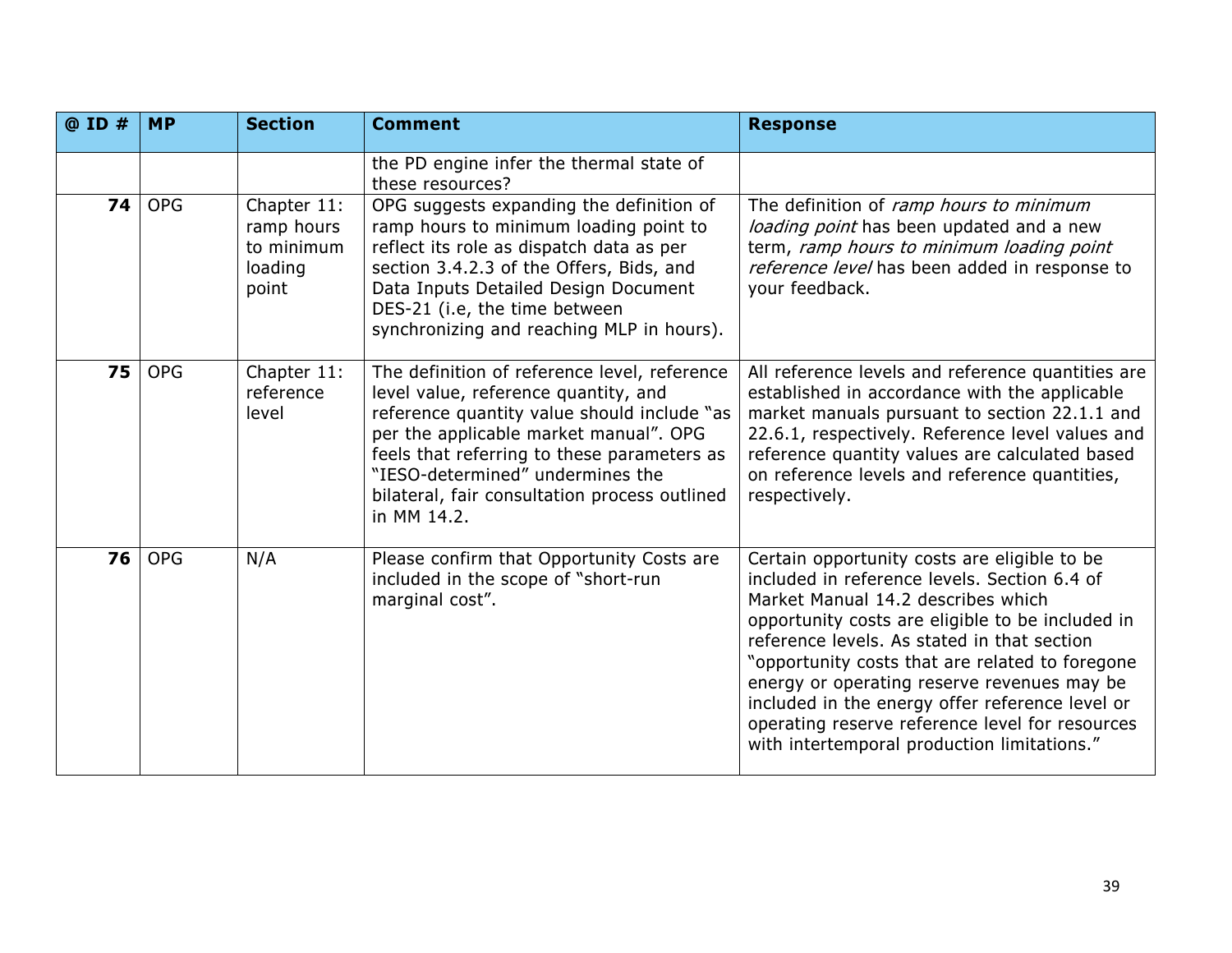| @ ID # | <b>MP</b>      | <b>Section</b>             | <b>Comment</b>                                                                                                                                                                                                                                                                       | <b>Response</b>                                                                                                                                                                                                                                                                                                                                                                                                                                                                                                                                                                                                                                                                                                                                                                                                                                                                                                                                                                                               |
|--------|----------------|----------------------------|--------------------------------------------------------------------------------------------------------------------------------------------------------------------------------------------------------------------------------------------------------------------------------------|---------------------------------------------------------------------------------------------------------------------------------------------------------------------------------------------------------------------------------------------------------------------------------------------------------------------------------------------------------------------------------------------------------------------------------------------------------------------------------------------------------------------------------------------------------------------------------------------------------------------------------------------------------------------------------------------------------------------------------------------------------------------------------------------------------------------------------------------------------------------------------------------------------------------------------------------------------------------------------------------------------------|
| 77     | Parry<br>Sound | N/A                        | While abstract, is there any way to extend<br>or communicate the impact of these rules<br>on consumers? While I'm particularly<br>focusing on residential, I'm also interested<br>in other market consumers (Class A and B)                                                          | The market power mitigation batch of market<br>rules outlines the obligations and authorities<br>associated with preventing market participants<br>from taking advantage of market power that<br>they might have, and is a form of consumer<br>protection built into the market. Periods of<br>participants exercising market power can occur<br>when lack of competition in an area enables<br>the possibility for participants to elicit unfair<br>profits by raising their offers significantly above<br>their short-run marginal costs.<br>The exercise of market power reduces<br>economic efficiency because prices impacted by<br>market power do not reflect short-run marginal<br>costs, resulting in inefficient outcomes in both<br>the short- and long-run. These exercises of<br>market power could lead to higher consumer<br>costs associated with the commodity price of<br>electricity (market clearing prices) as well as<br>unnecessary uplift costs paid by Class A and<br>Class B loads. |
| 78     | Evolugen       | N/A                        | The Technical Panel should actively review<br>the Market Manuals in conjunction with the<br>Rules to ensure consistency.                                                                                                                                                             | See response to OPG 40B.                                                                                                                                                                                                                                                                                                                                                                                                                                                                                                                                                                                                                                                                                                                                                                                                                                                                                                                                                                                      |
| 79     | Evolugen       | Ch 7, 22.5.1<br>& 22.5.1.7 | Requesting generators to update<br>reference level data every two years or<br>earlier at the decision of the IESO might<br>not be feasible given our experience<br>compiling such data during the<br>engagement process. We recommend an<br>update every five years, given that much | Section 22.5.1 and 22.5.1.7 do require<br>generators to update reference levels with a<br>certain regularity. Those sections prevent the<br>IESO from changing a reference level unless at<br>least 2 years have passed since the reference<br>level was registered or last updated. This<br>section protects market participants from                                                                                                                                                                                                                                                                                                                                                                                                                                                                                                                                                                                                                                                                        |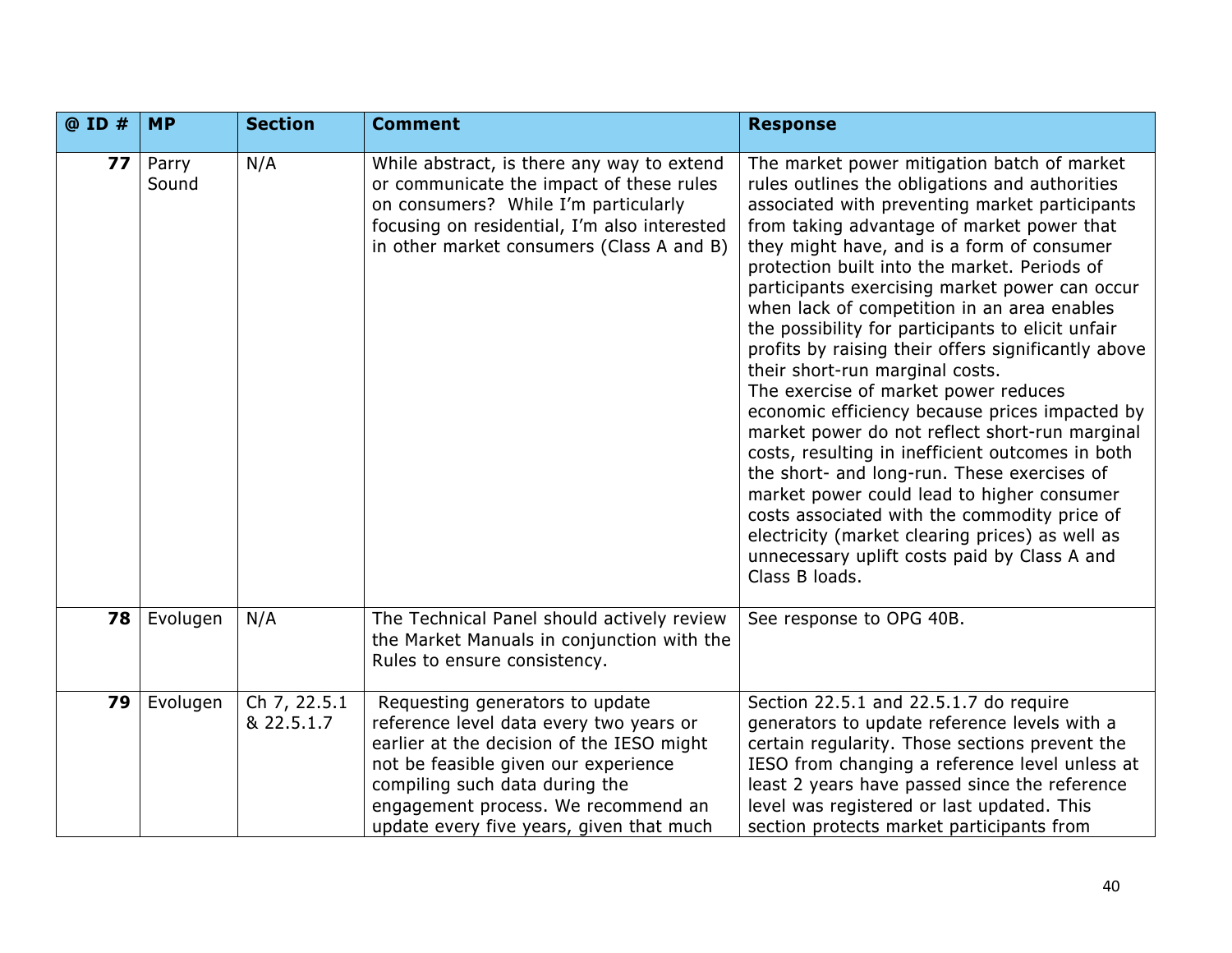| @ ID # | <b>MP</b> | <b>Section</b>                             | <b>Comment</b>                                                                                                                                                                                                                                                                                                                                                                                                              | <b>Response</b>                                                                                                                                                                                                                                                                                                                                                                                                                                                     |
|--------|-----------|--------------------------------------------|-----------------------------------------------------------------------------------------------------------------------------------------------------------------------------------------------------------------------------------------------------------------------------------------------------------------------------------------------------------------------------------------------------------------------------|---------------------------------------------------------------------------------------------------------------------------------------------------------------------------------------------------------------------------------------------------------------------------------------------------------------------------------------------------------------------------------------------------------------------------------------------------------------------|
|        |           |                                            | of the historical data requested by the<br>IESO cover a five-year period.                                                                                                                                                                                                                                                                                                                                                   | having to update reference levels more<br>frequently.<br>It is important that the IESO has the ability to<br>update reference levels to ensure that they are<br>consistent with short-run marginal costs of a<br>resource while at the same time balancing the<br>administrative burden on market participants<br>that could result from this process if it were<br>triggered too frequently. The current limit of<br>two years appropriately balances those risks. |
| 80     | Evolugen  | Ch $7,$<br>22.8.10<br>(now<br>22.8.12)     | With reference to "[t]he IESO may not<br>apply a settlement charge for subsequent<br>reviews conducted as a result of the IESO<br>rejecting a finding" We recommend<br>changing "may not" to "shall not" to avoid<br>generators being repeatedly liable for such<br>review fees until the IESO approves the<br>new reference levels.                                                                                        | This section has been changed in response to<br>stakeholder feedback (changes in bold):<br>"22.8.12 The <i>IESO</i> shall not apply a<br>settlement charge for subsequent reviews<br>conducted as a result of the IESO rejecting a<br>finding pursuant to section 22.8.8."                                                                                                                                                                                          |
| 81     | Evolugen  | Ch $7,$<br>22.10.2.1<br>(now<br>22.10.2.2) | With reference to how a "narrow<br>constrained area" would be designated.<br>Under the proposal, a region in which one<br>single interval (i.e., 8% of the hour) was<br>import constrained for 4% of the hours in<br>the previous 365 days would be deemed a<br>narrow-constrained area, despite the fact<br>that this region was constrained only 0.3%<br>of the time. We recommend the IESO<br>reconsider this criterion. | See response to OPG 40A.                                                                                                                                                                                                                                                                                                                                                                                                                                            |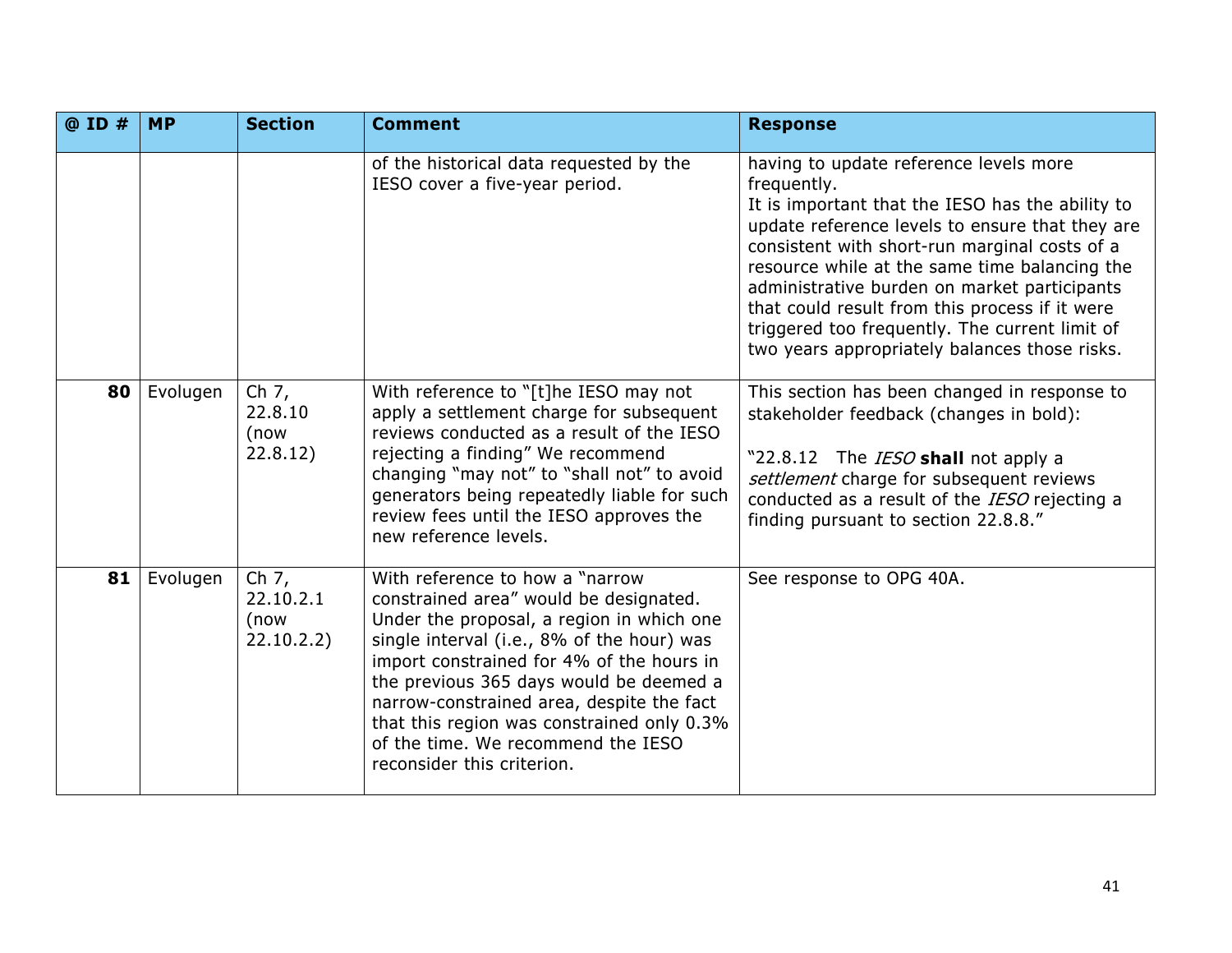| @ ID # | <b>MP</b> | <b>Section</b>                               | <b>Comment</b>                                                                                                                                                                                                                                                                                                                                                                                                            | <b>Response</b>                                                                                                                                                                                                                                                                                                                                                                                                                                                                                                                                                                                                                                                                                                     |
|--------|-----------|----------------------------------------------|---------------------------------------------------------------------------------------------------------------------------------------------------------------------------------------------------------------------------------------------------------------------------------------------------------------------------------------------------------------------------------------------------------------------------|---------------------------------------------------------------------------------------------------------------------------------------------------------------------------------------------------------------------------------------------------------------------------------------------------------------------------------------------------------------------------------------------------------------------------------------------------------------------------------------------------------------------------------------------------------------------------------------------------------------------------------------------------------------------------------------------------------------------|
| 82     | Evolugen  | Ch 7,<br>22.15.8<br>(now<br>22.15.9          | With reference to "[t]he IESO shall<br>calculate a resource's simulated as-offered<br>energy locational marginal price using the<br>same inputs as those used by the relevant<br>calculation engine to calculate that<br>resource's energy locational marginal<br>price." We request more openness and<br>transparency on how this mechanism<br>would be calculated due to the significant<br>financial impacts it poses. | The IESO will provide the simulation tool with<br>the inputs that were used to determine the<br>schedules and prices on a particular dispatch<br>day by the relevant calculation engines. The<br>simulation tool will be run for the relevant<br>hours to determine the simulated as-offered<br>prices.<br>To carry out impact tests, the IESO will<br>compare the simulated as-offered results to the<br>simulated reference quantity results, as found<br>in sections 22.15.8 and 22.15.16. This ensures<br>that the simulation will isolate the impact of<br>the relevant MWs on the energy LMP or<br>operating reserve LMP. This prevents external<br>variables from affecting the outcomes of impact<br>tests. |
| 83     | Evolugen  | Ch $7,$<br>22.15.10<br>(now<br>22.15.11)     | With reference to "[t]he IESO may test an<br>offer for operating reserve of a registered<br>market participant for a resource for<br>physical withholding of operating reserve if<br>the resource" Please clarify if these<br>conduct tests would be applied to each of<br>the three operating reserve markets.                                                                                                           | Confirmed. Section 5.5 of Market Manual 14.1<br>describes how the conduct test for assessing<br>physical withholding of operating reserve will<br>account for the three operating reserve classes.                                                                                                                                                                                                                                                                                                                                                                                                                                                                                                                  |
| 84     | Evolugen  | Ch $7,$<br>22.15.10.3<br>(Now<br>22.15.11.3) | With reference to "the offer for operating<br>reserve was below the resource's<br>reference quantity value and the operating<br>reserve locational marginal price for the<br>resource exceeded \$15/MW" Please<br>clarify whether generators are expected to<br>submit OR-related reference level costs.                                                                                                                  | Section 22.2.1 and section 22.2.1.4 state that<br>the IESO shall determine reference levels for<br>financial dispatch data parameters, including<br>one operating reserve offer reference level for<br>each class of operating reserve for the<br>resource, depending on the classes of<br>operating reserve that the resource can<br>provide, according to its registered data.                                                                                                                                                                                                                                                                                                                                    |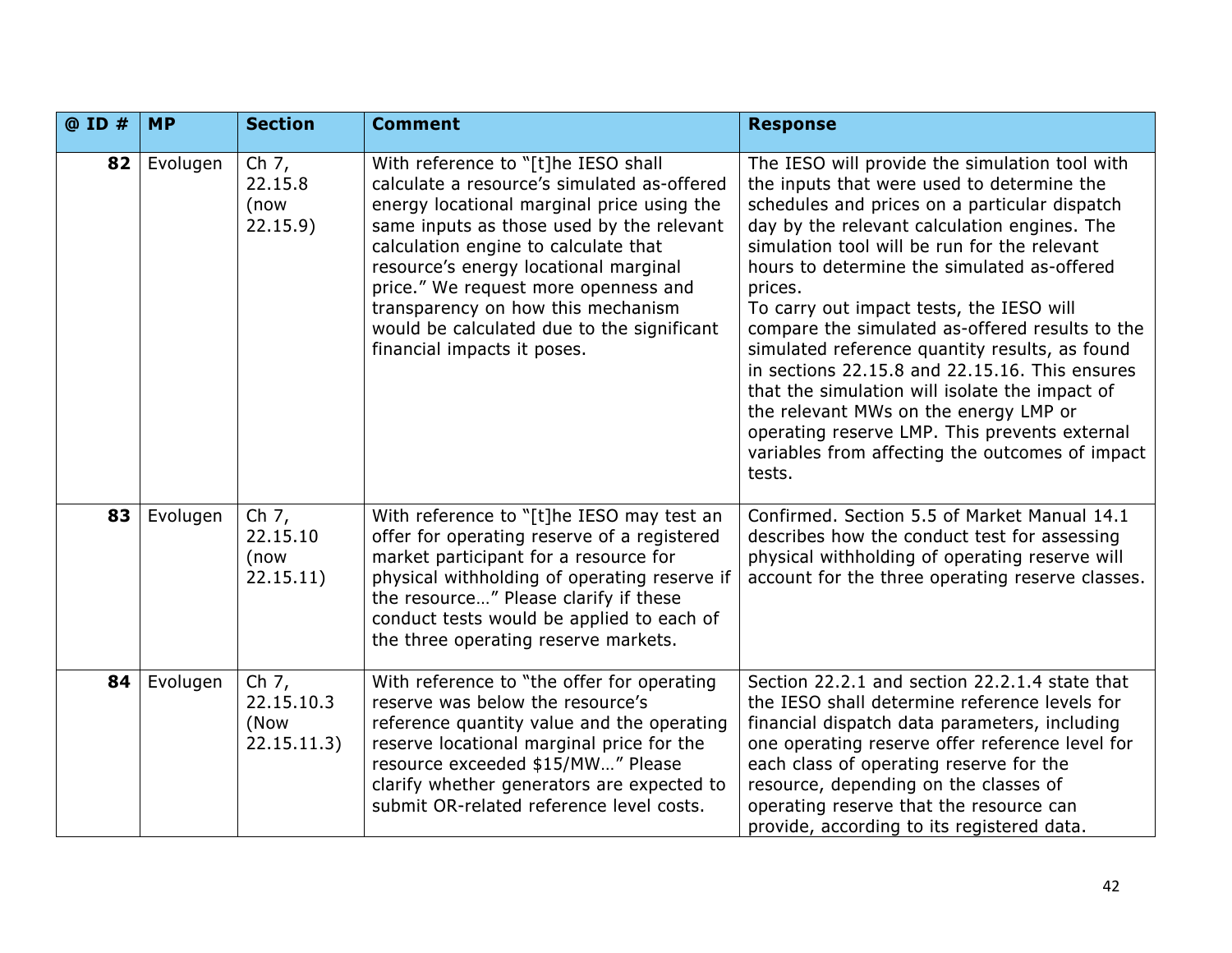| @ ID #     | <b>MP</b>  | <b>Section</b> | <b>Comment</b>                                                                                                                                                                                                                                                                                                                                                                                                                                                                                                                                                                                                                                                                                                                                                                                                                                                       | <b>Response</b>                                                                                                                                                                                                                                                                                                                                                                                                                                                                                                                                                                                                                                                                                                                             |
|------------|------------|----------------|----------------------------------------------------------------------------------------------------------------------------------------------------------------------------------------------------------------------------------------------------------------------------------------------------------------------------------------------------------------------------------------------------------------------------------------------------------------------------------------------------------------------------------------------------------------------------------------------------------------------------------------------------------------------------------------------------------------------------------------------------------------------------------------------------------------------------------------------------------------------|---------------------------------------------------------------------------------------------------------------------------------------------------------------------------------------------------------------------------------------------------------------------------------------------------------------------------------------------------------------------------------------------------------------------------------------------------------------------------------------------------------------------------------------------------------------------------------------------------------------------------------------------------------------------------------------------------------------------------------------------|
|            |            |                |                                                                                                                                                                                                                                                                                                                                                                                                                                                                                                                                                                                                                                                                                                                                                                                                                                                                      | Section 7.2.3 of Market Manual 14.2 outlines<br>the eligible costs that can contribute to an<br>operating reserve offer reference level for<br>hydro resources. There are other sections in<br>Market Manual 14.2 that describe the eligible<br>costs that can contribute to operating reserve<br>offer reference levels per technology type.<br>Market participants are free to request an<br>operating reserve reference level that is below<br>their short-run marginal costs of supplying<br>incremental operating reserve per section<br>22.2.3 of Chapter 7.                                                                                                                                                                          |
| <b>85A</b> | <b>OPG</b> | N/A            | In the February 15 Technical Panel<br>meeting, the IESO explained that when<br>any PQ pair ("tranche") of an offer fails<br>the conduct test, the impact test compares<br>the LMP associated with the original offer<br>to the LMP calculated by replacing all offer<br>tranches with the reference levels. If that<br>offer fails the impact test, the engine<br>replaces the entire set of offer prices with<br>the reference level. Panel members asked<br>the IESO to explain why every tranche is<br>replaced, rather than only those that<br>exceeded their corresponding reference<br>level.<br>The IESO subsequently sent out materials<br>highlighting issues with the incremental<br>approach suggested by the TP members.<br>OPG acknowledges these issues, but<br>argues that replacing every tranche with<br>the reference levels could bias the impact | The IESO has proposed this design, and worked<br>with stakeholders throughout the Detailed<br>Design and Implementation processes to gain<br>advice and insights to improve the design. The<br>IESO firmly believes that this design is the<br>most appropriate choice for the Ontario market,<br>and does not agree with the characterization in<br>the question.<br>Market participants can find the rationale for<br>this design decision (to replace the entire offer<br>curve with the reference level when any<br>tranche of the offer curve is too high above the<br>reference level) here: https://www.ieso.ca/-<br>/media/Files/IESO/Document-<br>Library/tp/2022/iesotp-20220215-mrp-market-<br>power-mitigation-cover-memo.ashx. |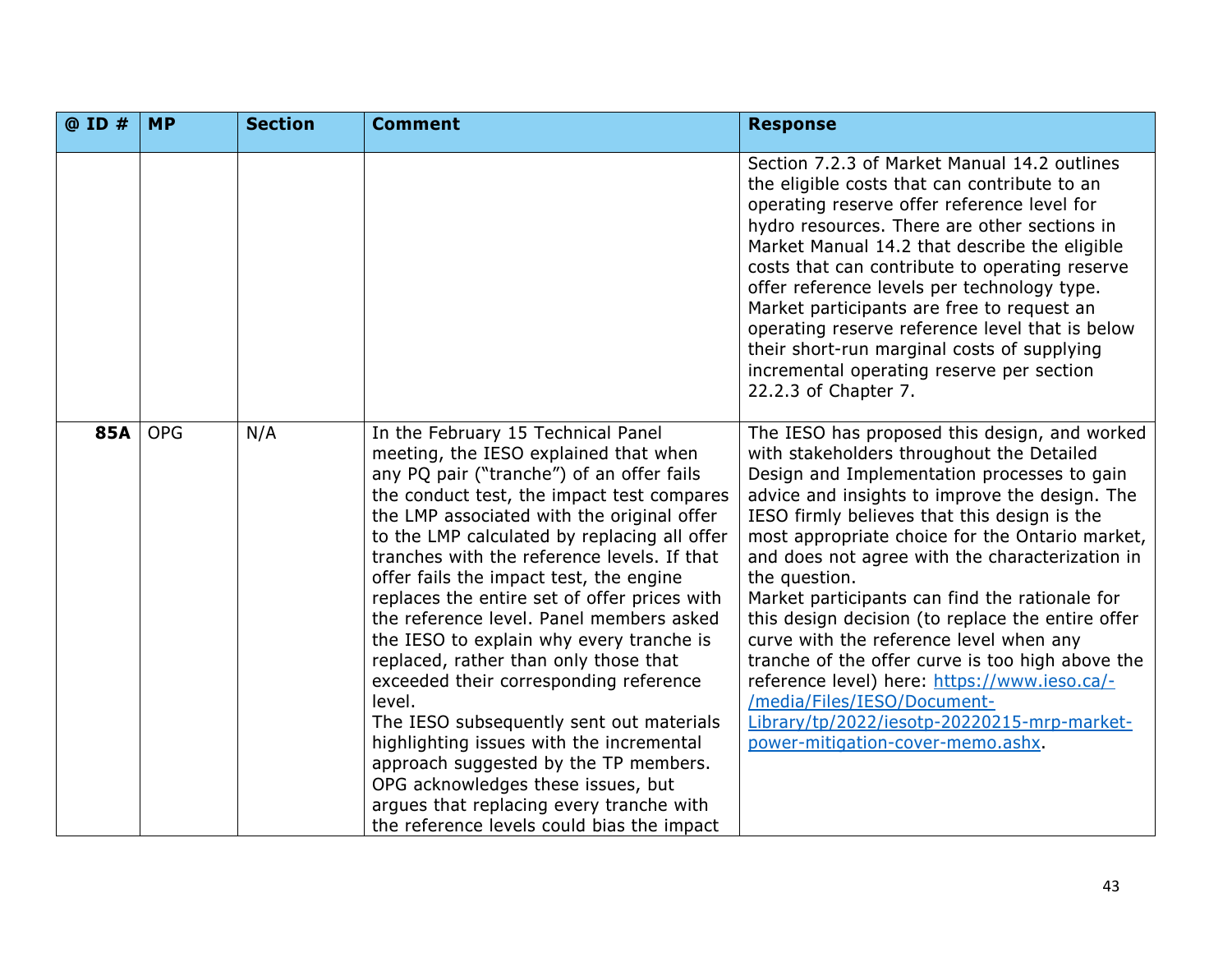| @ ID # | <b>MP</b>  | <b>Section</b> | <b>Comment</b>                                                                                                                                                                                                                                                                                                                                                                                                                                                                                                                                         | <b>Response</b>                                                                                                                                                                                                                                                                                                                                                                                                                                                                                                                          |
|--------|------------|----------------|--------------------------------------------------------------------------------------------------------------------------------------------------------------------------------------------------------------------------------------------------------------------------------------------------------------------------------------------------------------------------------------------------------------------------------------------------------------------------------------------------------------------------------------------------------|------------------------------------------------------------------------------------------------------------------------------------------------------------------------------------------------------------------------------------------------------------------------------------------------------------------------------------------------------------------------------------------------------------------------------------------------------------------------------------------------------------------------------------------|
|        |            |                | test towards failure. For example, if every<br>tranche in an offer was above its reference<br>level, but within the applicable threshold,<br>this offer would not be deemed an attempt<br>at economic withholding. However, in the<br>IESO's approach, if one of these tranches<br>was outside the threshold, the impact test<br>would compare the offer to the (possibly<br>much lower) reference levels. This could<br>result in very different outcomes if only<br>the tranche that failed the conduct test<br>was replaced during the impact test. |                                                                                                                                                                                                                                                                                                                                                                                                                                                                                                                                          |
| 85B    | <b>OPG</b> | N/A            | As a side note, please illustrate how offer<br>replacement would function for<br>hydroelectric resources whose reference<br>levels are based on a single opportunity<br>cost value, rather than an offer curve with<br>multiple tranches.                                                                                                                                                                                                                                                                                                              | The IESO has created a supplementary example<br>in response to this comment that shows the<br>assessment of the conduct test and subsequent<br>substitution of a reference level with a single<br>tranche. That will be posted with these<br>responses to stakeholder feedback.                                                                                                                                                                                                                                                          |
| 86     | <b>OPG</b> | N/A            | OPG stresses that because the outputs of<br>the impact test can result in financial<br>charges for MPs, it is very important that<br>all MPs understand the detailed process by<br>which the engine produces the simulated<br>reference level LMPs. OPG acknowledges<br>that mathematical formulae describing the<br>calculations are included in the calculation<br>engine appendices, but suggests that<br>illustrative examples highlighting the<br>inputs and outputs of the process should<br>be provided to MPs.                                 | The IESO has provided examples of ex-ante<br>mitigation in a number of presentations.<br>The examples that it presented to the technical<br>panel in February 2022 are found here:<br>https://www.ieso.ca/-<br>/media/Files/IESO/Document-<br>Library/tp/2022/iesotp-20220215-mrp-market-<br>power-mitigation-batch-scenarios.ashx<br>The examples that it presented to stakeholders<br>as part of the review of the calculation engine<br>draft market rules can be found here:<br>https://www.ieso.ca/-<br>/media/Files/IESO/Document- |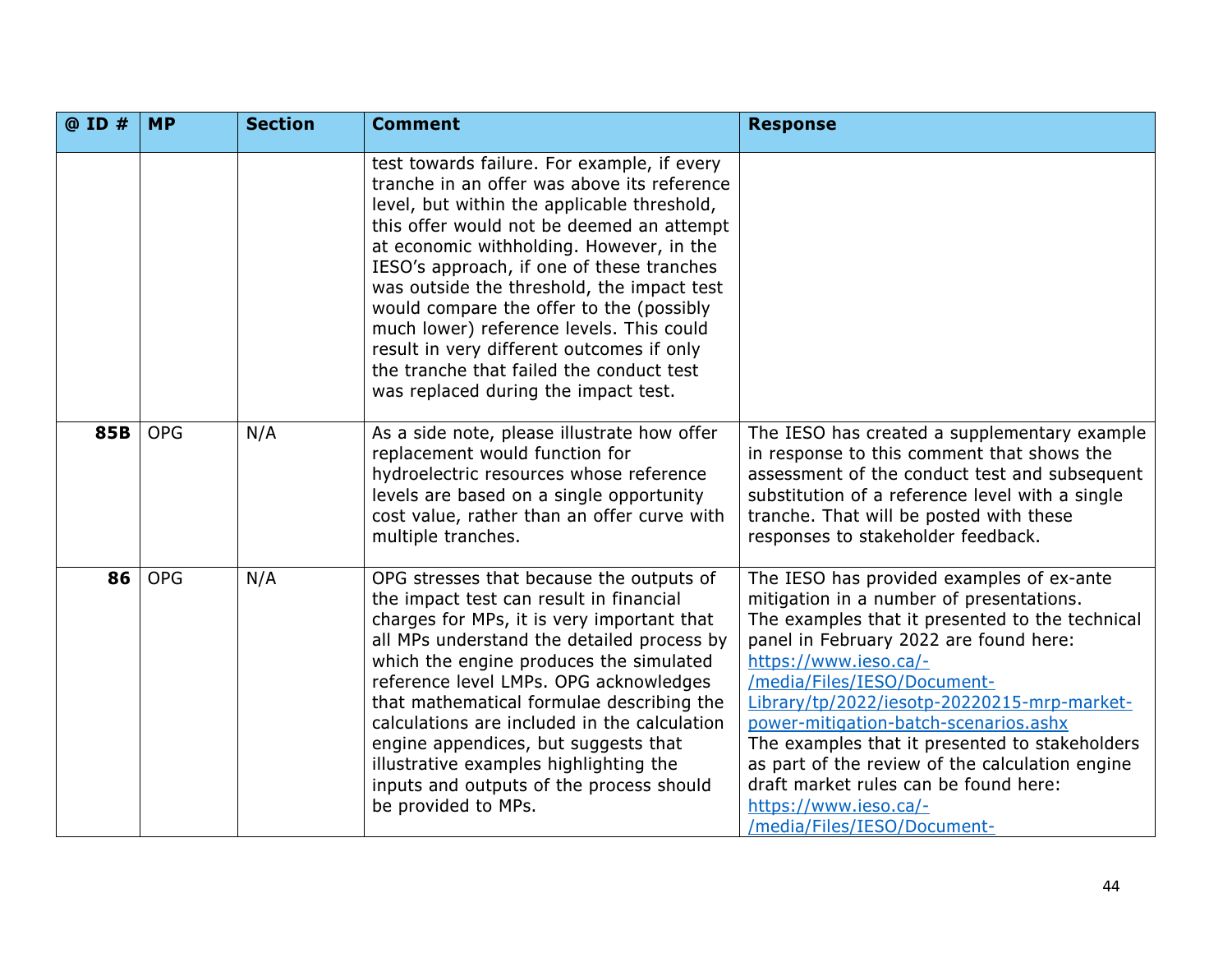| @ ID #     | <b>MP</b>  | <b>Section</b> | <b>Comment</b>                                                                                                                                                                                                                                                                                                                                                                                                                                                | <b>Response</b>                                                                                                                                                                                                                                                                                                                                                                                                                                                                                                                                                                                                                                                      |
|------------|------------|----------------|---------------------------------------------------------------------------------------------------------------------------------------------------------------------------------------------------------------------------------------------------------------------------------------------------------------------------------------------------------------------------------------------------------------------------------------------------------------|----------------------------------------------------------------------------------------------------------------------------------------------------------------------------------------------------------------------------------------------------------------------------------------------------------------------------------------------------------------------------------------------------------------------------------------------------------------------------------------------------------------------------------------------------------------------------------------------------------------------------------------------------------------------|
|            |            |                |                                                                                                                                                                                                                                                                                                                                                                                                                                                               | Library/engage/imrm/imrm-20220222-<br>calculation-engine-presentation.ashx                                                                                                                                                                                                                                                                                                                                                                                                                                                                                                                                                                                           |
| <b>87A</b> | <b>OPG</b> | Ch 7, 22.8     | Section 22.8.4.1 states that the IESO will<br>provide the independent consultant with a<br>"statement of issues to be reviewed". The<br>form and content of this statement of<br>issues should be agreed upon between the<br>MP and the IESO prior to submission to<br>the reviewer. MPs cover the cost of the<br>review, and therefore have an interest in<br>ensuring the statement of issues provided<br>to the reviewer does not have excessive<br>scope. | The IESO has amended certain sections,<br>including this one, regarding the independent<br>review process to provide more clarity. The<br>new language (in bold) in this section states<br>that the IESO shall provide a consultant<br>engaged on an independent review with:<br>"a statement of the applicable reference<br>levels and reference quantities to be<br>reviewed and the nature of such review".<br>As part of the process to request the<br>independent review process, the market<br>participant will provide the language that<br>describes the nature of the review via an IESO<br>form that will be developed as part of solution<br>development. |
| 87B        | <b>OPG</b> | Ch 7, 22.8     | The market rules and manuals should<br>detail the process by which the IESO<br>selects an independent reviewer,<br>specifically:<br>how the IESO (and MPs) produces a<br>qualified roster of independent<br>reviewers,<br>how the IESO issues a request for<br>proposals from the roster, and<br>how the IESO adjudicates multiple<br>$\bullet$<br>proposals to choose a reviewer.                                                                            | See response to APPrO 95.                                                                                                                                                                                                                                                                                                                                                                                                                                                                                                                                                                                                                                            |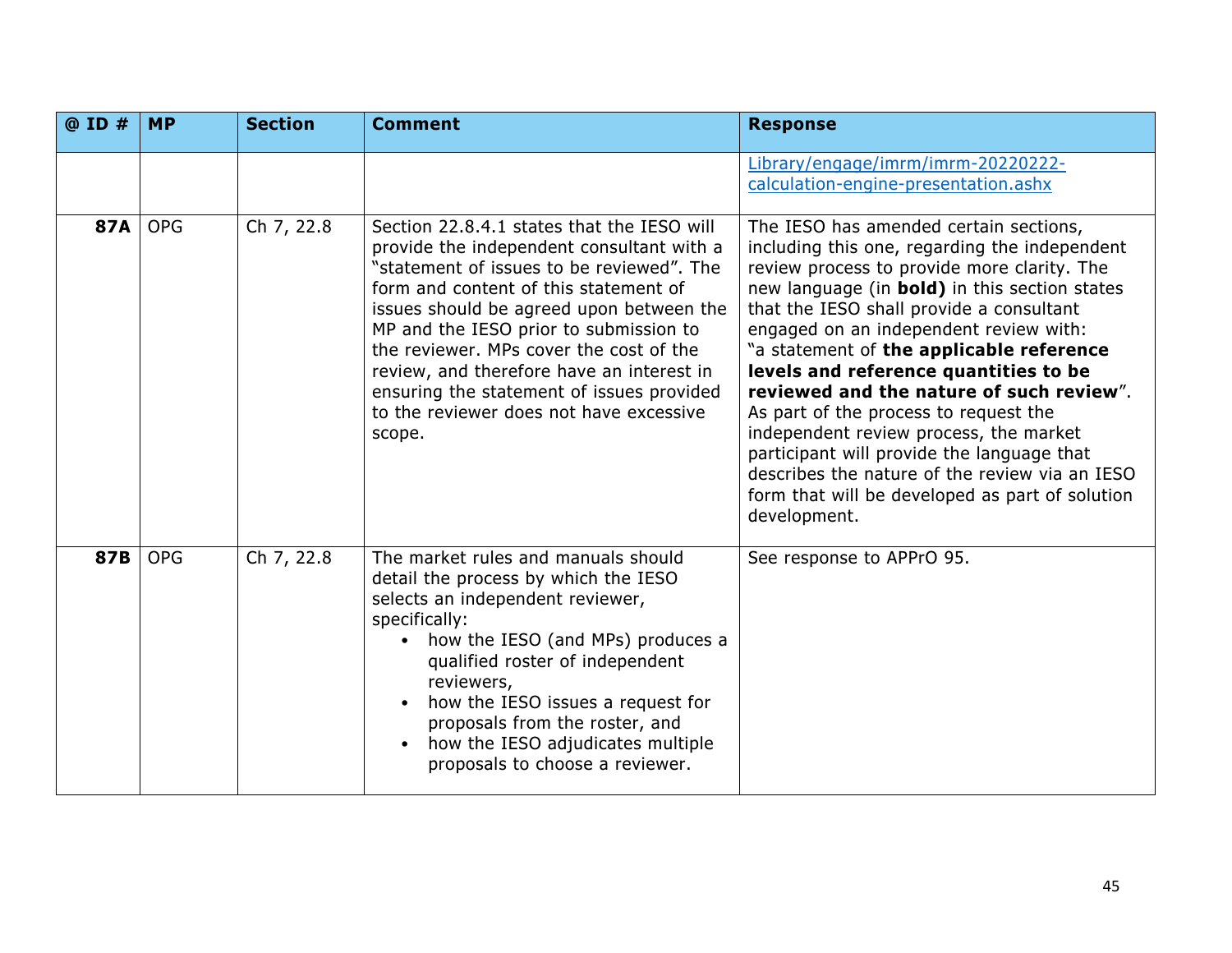| @ ID #     | <b>MP</b>  | <b>Section</b> | <b>Comment</b>                                                                                                                                                                                                                                                                                                                                                                                                                                                                                | <b>Response</b>                                                                                                                                                                                                                                                                                                                                                                                                                                                                                                                                                                                                                                                                                                                                                                                                               |
|------------|------------|----------------|-----------------------------------------------------------------------------------------------------------------------------------------------------------------------------------------------------------------------------------------------------------------------------------------------------------------------------------------------------------------------------------------------------------------------------------------------------------------------------------------------|-------------------------------------------------------------------------------------------------------------------------------------------------------------------------------------------------------------------------------------------------------------------------------------------------------------------------------------------------------------------------------------------------------------------------------------------------------------------------------------------------------------------------------------------------------------------------------------------------------------------------------------------------------------------------------------------------------------------------------------------------------------------------------------------------------------------------------|
| <b>87C</b> | <b>OPG</b> | Ch 7, 22.8     | Please explain the expected path of<br>recourse for an MP if no qualified<br>reviewers respond to the request for<br>proposals. OPG acknowledges that MPs<br>can repeat the request after 60 days, but<br>suggests that this path only addresses the<br>case where scheduling conflicts prevented<br>reviewers from responding. If instead, no<br>reviewers responded because none had<br>sufficient technical expertise to review the<br>submission, the 60 day window is of little<br>help. | In the unlikely event of the scenario posed in<br>the question, Section 22.8.3 of Chapter 7<br>states that "if no responses to the request for<br>proposal are received, the IESO shall register<br>the reference levels and reference quantities<br>communicated in the preliminary view."<br>Section 3.3.1.3 of Market Manual 14.2 states<br>that market participants may initiate the<br>process to update their reference levels when<br>one or more components of the reference level<br>need to be updated.<br>Should reference levels be registered when the<br>independent review process was not completed<br>due to a lack of respondents, market<br>participants may initiate the process to<br>determine reference levels at their convenience<br>to attempt to update the relevant reference<br>level component. |
| 87D        | <b>OPG</b> | Ch 7, 22.8     | Finally, at the February TP meeting, the<br>IESO commented that two reviewers could<br>plausibly reach different conclusions given<br>the same statement of issues. OPG is<br>concerned that such uncertainty will lead<br>to frequent recourse through the DRP.                                                                                                                                                                                                                              | In the IESO's opinion, it is possible for different<br>experts to reasonably arrive at different<br>determinations with respect to reference levels<br>or reference quantities without any related<br>market rule being misinterpreted or misapplied.<br>Because the DRP only addresses disputes with<br>respect to whether a market rule has been<br>correctly interpreted or applied, the IESO does<br>not believe that variance between<br>determinations of independent reviewers and<br>the IESO will frequently give rise to grounds for<br>recourse through the DRP.                                                                                                                                                                                                                                                   |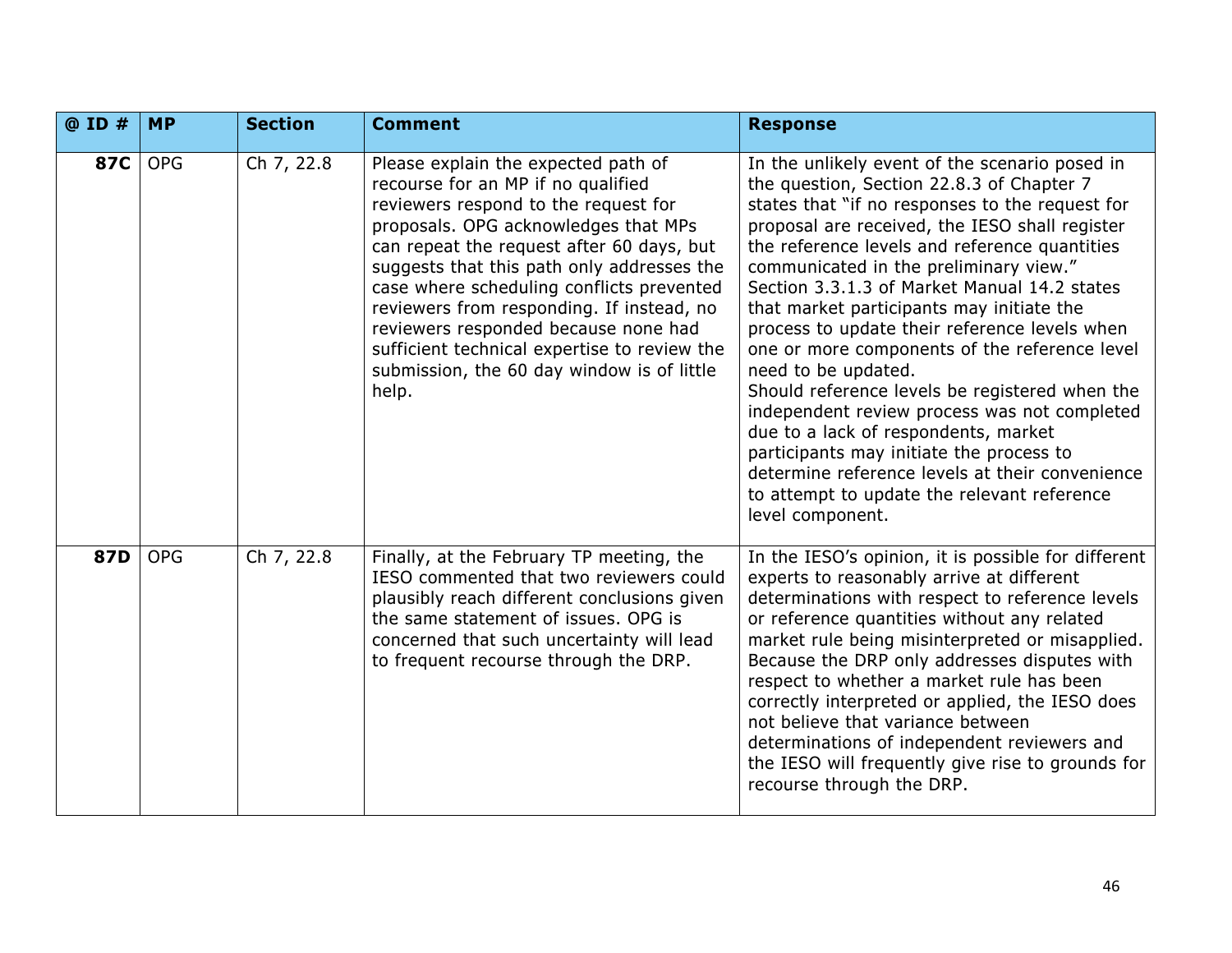| @ ID # | <b>MP</b>  | <b>Section</b> | <b>Comment</b>                                                                                                                                                                                                                                                                                                                                                                                                                             | <b>Response</b>                                                                                                                                                                                                                                                                                                                                                                                                                                                                                                                                                                                                                                                                                                                                                                                                                                                                                                                                                                                                                                                                                                                                                                                                                                                                                                                                                                                                                                                                                                                    |
|--------|------------|----------------|--------------------------------------------------------------------------------------------------------------------------------------------------------------------------------------------------------------------------------------------------------------------------------------------------------------------------------------------------------------------------------------------------------------------------------------------|------------------------------------------------------------------------------------------------------------------------------------------------------------------------------------------------------------------------------------------------------------------------------------------------------------------------------------------------------------------------------------------------------------------------------------------------------------------------------------------------------------------------------------------------------------------------------------------------------------------------------------------------------------------------------------------------------------------------------------------------------------------------------------------------------------------------------------------------------------------------------------------------------------------------------------------------------------------------------------------------------------------------------------------------------------------------------------------------------------------------------------------------------------------------------------------------------------------------------------------------------------------------------------------------------------------------------------------------------------------------------------------------------------------------------------------------------------------------------------------------------------------------------------|
| 88     | <b>OPG</b> | Ch 7, 22.9     | The Market Control Entity framework is<br>entirely new to MPs and its use in the<br>physical withholding conduct test can<br>significantly reduce the conduct test<br>thresholds for any MP with multiple<br>resources. Do other jurisdictions impose<br>similar controls for associated<br>participants? Please provide an overview<br>of the IESO's rationale for the chosen MCE<br>framework and the thresholds identified in<br>22.15. | The use of concepts similar to market control<br>entities occurs in other jurisdictions.<br>For example, the approach for assessing<br>physical withholding in NYISO relies on a term,<br>"affiliates", that is conceptually similar to the<br>market control entity.<br>The NYISO Market Administration and Control<br>Area Services Tariff describes how affiliates are<br>used in assessing physical withholding. Their<br>use is similar to the way that the IESO will use<br>market control entities - the conduct<br>thresholds for determining physical withholding<br>in NYISO are applied on the basis of offers<br>from the resource and also on the basis of<br>offers from the "Market Party and its Affiliates."<br>As noted in response to stakeholder comments<br>received during detailed design (comment id<br>180: https://www.ieso.ca/-<br>/media/Files/IESO/Document-<br>Library/engage/mrp-edd/edd-20201019-<br>response-to-stakeholder-feedback.ashx), These<br>decisions are informed by the practices of other<br>jurisdictions, and (where applicable) are<br>consistent with those in the current ex-post<br>local market power framework. The thresholds<br>become less permissive as competition is more<br>restricted.<br>The rationale for these thresholds was one of<br>the topics discussed during the January 23,<br>2020 technical session on physical withholding.<br>The meeting summary of this technical session<br>is available here: https://www.ieso.ca/-<br>/media/Files/IESO/Document- |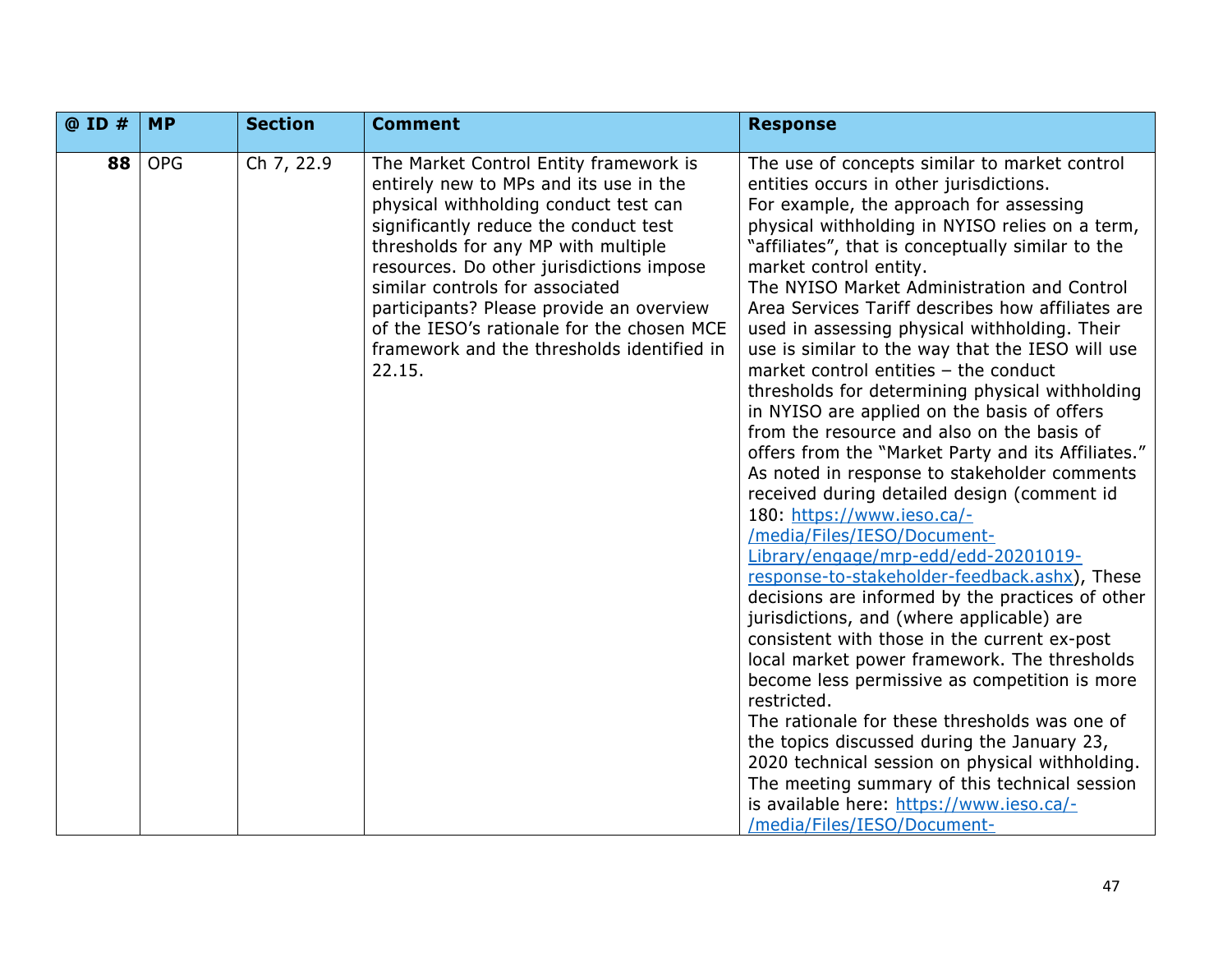| @ ID #     | <b>MP</b>  | <b>Section</b>                           | <b>Comment</b>                                                                                                                                                                                                                                                                                                                                        | <b>Response</b>                                                                                                                                                                                                                                                                                                                                                                                                                                                                                                                                                                                                                                                                                                                                                                                                                                                                                                                                                                          |
|------------|------------|------------------------------------------|-------------------------------------------------------------------------------------------------------------------------------------------------------------------------------------------------------------------------------------------------------------------------------------------------------------------------------------------------------|------------------------------------------------------------------------------------------------------------------------------------------------------------------------------------------------------------------------------------------------------------------------------------------------------------------------------------------------------------------------------------------------------------------------------------------------------------------------------------------------------------------------------------------------------------------------------------------------------------------------------------------------------------------------------------------------------------------------------------------------------------------------------------------------------------------------------------------------------------------------------------------------------------------------------------------------------------------------------------------|
|            |            |                                          |                                                                                                                                                                                                                                                                                                                                                       | Library/engage/mrp-edd/edd-20200123-<br>meeting-summary.ashx.<br>As part of detailed design feedback, the IESO<br>received a comment that the conduct<br>thresholds for physical withholding were too<br>restrictive and would result in adverse<br>outcomes. These conduct thresholds were<br>adjusted in response and the current conduct<br>thresholds appeared in the final version of the<br>market power mitigation detailed design<br>document.<br>The IESO also responded to additional<br>stakeholder comment related to the market<br>control entity conduct thresholds for assessing<br>physical withholding in December 2021. The<br>response to this comment (comment id 102:<br>https://www.ieso.ca/-<br>/media/Files/IESO/Document-<br>Library/engage/imrm/imrm-20211214-<br>response-to-stakeholder-feedback.ashx)<br>provides further discussion on the conduct<br>thresholds applied specifically within narrow<br>constrained areas and dynamic constrained<br>areas. |
| <b>89A</b> | <b>OPG</b> | Ch $7,$<br>22.15.21<br>(now<br>22.15.22) | 22.15.21 states that the IESO shall<br>calculate an alternate reference quantity if<br>"the IESO determines" that the reference<br>quantity in force at the time of the<br>instance of physical withholding was<br>incorrect. OPG suggests the rule as written<br>does not provide sufficient guarantee that<br>an MP's request submitted pursuant to | Sections 22.15.22 and 22.15.24 have been<br>changed in response to your feedback. The<br>dispute resolution process is available to<br>participants that believe the IESO has<br>misapplied the market rules.                                                                                                                                                                                                                                                                                                                                                                                                                                                                                                                                                                                                                                                                                                                                                                            |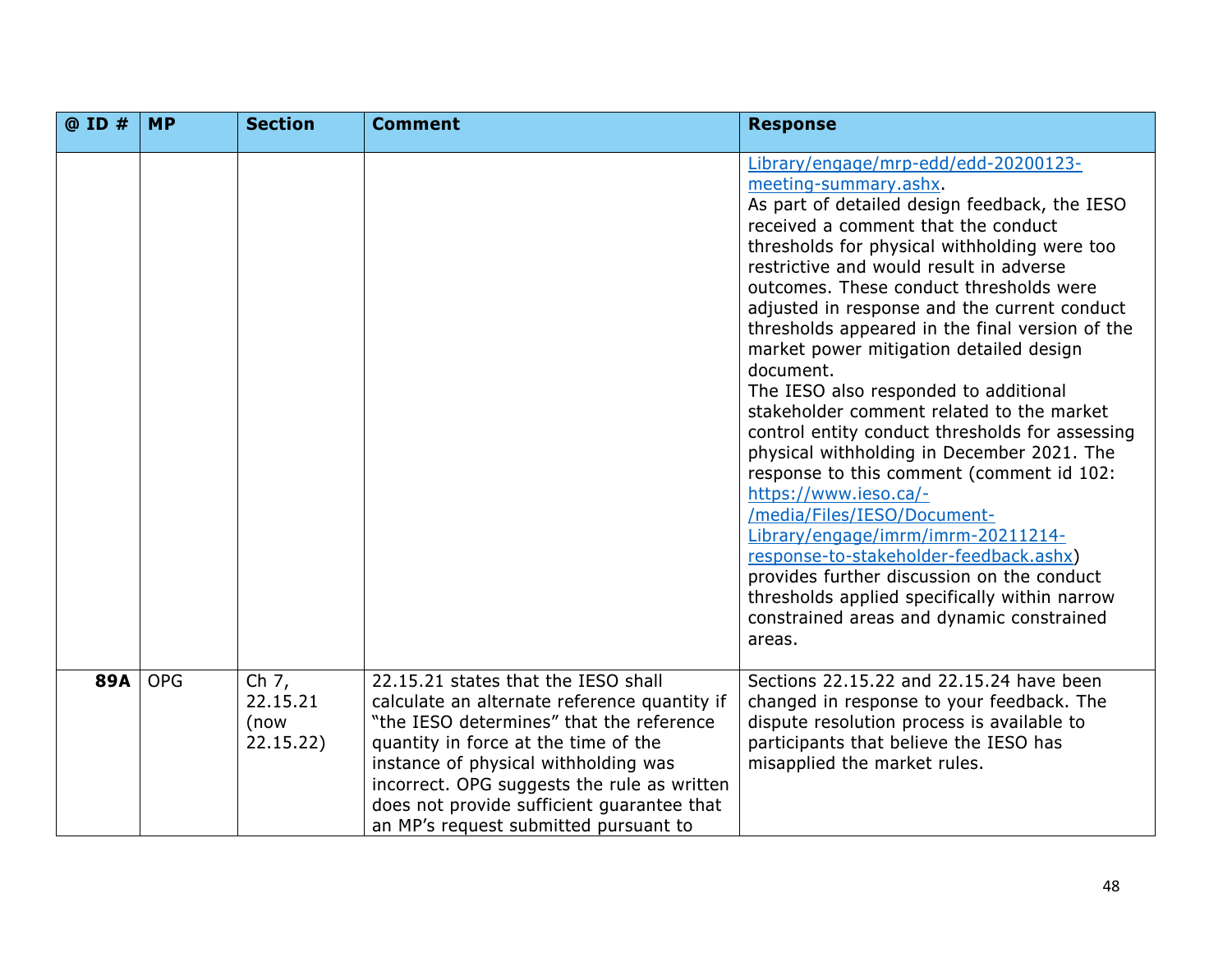| @ ID # | <b>MP</b>  | <b>Section</b>                           | <b>Comment</b>                                                                                                                                                                                                                                                                                                                                                                                                                                                                                                                                                                                                                                                                                            | <b>Response</b>                                                                                                                                                                                                                                                                                                                                                                                                                                                                                                                                                                                                                                                                                                                                                                                                                       |
|--------|------------|------------------------------------------|-----------------------------------------------------------------------------------------------------------------------------------------------------------------------------------------------------------------------------------------------------------------------------------------------------------------------------------------------------------------------------------------------------------------------------------------------------------------------------------------------------------------------------------------------------------------------------------------------------------------------------------------------------------------------------------------------------------|---------------------------------------------------------------------------------------------------------------------------------------------------------------------------------------------------------------------------------------------------------------------------------------------------------------------------------------------------------------------------------------------------------------------------------------------------------------------------------------------------------------------------------------------------------------------------------------------------------------------------------------------------------------------------------------------------------------------------------------------------------------------------------------------------------------------------------------|
|        |            |                                          | 22.15.20 will be thoroughly and fairly<br>considered by the IESO. The rules should<br>include language that obligates the IESO<br>to review the request and prove that the<br>basis of the IESO's opinion is sound.                                                                                                                                                                                                                                                                                                                                                                                                                                                                                       |                                                                                                                                                                                                                                                                                                                                                                                                                                                                                                                                                                                                                                                                                                                                                                                                                                       |
| 89B    | <b>OPG</b> | Ch $7,$<br>22.15.21<br>(now<br>22.15.22) | OPG also notes that the process for<br>requesting an alternate reference quantity<br>is not subject to the independent review<br>process, meaning MPs who disagree with<br>the IESO's findings will need to find<br>recourse in the Dispute Resolution<br>Process. Please clarify why the alternate<br>reference quantity process is not eligible<br>for adjudication through the IRP. Further,<br>to facilitate an efficient DRP, the rules<br>should clearly outline the limited reasons<br>the IESO may cite in its refusal of a<br>request for alternate reference quantity (a<br>listing of these reasons could take the<br>same form as in 22.8.6, though the<br>content would need to be updated). | The independent review process affords market<br>participants the ability to request review of a<br>reference quantity or reference level as part of<br>the registration process to determine reference<br>levels and reference quantities.<br>Requesting alternate reference quantity values<br>is not part of the registration process of<br>determining reference levels or reference<br>quantities.<br>The current draft market rules provide<br>guidance as to how the IESO will respond to a<br>given request for an alternate reference<br>quantity value. Section 22.15.22 states that the<br>IESO will determine if supporting<br>documentation demonstrates that a resource<br>was able to supply a different quantity of<br>energy or operating reserve when assessing<br>requests for alternate reference quantity value. |
| 90     | <b>OPG</b> | N/A                                      | OPG appreciates the IESO's presentation<br>of example scenarios at the TP, and feels<br>they highlighted important details. As a<br>follow up, OPG requests a detailed<br>example regarding mitigation of make<br>whole payments for Non-Quick Start<br>resources.                                                                                                                                                                                                                                                                                                                                                                                                                                        | The scenario discussed requests information<br>regarding the process of settlement mitigation,<br>including calculation of settlement amounts.<br>This request will be addressed when the<br>relevant information is available, as part of the<br>stakeholder review of the settlement batch of<br>draft market rules.                                                                                                                                                                                                                                                                                                                                                                                                                                                                                                                |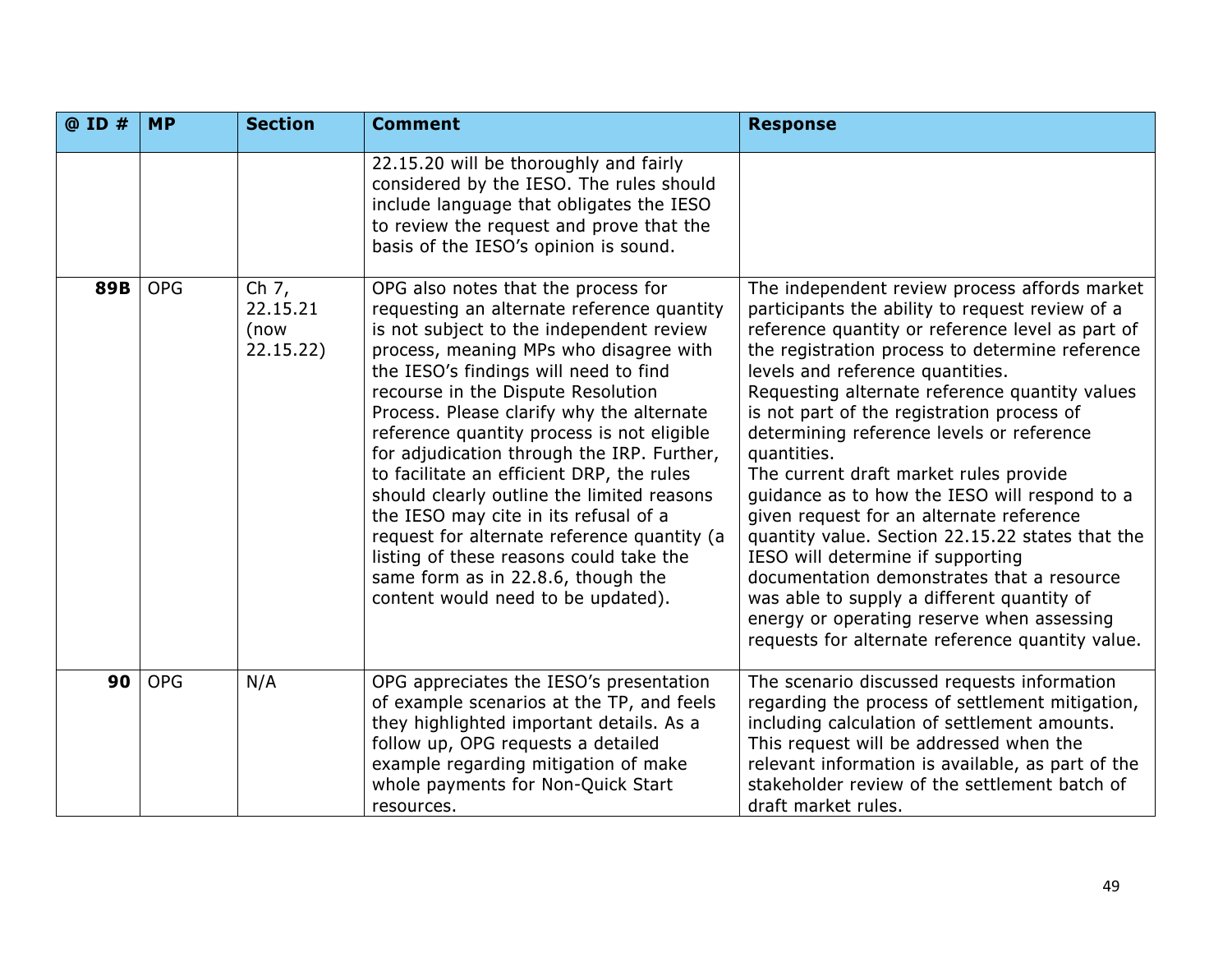| @ ID # | <b>MP</b>    | <b>Section</b>      | <b>Comment</b>                                                                                                                                                                                                                                                                                                                                                                                                                                                                                                                                                                                                                                                                                                                                                                                       | <b>Response</b>              |
|--------|--------------|---------------------|------------------------------------------------------------------------------------------------------------------------------------------------------------------------------------------------------------------------------------------------------------------------------------------------------------------------------------------------------------------------------------------------------------------------------------------------------------------------------------------------------------------------------------------------------------------------------------------------------------------------------------------------------------------------------------------------------------------------------------------------------------------------------------------------------|------------------------------|
|        |              |                     | An illustration of the following example<br>would be helpful in understanding<br>mechanics of mitigation for NQS<br>resources:<br>Resource A is located in a BCA in the DAM.<br>Resource A is scheduled by the DAM for its<br>MGBRT hours. In pre-dispatch (after the<br>resource has been committed but before it<br>has reached MLP), the BCA becomes an<br>NCA.<br>Please identify which offers (energy, SUC<br>and SNL) and hours will be assessed under<br>the BCA constrained area threshold and<br>which under the NCA thresholds. Assuming<br>the resource is eligible to receive a make<br>whole payment but fails the impact test<br>for one or more hours in pre-dispatch,<br>please describe the process of settlement<br>statement/mitigation<br>measures/penalties/guarantee payments. |                              |
| 91     | <b>APPrO</b> | MM 14.2,<br>3.4.1.2 | The IESO states it MAY initiate a reference<br>level update if a reference level was<br>determined or updated more than 2 years<br>ago. Consequently, it is unclear if there<br>will or will not be a formal review/need to<br>resubmit workbooks every 2 years. Further<br>clarity is requested on this point.                                                                                                                                                                                                                                                                                                                                                                                                                                                                                      | See response to Evolugen 79. |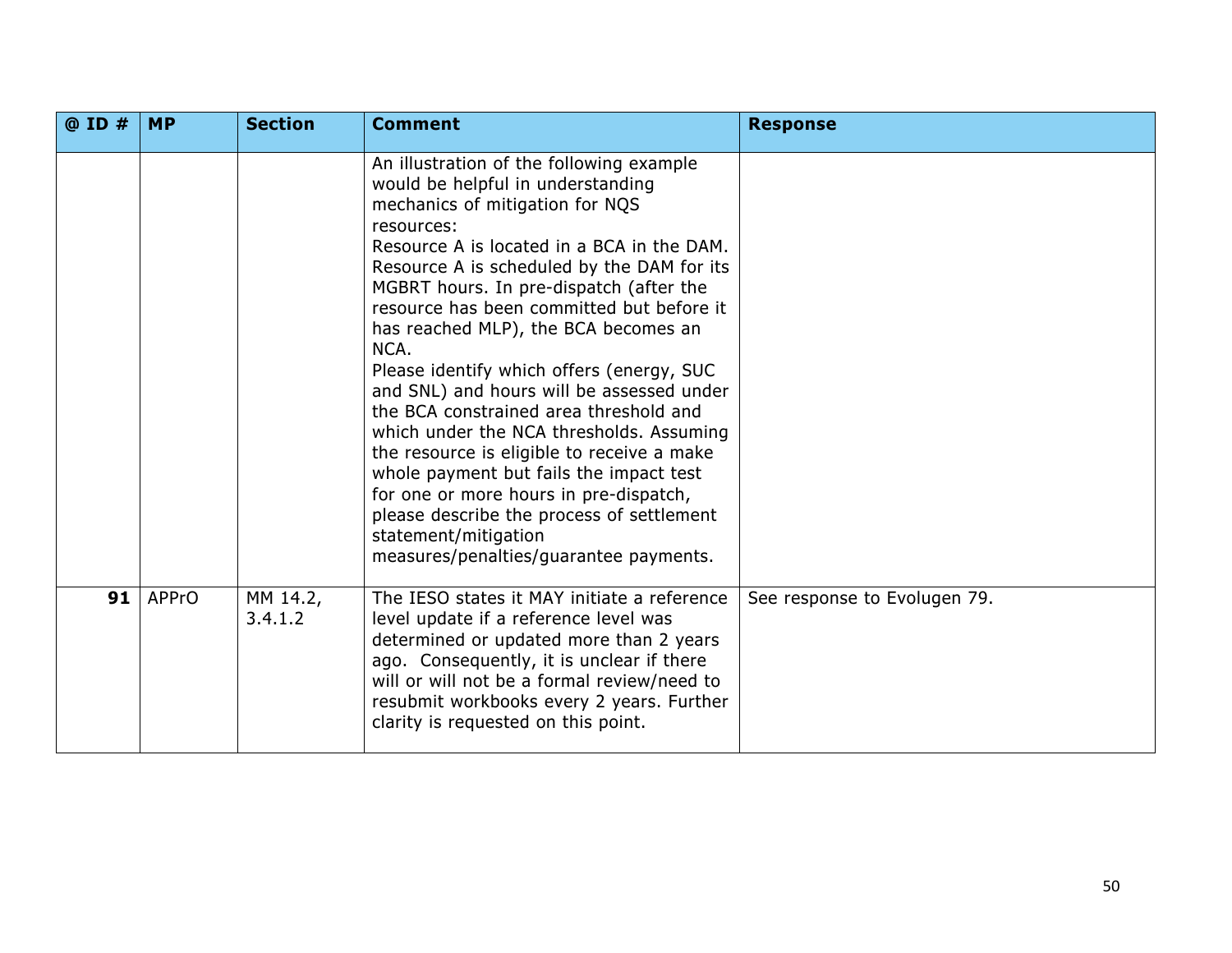| @ ID # | <b>MP</b>    | <b>Section</b> | <b>Comment</b>                                                                                                                                                                                                                                       | <b>Response</b>                                                                                                                                                                                                                                                                                                                                                                                                                                                                                                                                                    |
|--------|--------------|----------------|------------------------------------------------------------------------------------------------------------------------------------------------------------------------------------------------------------------------------------------------------|--------------------------------------------------------------------------------------------------------------------------------------------------------------------------------------------------------------------------------------------------------------------------------------------------------------------------------------------------------------------------------------------------------------------------------------------------------------------------------------------------------------------------------------------------------------------|
| 92     | <b>APPrO</b> | N/A            | Developing reference level workbooks is<br>burdensome and time consuming and if<br>there will be a formal requirement every 2<br>years to update the workbook this could<br>become unwieldly.                                                        | See response to Evolugen 79.                                                                                                                                                                                                                                                                                                                                                                                                                                                                                                                                       |
| 93     | <b>APPrO</b> | N/A            | APPrO suggests that IESO review<br>reference level setting & updating<br>processes in an effort to be more efficient.<br>Perhaps a "Lessons Learned" workshop<br>post with the various technologies would<br>help refine this process going forward. | The IESO will consider this feedback. The IESO<br>encourages participants to continue to provide<br>feedback through the one on one consultations<br>as we have been able to already make several<br>process improvements as result<br>The IESO has published an "instructions and<br>frequently asked questions document"<br>(https://www.ieso.ca/-<br>/media/Files/IESO/Document-<br>Library/engage/irl/irl-20210422-workbook-<br>instructions-and-faq.ashx) that is a living<br>document, that will continue to be updated on<br>an ongoing basis, to this end. |
| 94     | <b>APPrO</b> | N/A            | APPrO seeks to understand whether there<br>is an obligation on a MP to inform the<br>IESO of any changes to its costs (increase<br>or decrease). The market manual is not<br>clear that such an obligation exists.                                   | Market participants are not obligated to inform<br>the IESO of any such changes.<br>Sections 3.3.1 and 3.4.1 of Market Manual 14.2<br>describes the situations under which market<br>participants and the IESO respectively may<br>initiate the process to determine reference<br>levels and reference quantities.                                                                                                                                                                                                                                                 |
| 95     | <b>APPrO</b> | N/A            | APPrO seeks to know if the IESO will issue<br>the RFPs to a select few (from a pre-<br>determined list) or more broadly? Will this<br>prospective list be provided to market<br>participants?                                                        | The IESO will establish a roster of independent<br>consultants by issuing a publicly posted request<br>for qualified vendors. The IESO intends to<br>categorize the requirements according to<br>technology type. Requirements underlying the<br>procurement to secure the consultants that can                                                                                                                                                                                                                                                                    |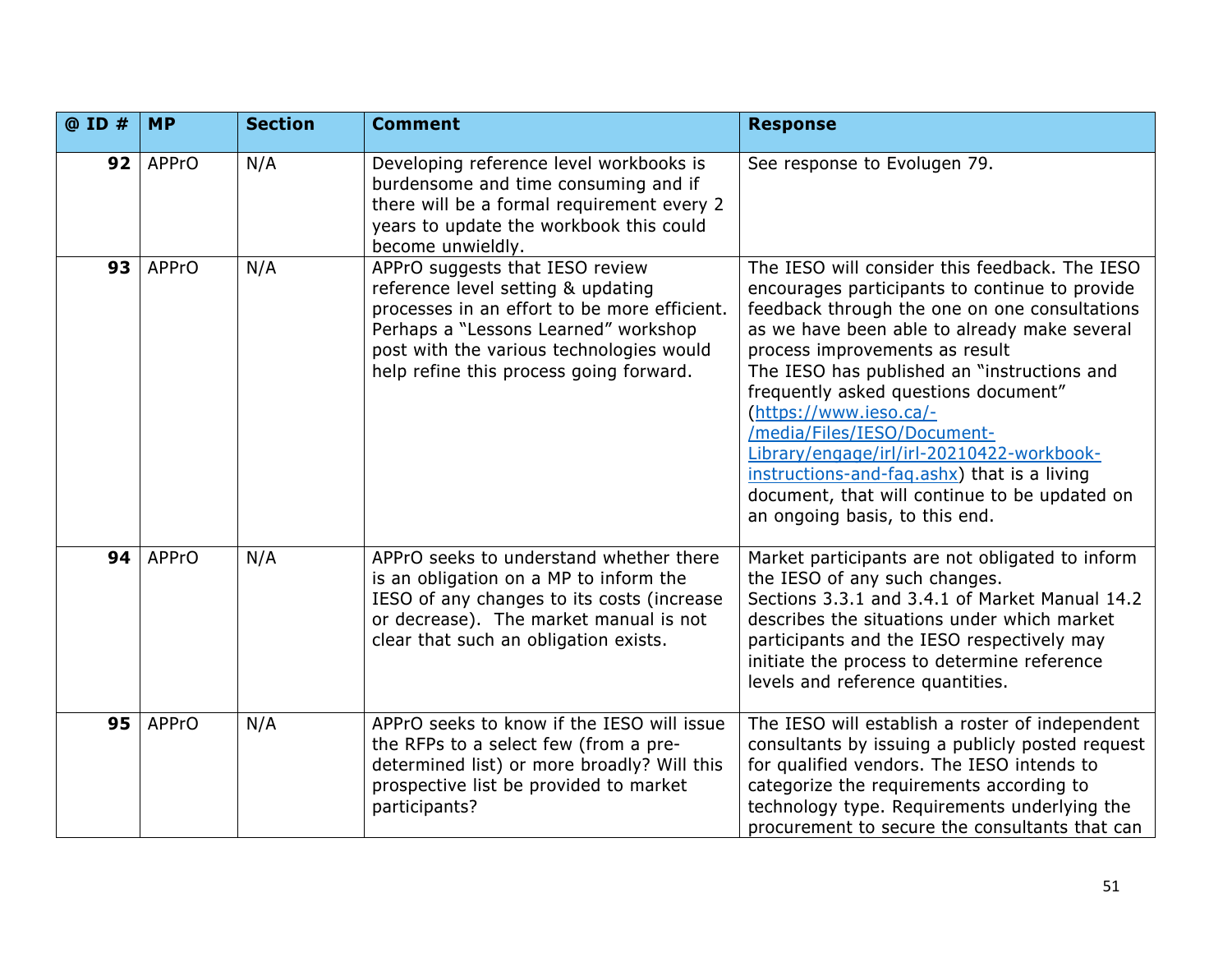| @ ID # | <b>MP</b>    | <b>Section</b> | <b>Comment</b>                                                                                                                                                                                                                                                                                                                                 | <b>Response</b>                                                                                                                                                                                                                                                                                                                                                                                                                                                                                                                                                                                                                                              |
|--------|--------------|----------------|------------------------------------------------------------------------------------------------------------------------------------------------------------------------------------------------------------------------------------------------------------------------------------------------------------------------------------------------|--------------------------------------------------------------------------------------------------------------------------------------------------------------------------------------------------------------------------------------------------------------------------------------------------------------------------------------------------------------------------------------------------------------------------------------------------------------------------------------------------------------------------------------------------------------------------------------------------------------------------------------------------------------|
|        |              |                | In APPrO's view, the independent reviewer<br>must be knowledgeable/have expertise in<br>the technology it will be reviewing. This<br>suggests that a short list of 2 or 3 will be<br>insufficient.                                                                                                                                             | be used for the independent review process will<br>made available for input from stakeholders.                                                                                                                                                                                                                                                                                                                                                                                                                                                                                                                                                               |
| 96     | <b>APPrO</b> | N/A            | Concerns arise if: (i) The RFP does is not<br>successful (i.e., no one responds to the<br>RFP) (ii) Respondents do not have the<br>proper qualifications for the resource type<br>they will be reviewing (i.e. have nuclear<br>expertise but not hydro for a review of a<br>hydro workbook)                                                    | The IESO will only issue a request for quotation<br>for the review to consultants that have been<br>qualified in the relevant categories to avoid the<br>scenario contemplated in the comment.                                                                                                                                                                                                                                                                                                                                                                                                                                                               |
| 97     | <b>APPrO</b> | N/A            | Will the MP be able to help frame the<br>questions/determine the scope of the<br>review?                                                                                                                                                                                                                                                       | See response to OPG 87A.                                                                                                                                                                                                                                                                                                                                                                                                                                                                                                                                                                                                                                     |
| 98     | <b>APPrO</b> | N/A            | As neither the IESO nor MP will be able to<br>defend/argue their positions it is possible<br>that the process could be ineffective.<br>Assuming a reviewer comes up with a<br>reference level lower than that put forward<br>by the MP and it would have a significant<br>impact - this would ultimately lead to DR<br>- which can be lengthy. | The effectiveness of the proposed Independent<br>Review Process is not a function of its ability to<br>facilitate opportunities for argument. The<br>benefit of the Independent Review Process is<br>that it avoids the need for argument and<br>dispute all together.<br>The Independent Review Process introduces a<br>new option for Market Participants. Absent the<br>Independent Review Process, Market<br>Participants who disagree with an IESO<br>determination with respect to reference levels<br>or reference quantities, and who wish to seek<br>an alternate determination, would be required<br>to demonstrate that that the IESO has made an |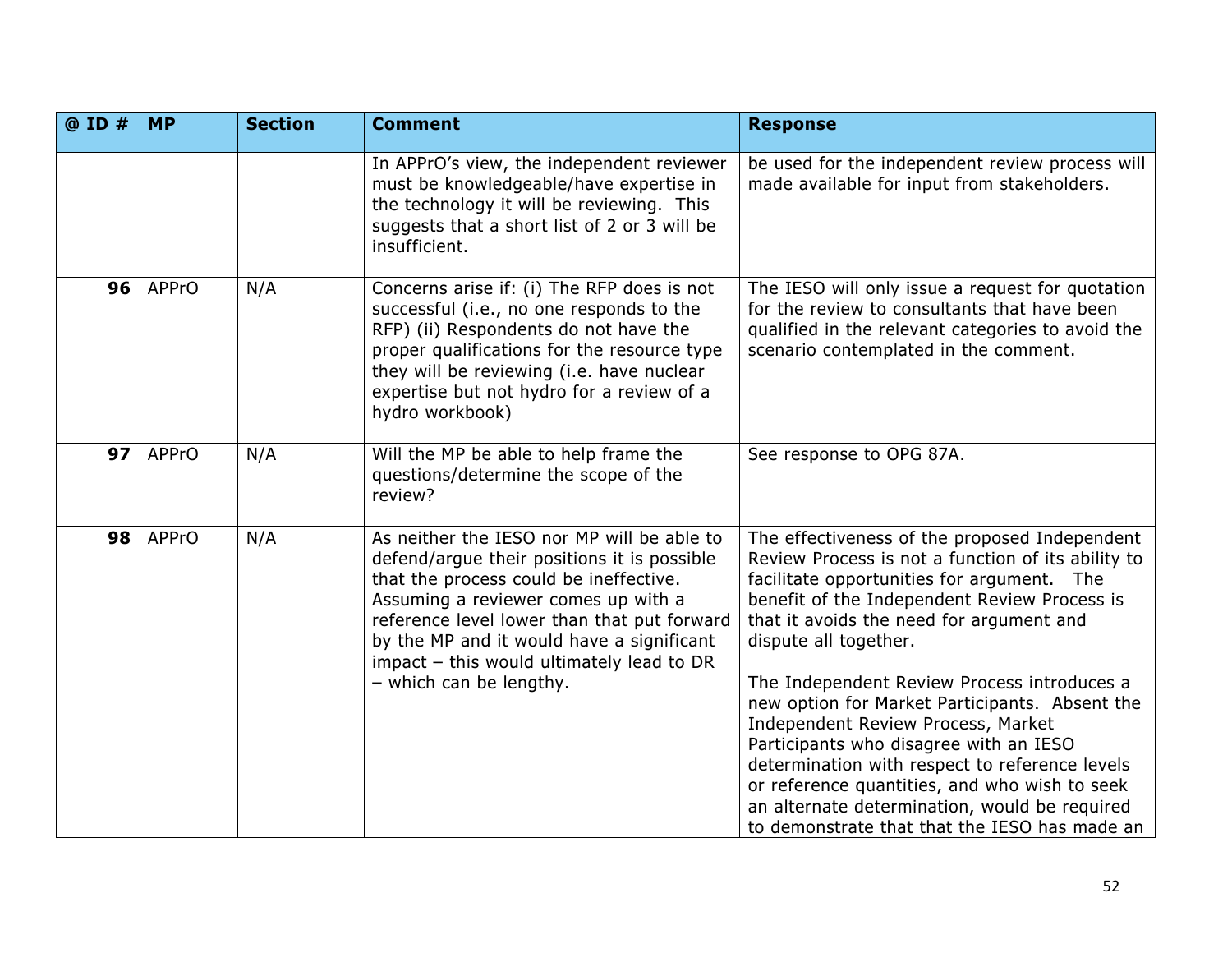| $@$ ID $#$ | <b>MP</b>    | <b>Section</b> | <b>Comment</b>                                                                                                                                                                                                                                                                                                 | <b>Response</b>                                                                                                                                                                                                                                                                                                                                                                                                                                                                                                                                                                                                                                                                                                                                                                                                                                                             |
|------------|--------------|----------------|----------------------------------------------------------------------------------------------------------------------------------------------------------------------------------------------------------------------------------------------------------------------------------------------------------------|-----------------------------------------------------------------------------------------------------------------------------------------------------------------------------------------------------------------------------------------------------------------------------------------------------------------------------------------------------------------------------------------------------------------------------------------------------------------------------------------------------------------------------------------------------------------------------------------------------------------------------------------------------------------------------------------------------------------------------------------------------------------------------------------------------------------------------------------------------------------------------|
|            |              |                |                                                                                                                                                                                                                                                                                                                | error in its application of the relevant market<br>rules. Technical and complicated disputes of<br>this kind are inherently time consuming and<br>costly. Under the proposed Independent<br>Review Process, Market Participants may seek<br>an alternate determination from an<br>independent and qualified reviewer, without<br>having to demonstrate that the IESO has made<br>an error. The IESO proposes to obligate itself<br>to adopt the independent determination of the<br>reviewer, without argument, subject to limited<br>exceptions.<br>In the event a market participant believes that<br>the IESO has misapplied the applicable market<br>rules in setting reference levels or reference<br>quantities, the market participant would<br>continue to have access to the dispute<br>resolution process set out under the market<br>rules Chapter 3, section 2. |
| 99         | <b>APPrO</b> | N/A            | Concern with the comment at the TP that<br>2 independent reviewers could come up<br>with 2 different reference<br>levels/recommendations. Does this<br>suggest that, ultimately, this process is<br>flawed and IESO should go back to<br>drawing board and make this IRP process<br>an "expedited DR process"? | Please see the response to OPG 87D.                                                                                                                                                                                                                                                                                                                                                                                                                                                                                                                                                                                                                                                                                                                                                                                                                                         |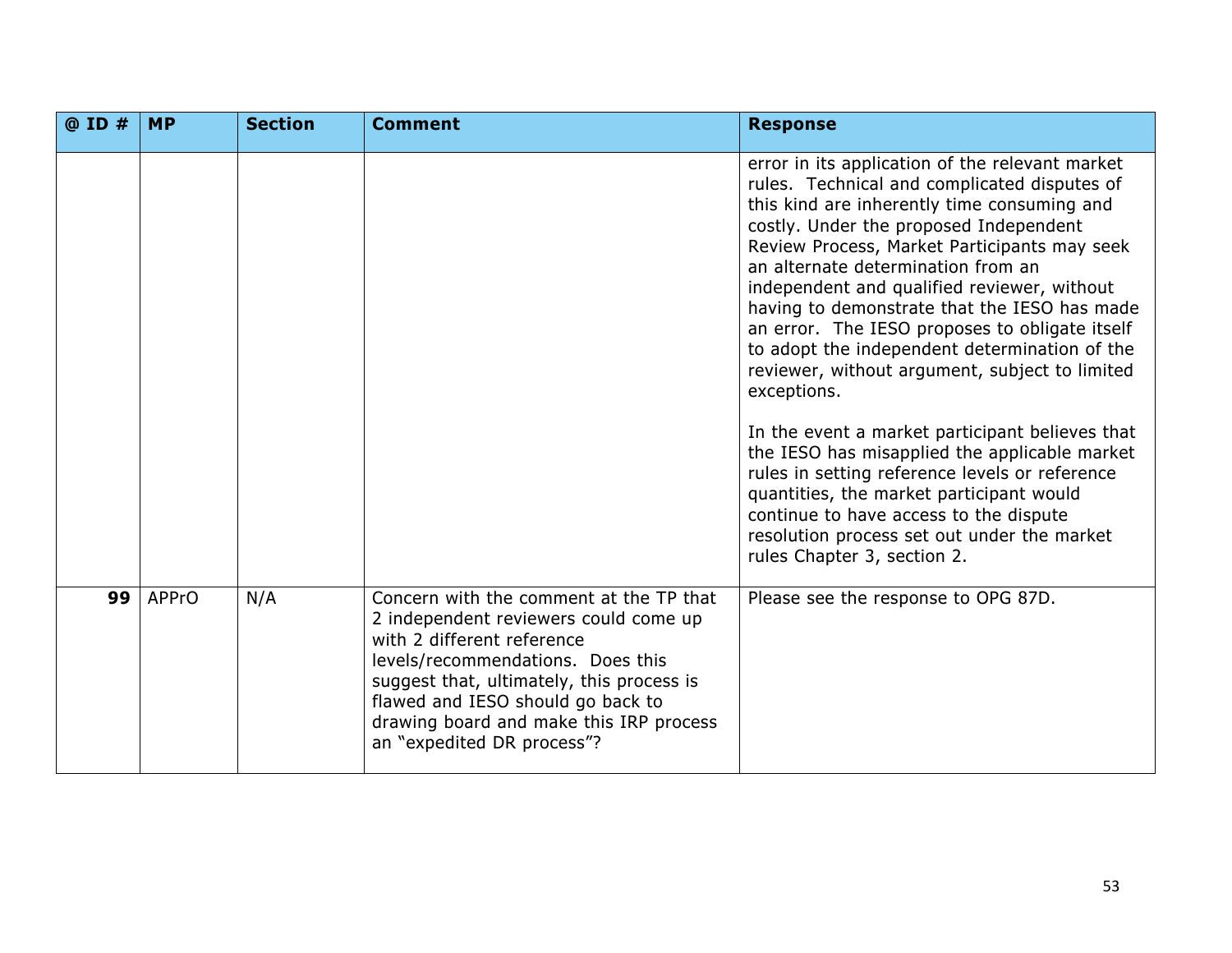| @ ID # | <b>MP</b>    | <b>Section</b> | <b>Comment</b>                                                                                                                                                                                                                    | <b>Response</b>                                                                                                                                                                                                                                                                                                                                                                                                                                                                                                                                                                                                                                                                        |
|--------|--------------|----------------|-----------------------------------------------------------------------------------------------------------------------------------------------------------------------------------------------------------------------------------|----------------------------------------------------------------------------------------------------------------------------------------------------------------------------------------------------------------------------------------------------------------------------------------------------------------------------------------------------------------------------------------------------------------------------------------------------------------------------------------------------------------------------------------------------------------------------------------------------------------------------------------------------------------------------------------|
| 100    | APPrO        | N/A            | The current framework will likely lead to<br>Dispute Resolution (DR) regardless, so it<br>would be a shame to waste time on the<br>IRP. IRP should allow the MP (and IESO)<br>to defend and argue their positions on<br>costs     | Please see response to APPrO 98.<br>In addition, please note that the Independent<br>Review Process and the Dispute Resolution<br>Process are not mutually exclusive, nor do they<br>have the same scope or objects. The purpose<br>of the Independent Review Process is to<br>facilitate the determination of reference levels<br>or reference quantities by a qualified and<br>independent expert. The purpose of the<br>Dispute Resolution Process is to determine<br>whether a market rule has been misinterpreted<br>or misapplied.                                                                                                                                               |
| 101    | <b>APPrO</b> |                | Questions will likely arise respecting a<br>consultant's independence. How will the<br>MP and the IESO identify conflicts? If the<br>IESO has all consultants engaged, will<br>there be a sufficiently independent<br>consultant? | Please see the IESO's response to H2O Power 8<br>in the previous set of responses to stakeholder<br>feedback on these market rules and manuals.<br>The IESO must adhere to the requirements for<br>"Other Included Entities" in the Ontario Public<br>Service Procurement Directive, which includes<br>requirements regarding declaring conflicts of<br>interest. These controls will ensure that any<br>consultant procured is sufficiently independent<br>of the IESO and the market participant.<br>Requirements underlying the procurement to<br>secure the consultants that can be used for the<br>independent review process will made available<br>for input from stakeholders. |